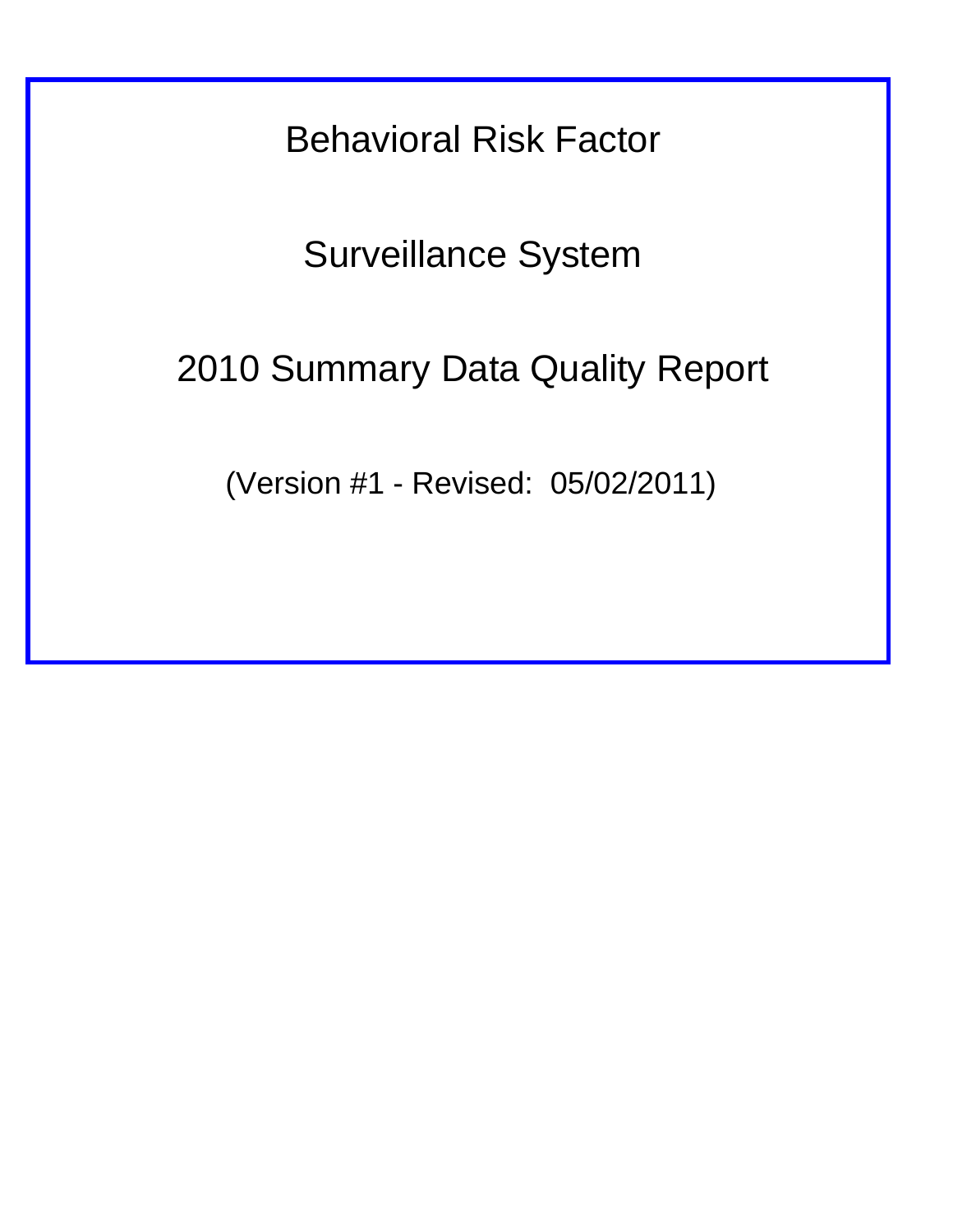This report provides selected statistical indicators of data quality in the Behavioral Risk Factor Surveillance System (BRFSS). The report presents data on three general types of measures by state<sup>1</sup>

(1) Outcome measures, including response rates, which are based on disposition codes.

(2) Selection biases with respect to sex, age, and race/ethnicity.

(3) Missing values of income.

The measures in this report are designed to document the quality of BRFSS data.<sup>2</sup> Data quality in this report refers to the accuracy of BRFSS data.

## **Outcome Measures**

The factors affecting the distribution of disposition codes by state may be grouped into differences in telephone systems, sample designs, surveyed populations, and data collection processes. Different outcome measures are variously affected by differences in these factors.

Table 1 presents brief descriptions of each final call disposition code.

Tables 2, 3, 4a, and 4b present the frequency of the individual final disposition codes by state. Table 2 shows the distribution of sample resulting in an eligible respondent. Table 3 shows the distribution of sample determined to be ineligible. Tables 4a and 4b show the distribution of sample resulting in unknown eligibility.

Tables 5, 6, and 7 show the frequency distribution of categories of call outcomes and Tables 8, 9, and 10 show the percent (of all numbers in the sample) distribution of categories of call outcomes. The categories shown in Tables 5, 6, and 7, which are used in the calculations of the outcome rates in Table 11, are defined below. P in the table below is the proportion of records with a final disposition code of 210 for which more than half of the core questionnaire prior to the demographics section was completed. An interview is considered to be more than fifty percent complete if any question in the Cardiovascular Disease Prevalence section or a later section has a value other than missing, 7, or 9. These interviews are included in the response rate numerator but are not used in calculating estimates of risk factors and prevalence estimates.

| <b>Categories of Call Outcomes</b>                   |                                         |                                            |  |  |  |  |  |  |
|------------------------------------------------------|-----------------------------------------|--------------------------------------------|--|--|--|--|--|--|
| Category                                             | <b>Disposition Code Definition</b>      | <b>Format In</b><br><b>Tables/Formulae</b> |  |  |  |  |  |  |
| <b>Completed Interview</b>                           | $110+120+(210*P)$                       | <b>COIN</b>                                |  |  |  |  |  |  |
| <b>Terminations and Refusals</b>                     | $(210*(1-P))+220$                       | <b>TERE</b>                                |  |  |  |  |  |  |
| Known Household, Possibly<br>Eligible, Non-interview | 230+240+250+260+270+280+305+310+315+335 | <b>KNHH</b>                                |  |  |  |  |  |  |
| <b>Likely Households</b>                             | $320+325+330+332+340+355+370$           | <b>LIHH</b>                                |  |  |  |  |  |  |
| <b>Answering Machine Unknown</b>                     | $345 + 350$                             | <b>AMUR</b>                                |  |  |  |  |  |  |

 $1$  In this report, "state" includes the District of Columbia, Puerto Rico, and the U.S. Virgin Islands. Summary statistics other than the column totals at the end of each table include the 50 states and DC. 1 In this report, "state" includes the District of Columbia, Puerto Rico, and the U.S. Virgin Islands. Summary statistics other than the column totals at the end of each table include the 50 states and DC.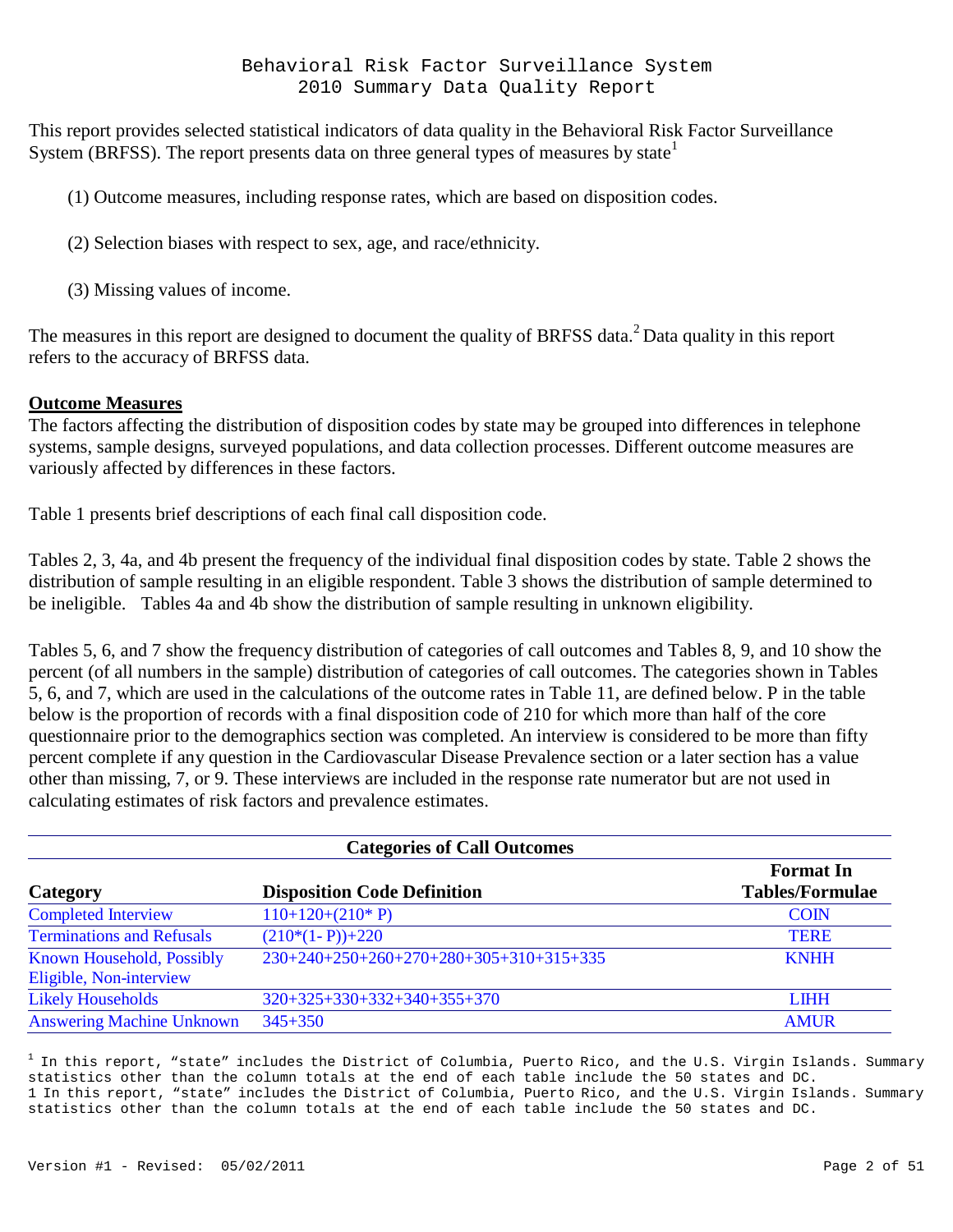#### **Categories of Call Outcomes**

|                                 |                                                     | <b>Format</b> In        |
|---------------------------------|-----------------------------------------------------|-------------------------|
| Category                        | <b>Disposition Code Definition</b>                  | <b>Tables/Formulae</b>  |
| <b>Ineligible Households</b>    | 410                                                 | <b>INHH</b>             |
| <b>Non-Contact</b>              | $360 + 365$                                         | <b>NCUS</b>             |
| <b>Business Non-Residential</b> | 420                                                 | <b>BUNR</b>             |
| Non-working Out-of-Scope        | $405+430+435+440+450$                               | <b>NOSN</b>             |
| Eligible, Non-Interview         | 210+220+230+240+250+260+270+280                     | <b>Elig HH</b>          |
| Known or Probable Household,    | 305+310+315+320+325+330+332+335+340+345+350+355+370 | <b>EUHH</b>             |
| <b>Unknown Eligibility</b>      |                                                     |                         |
| <b>Unknown Eligibility</b>      | <b>EUHH+NCUS</b>                                    | <b>Total Unknown</b>    |
| Ineligible                      | $410+420+NOSN$                                      | <b>Total Ineligible</b> |
| <b>All Known or Probable</b>    | COIN+TERE+KNHH+LIHH+INHH                            | <b>HH</b>               |
| <b>Households</b>               |                                                     |                         |
| <b>Known Households</b>         | $110+120+EligHH$                                    | <b>Total Eligible</b>   |
| <b>Total Records</b>            | All numbers in sample                               | <b>TOTAL</b>            |

Table 11 provides seven outcome rates for each state that are used to measure respondent cooperation, data quality, and data collection efficiency. The Resolution Rate is the proportion of all telephone numbers in the sample for which the status of the numbers as households with working numbers has been resolved. Records for which household status remains unknown are excluded from the numerator. The formula for the Resolution Rate is **((SUM(COIN,TERE,KNHH,INHH,BUNR,NOSN))/TOTAL) x 100**

The Screening Completion Rate is the proportion of all known households in which the presence or absence of an eligible respondent has been determined and in which, for eligible households, an interviewer actually spoke to the selected respondent. Households in which the presence or absence of an adult is unknown are excluded from the numerator. Its formula is

#### **((SUM(COIN,TERE,INHH))/(SUM(COIN,TERE,INHH,KNHH))) x 100**

The Interview Completion Rate is the proportion of contacted selected respondents who successfully complete an interview. This rate is a type of cooperation rate. An alternate response rate definition is the product of these three rates. The formula for the Interview Completion Rate is

#### **(COIN/(SUM(COIN,TERE))) x 100**

The Cooperation Rate is the proportion of all respondents interviewed of all eligible units in which a respondent was selected and actually contacted. Non-contacts are excluded from the denominator. This rate is based on contacts with households containing an eligible respondent. The denominator of the rate includes completed interviews plus the number of non-interviews that involve the identification of and contact with a selected respondent. A Cooperation Rate below 65 percent may indicate some problem with interviewing techniques. The denominator of the Cooperation Rate consists of records with disposition codes of 110, 120, 210, 220, 250, and 260. Thus, the formula for the BRFSS Cooperation Rate is

**(COIN/(SUM(COIN,TERE,\_250,\_260))) x 100**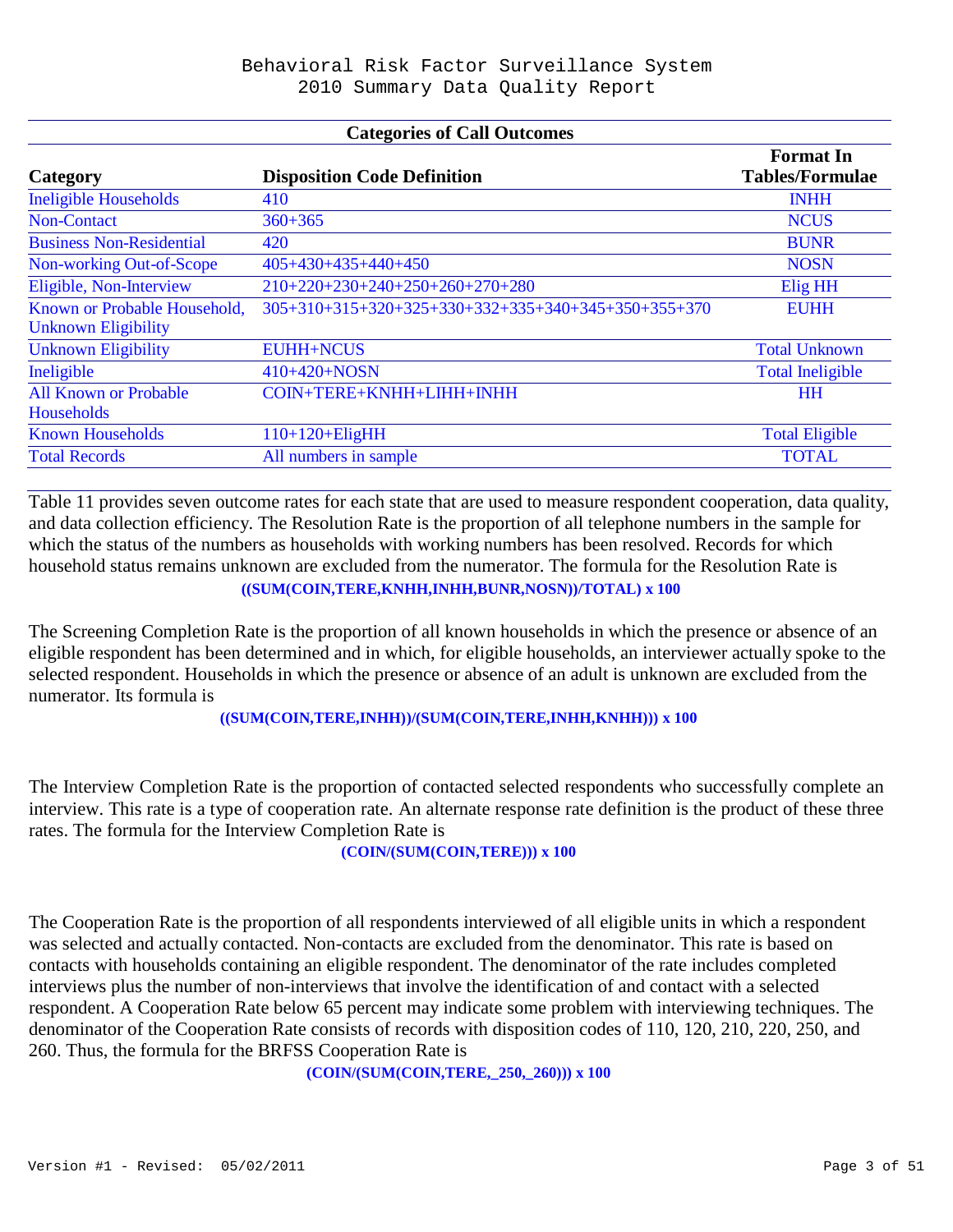A Response Rate is an outcome rate with the number of complete and partial interviews in the numerator and an estimate of the number of eligible units in the sample in the denominator. A proportion of the terminations (210) are included as partial interviews in the BRFSS CASRO Response Rate calculation because more than fifty percent of the core questionnaire was completed for these telephone numbers. The BRFSS CASRO Response Rate calculation assumes that the unresolved numbers contain the same percentage of eligible households as the records whose eligibility or ineligibility are determined. This estimated level of eligibility provides a conservative response rate due to the fact that the proportion of these unknown eligible telephone numbers that are eligible is probably quite low, given the fifteen or more call attempts required by BRFSS protocol. The formula for the BRFSS CASRO Rate is

#### **(COIN/(TOTAL\_ELIGIBLE+((TOTAL\_ELIGIBLE/(SUM(TOTAL\_ELIGIBLE,TOTAL\_INELIGIBLE)))\*TOTAL\_UNKNOW N))) x 100**

Table 11 also presents the BRFSS Overall Response Rate. The Overall Response Rate is a more conservative response rate that assumes that more unknown records are eligible and thus includes a higher proportion of all numbers in the denominator. The rate assumes that all likely households are households and that 98 percent of known or probable households contain an adult who uses the telephone number.

The response rate is an indicator of the potential for bias in the results of a survey. It does not indicate the actual amount of bias. The actual amount of bias can be conceptualized as a function of two factors—the amount of non-response, which is measured by a response rate, and the differences between the respondents and the non-respondents. A response rate does not address the latter factor. If the non-respondents are highly similar to the respondents for the characteristics of interest, then even a low response rate will result in little non-response bias.

The Overall Response Rate formula is

**(COIN/(0.98\*HH)) x 100**

The BRFSS Refusal Rate is the proportion of all eligible respondents that refused to complete an interview or terminated an interview prior to the threshold required to be considered a partial interview. Refusals and terminations (TERE) are in the numerator, and the denominator is the same as that of the Response Rate. This formula is

**(TERE/(TOTAL\_ELIGIBLE+((TOTAL\_ELIGIBLE/(SUM(TOTAL\_ELIGIBLE,TOTAL\_INELIGIBLE)))\*TOTAL\_UNKNO WN))) x 100**

## **Selection Biases**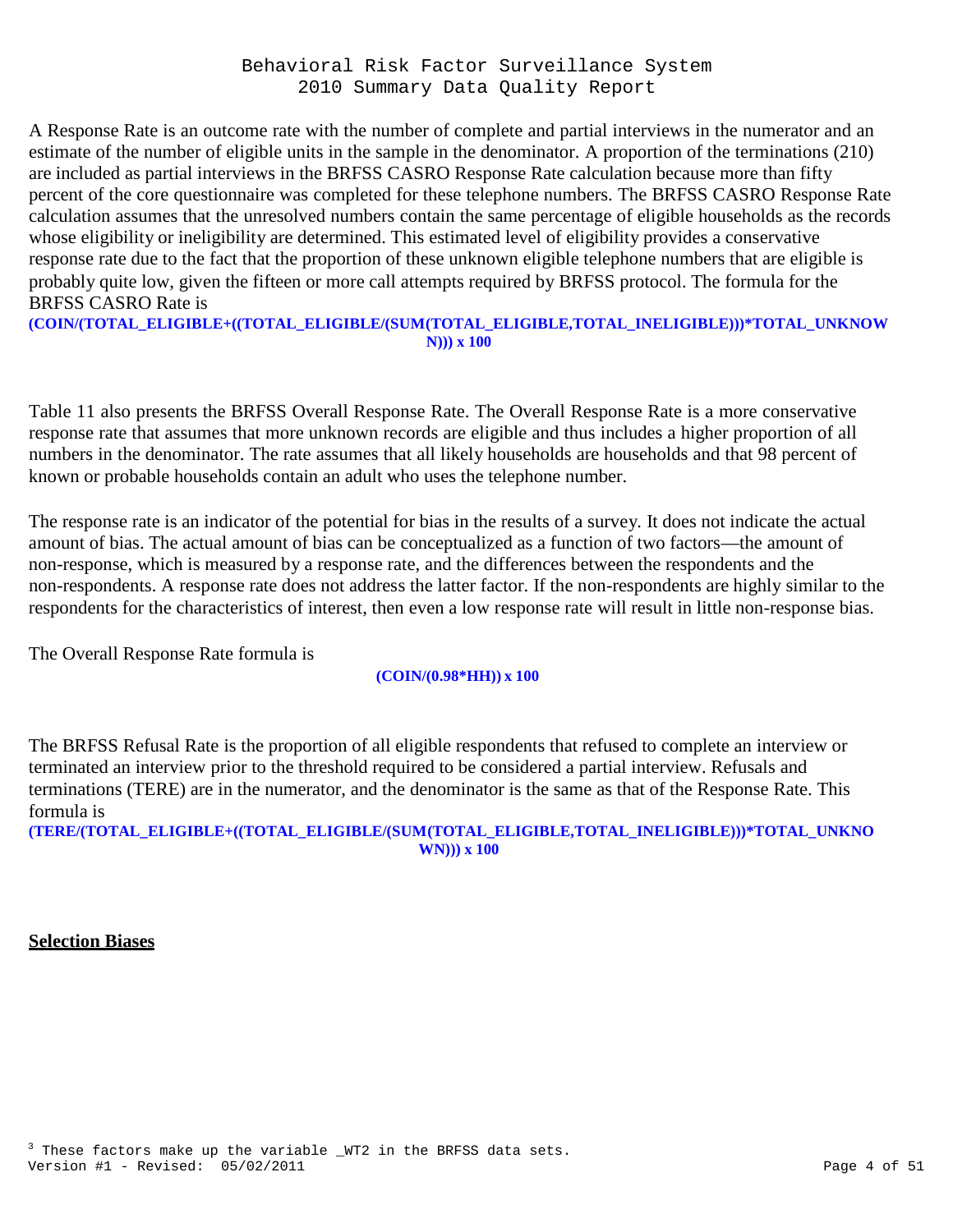Tables 12 through 19 present data on the differences between BRFSS and population data with respect to sex, age, and race/ethnicity by state. In these tables, BRFSS data are weighted for the characteristics of the sample design disproportionate sampling by geographic and density strata (where they exist), number of phones, and number of adults in the household.<sup>3</sup> Population data is purchased from Claritas, Inc., each year. Because these factors are built into the sample design, they should be adjusted for before comparing survey distributions to population distributions. No definitive standards exist with respect to what constitutes a substantial difference between survey and population percentages. One approach would be to examine the distribution of discrepant values with the purpose of identifying extreme values, or outliers, which may indicate biased data. The presence or absence of a minus sign (―-‖) in the Difference column should not be interpreted as an indicator of potential bias in the data.

#### **Income Missing Values**

Table 20 presents the percent missing (Don´t know/Not sure, Refused, or either) income by state. Income is the variable in the survey data with the largest percentage of missing values. A larger percentage of missing values for income implies lower quality data for income and, by extension, for other variables.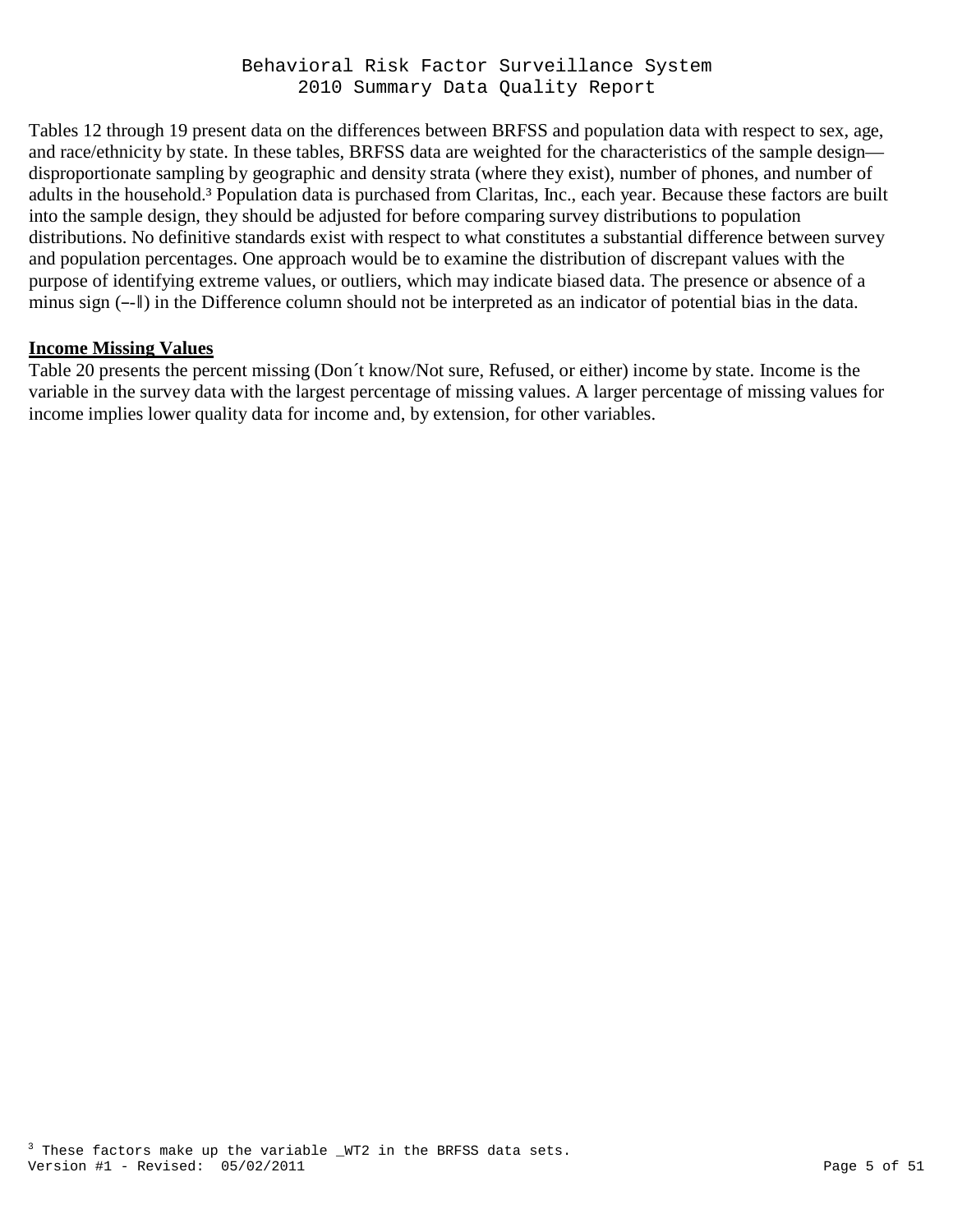|            |                                                            | Table 1: Summary of 2010 BRFSS Final Disposition Codes and Rules                                                                                                                                                                                                                                                                                                                                                                                                                                                                                                               |                                                                                                                                                                                                                                                                                                                                |
|------------|------------------------------------------------------------|--------------------------------------------------------------------------------------------------------------------------------------------------------------------------------------------------------------------------------------------------------------------------------------------------------------------------------------------------------------------------------------------------------------------------------------------------------------------------------------------------------------------------------------------------------------------------------|--------------------------------------------------------------------------------------------------------------------------------------------------------------------------------------------------------------------------------------------------------------------------------------------------------------------------------|
|            | <b>Code Description</b>                                    | <b>Definition</b>                                                                                                                                                                                                                                                                                                                                                                                                                                                                                                                                                              | <b>Callback Rules</b>                                                                                                                                                                                                                                                                                                          |
|            | <b>Status: Interviews</b>                                  |                                                                                                                                                                                                                                                                                                                                                                                                                                                                                                                                                                                |                                                                                                                                                                                                                                                                                                                                |
| 110        | Completed Interview                                        | Selected respondent meets the criteria for a<br>partial complete and has completed the<br>interview through the last question.                                                                                                                                                                                                                                                                                                                                                                                                                                                 | Give final disposition upon completion of<br>interview.                                                                                                                                                                                                                                                                        |
| 120        | <b>Partial Completed</b><br>Interview                      | Sex and three or more questions from age,<br>race, Hispanic origin, marital status, education, interview after first refusal or termination.<br>employment status, county code, and -Do you<br>have more than one telephone number in your<br>household? have been answered with a<br>response other than Don't know/Not sure (7,<br>77, or 777) or Refused (9, 99, or 999).                                                                                                                                                                                                   | Make a second attempt to fully complete the<br>Give final disposition if second attempt to fully<br>complete the interview is unsuccessful. Give<br>final disposition on the fifteenth or subsequent<br>call attempt even if there is only one<br>occurrence of a refusal or termination.                                      |
|            | Status: Non-Interviews, Household with Eligible Respondent |                                                                                                                                                                                                                                                                                                                                                                                                                                                                                                                                                                                |                                                                                                                                                                                                                                                                                                                                |
| 210        | Termination in<br>Questionnaire                            | A hang-up or termination after the first<br>question in the core has been asked and it or a<br>subsequent question has received a response<br>other than Don't know/Not sure or Refused.<br>The selected respondent has not answered<br>enough questions for the interview to quality<br>as a 120 Partial complete.                                                                                                                                                                                                                                                            | Give final disposition after second refusal or<br>termination or when a first-time refusal or<br>termination will not be called a second time<br>because of an irate respondent. Give final<br>disposition on the fifteenth or subsequent call<br>attempt even if there is only one occurrence of<br>a refusal or termination. |
| <b>220</b> | Refusal – Respondent<br>Selected                           | A hang-up or termination after respondent<br>selection but before respondent has given a<br>response other than Don't know/Not sure or<br>Refused to one or more questions in the core.<br>The refusals can come from any adult in the<br>household and the initial refusal could have<br>come before respondent selection. An<br>automated message to not call the number<br>again that is not in response specifically to that<br>call attempt does not count as a refusal. Such<br>an outcome should receive an answering<br>machine or technological barrier interim code. | Give final disposition after second refusal or<br>when a first-time refusal will not be called a<br>second time because of an irate respondent.<br>On the fifteenth or subsequent call attempt,<br>give final disposition even if there is only one<br>occurrence of a refusal.                                                |
| 230        | Not Interviewed -<br><b>Respondent Selected</b>            | Selected respondent was never spoken to or<br>was spoken to and asked to be called again<br>later one or more times. Includes cases where than 3 attempts at least one hour apart) for a<br>the selected respondent was away from<br>residence for part of the interviewing period.                                                                                                                                                                                                                                                                                            | Give final disposition only after (a) at least 5<br>calling occasions (each consisting of no more<br>minimum total of 15 call attempts, and (b) the<br>15 or more call attempts consist of at least 3<br>weekday calls, 3 weeknight calls, and 3<br>weekend calls.                                                             |
| 240        | Unavailable - Respondent<br>Selected                       | Selected respondent is expected to be away<br>from residence during the entire interviewing<br>period, for example, because of travel or a<br>hospital stay.                                                                                                                                                                                                                                                                                                                                                                                                                   | Give final disposition when informed of<br>absence.                                                                                                                                                                                                                                                                            |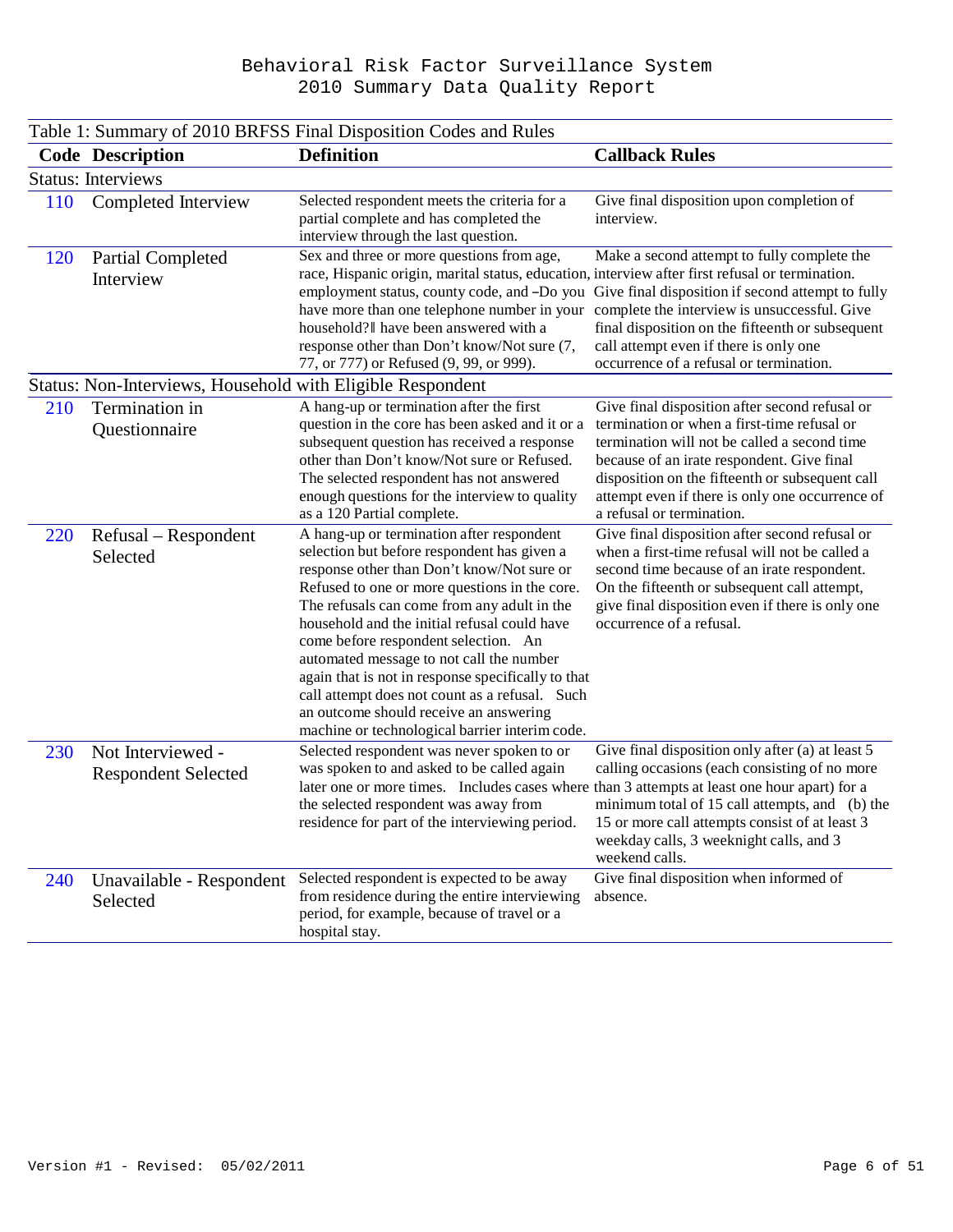|            | <b>Code Description</b>                                       | <b>Definition</b>                                                                                                                                                                                                                                                                                                                                                                                                                                                                                                                                                            | <b>Callback Rules</b>                                                                                                                                                                                                                                                                                                                                                                                                                                                                                                                                                           |
|------------|---------------------------------------------------------------|------------------------------------------------------------------------------------------------------------------------------------------------------------------------------------------------------------------------------------------------------------------------------------------------------------------------------------------------------------------------------------------------------------------------------------------------------------------------------------------------------------------------------------------------------------------------------|---------------------------------------------------------------------------------------------------------------------------------------------------------------------------------------------------------------------------------------------------------------------------------------------------------------------------------------------------------------------------------------------------------------------------------------------------------------------------------------------------------------------------------------------------------------------------------|
| <b>250</b> | Language Barrier -<br><b>Respondent Selected</b>              | After respondent selection, the selected or<br>another respondent does not speak English or<br>another language for which an interviewer and by someone else as not speaking English or<br>translated questionnaire are available well<br>enough to be interviewed.                                                                                                                                                                                                                                                                                                          | Give final disposition $(1)$ the first time a<br>selected respondent is contacted or is described<br>another language for which an interviewer and<br>translated questionnaire are available well<br>enough to be interviewed or (2) the second<br>time a respondent who does not speak English<br>well enough to answer the screening questions<br>is contacted and there is not a translated<br>questionnaire and interviewer available for the<br>respective language. If the first occurrence is<br>on the fifteenth or subsequent call attempt,<br>give final disposition. |
| 260        | Unable to Communicate<br>- Respondent Selected                | After respondent selection, the selected or<br>another respondent has a physical or mental<br>condition that prevents the completion of an<br>interview and that condition is expected to last unable to complete an interview during the<br>through the entire interviewing period. This<br>includes a temporary condition, such as<br>bereavement, that will last beyond the<br>interviewing period. (For conditions not<br>expected to last through the entire interviewing call attempt, give final disposition.<br>period, schedule an appointment and keep<br>trying.) | Give final disposition $(1)$ the first time a<br>selected respondent is contacted or is described<br>by someone else as physically or mentally<br>entire interviewing period or (2) the second<br>time a respondent who is physically or<br>mentally impaired is contacted. If the first<br>occurrence is on the fifteenth or subsequent                                                                                                                                                                                                                                        |
| 270        | Hang Up or Termination<br>-Before Respondent<br>Selected      | Respondent hangs up or terminates call<br>attempt after answering the number of adults<br>question but before answering the number of<br>men and number of women questions. This<br>differs from 280 in that the respondent<br>explicitly refuses.                                                                                                                                                                                                                                                                                                                           | Give final disposition after second hang-up or<br>termination or when a first-time hang-up or<br>termination will not be called a second time<br>because of an irate respondent. If the first<br>occurrence is on the fifteenth or subsequent<br>call attempt, give final disposition.                                                                                                                                                                                                                                                                                          |
| 280        | Household Contact -<br><b>Before Respondent</b><br>Selected   | Respondent answered the number of adults<br>question and asked to be called again later one calling occasions (each consisting of no more<br>or more times but the number of men and<br>number of women were never determined. On minimum total of 15 call attempts, and (b) the<br>the surface, this is a postponement that was<br>never re-started but may be an implicit refusal.<br>This differs from 270 in that the respondent<br>never explicitly refuses.                                                                                                            | Give final disposition only after (a) at least 5<br>than 3 attempts at least one hour apart) for a<br>15 or more call attempts consist of at least 3<br>weekday calls, 3 weeknight calls, and 3<br>weekend calls.                                                                                                                                                                                                                                                                                                                                                               |
|            | Status: Non-Interviews, Eligibility Undetermined              |                                                                                                                                                                                                                                                                                                                                                                                                                                                                                                                                                                              |                                                                                                                                                                                                                                                                                                                                                                                                                                                                                                                                                                                 |
| 305        | Household Away during<br>Interview period                     | A house sitter, house cleaner, or other<br>non-member of a household states that all of<br>the household members will be away from the<br>residence during the entire interviewing<br>period.                                                                                                                                                                                                                                                                                                                                                                                | Give final disposition when informed.                                                                                                                                                                                                                                                                                                                                                                                                                                                                                                                                           |
| 310        | Hang Up or Termination<br>- Unknown if Eligible<br>Respondent | A respondent hangs-up or terminates a call<br>attempt before answering the number of adults termination or when a first-time hang-up or<br>question. This differs from 315 in that the<br>respondent explicitly refuses.                                                                                                                                                                                                                                                                                                                                                     | Give final disposition after second hang-up or<br>termination will not be called a second time<br>because of an irate respondent. If the first<br>occurrence is on the fifteenth or subsequent<br>call attempt, give final disposition.                                                                                                                                                                                                                                                                                                                                         |

Table 1: Summary of 2010 BRFSS Final Disposition Codes and Rules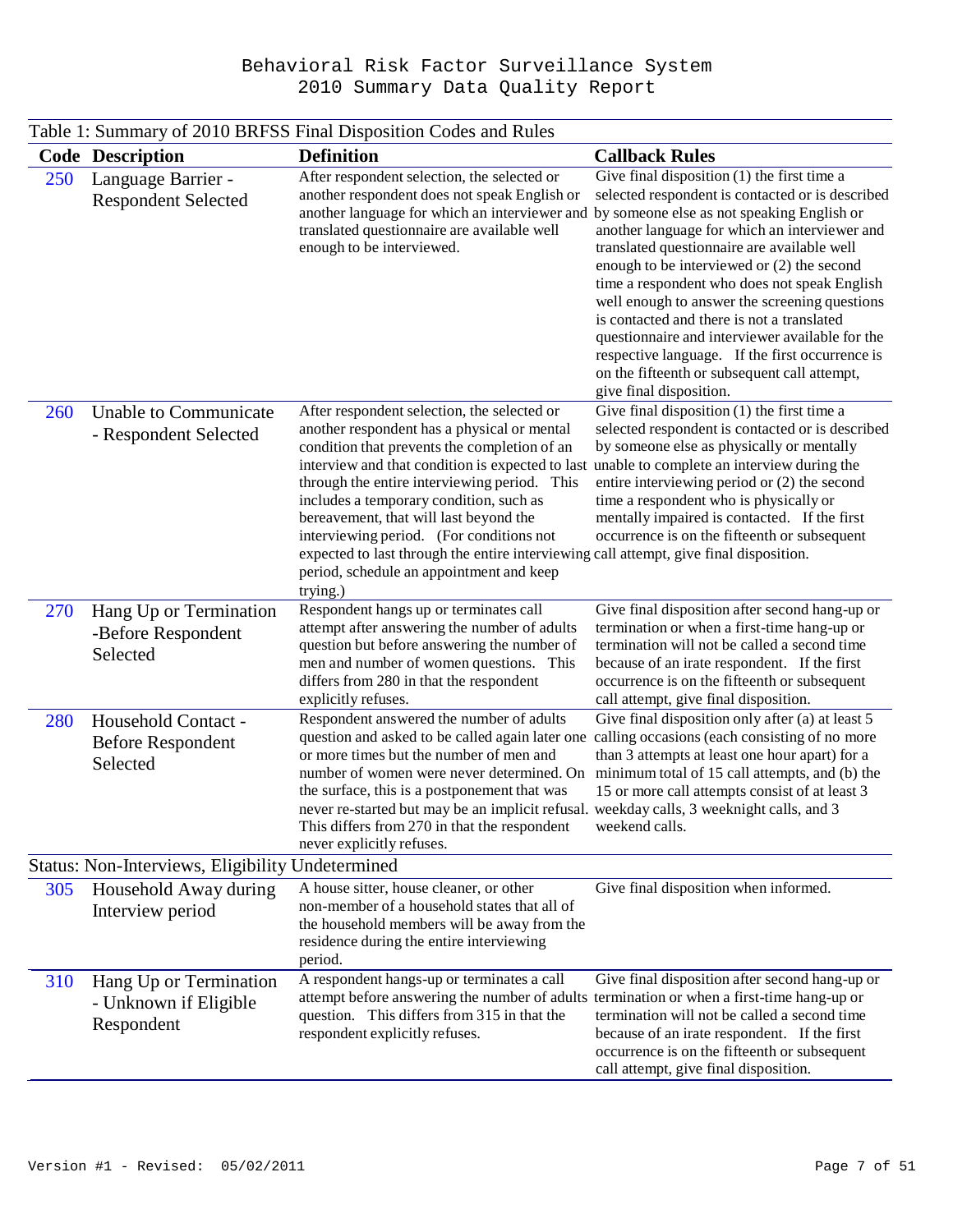|     | <b>Code Description</b>                                         | There is building to 2010 DRI DD I that Disposition Codes and Raids<br><b>Definition</b>                                                                                                                                                                                                                                                                                                                                                                              | <b>Callback Rules</b>                                                                                                                                                                                                                                                                                                |
|-----|-----------------------------------------------------------------|-----------------------------------------------------------------------------------------------------------------------------------------------------------------------------------------------------------------------------------------------------------------------------------------------------------------------------------------------------------------------------------------------------------------------------------------------------------------------|----------------------------------------------------------------------------------------------------------------------------------------------------------------------------------------------------------------------------------------------------------------------------------------------------------------------|
| 315 | Household Contact -<br>Unknown if Eligible<br>Respondent        | A respondent verified that the telephone<br>number reaches a private residence and asked<br>to be called again later one or more times but<br>the number of adults in the household was<br>never determined. On the surface, this is a<br>postponement that was never re-started but<br>may be an implicit refusal. This differs from<br>310 in that the respondent never explicitly<br>refuses.                                                                      | Give final disposition only after (a) at least 5<br>calling occasions (each consisting of no more<br>than 3 attempts at least one hour apart) for a<br>minimum total of 15 call attempts, and (b) the<br>15 or more call attempts consist of at least 3<br>weekday calls, 3 weeknight calls, and 3<br>weekend calls. |
| 320 | Language Barrier - Before<br><b>Respondent Selected</b>         | A respondent who does not speak English or<br>another language for which an interviewer and a respondent who does not speak English well<br>translated questionnaire are available well<br>enough to answer the screening questions<br>answers the telephone twice before respondent interviewer available for the respective<br>selection. Give final disposition even if other<br>respondents who do not present a language<br>problem have answered the telephone. | Give final disposition after second contact with<br>enough to answer the screening questions and<br>there is not a translated questionnaire and<br>language. If the first occurrence is on the<br>fifteenth or subsequent call attempt, give final<br>disposition.                                                   |
| 325 | Unable to Communicate -<br><b>Before Respondent</b><br>Selected | A respondent whose physical or mental<br>impairment prevents him or her from<br>completing the screening questions answers<br>the phone twice before respondent selection.<br>Give final disposition even if other<br>respondents without a physical or mental<br>impairment have answered the telephone.                                                                                                                                                             | Give final disposition after second contact with<br>a physically or mentally impaired respondent.<br>If the first occurrence is on the fifteenth or<br>subsequent call attempt, give final disposition.                                                                                                              |
| 330 | Hang Up or Termination -<br>Unknown if Private<br>Residence     | A respondent hangs-up or terminates a call<br>attempt before confirming that the telephone<br>number rings to a private residence.                                                                                                                                                                                                                                                                                                                                    | Give final disposition after second hang-up or<br>termination or when a first-time hang-up or<br>termination will not be called a second time<br>because of an irate respondent. If the first<br>occurrence is on the fifteenth or subsequent<br>call attempt, give final disposition.                               |
| 332 | Contact, unknown if<br>private residence                        | A respondent did not verify that the telephone<br>number reaches a private residence but asked<br>to be called again later one or more times. On than 3 attempts at least one hour apart) for a<br>the surface, this is a postponement that was<br>never re-started but may be an implicit refusal. 15 or more call attempts consist of at least 3<br>This differs from 330 in that the respondent<br>never explicitly refuses.                                       | Give final disposition only after (a) at least 5<br>calling occasions (each consisting of no more<br>minimum total of 15 call attempts, and (b) the<br>weekday calls, 3 weeknight calls, and 3<br>weekend calls.                                                                                                     |
| 335 | <b>Telephone Answering</b><br>Device - Is Private<br>Residence  | One or more call attempts reached an<br>answering machine but no person was ever<br>spoken to. The message confirms that the<br>telephone number reaches a private residence<br>by using the words, -home, $\ $ -house, $\ $<br>-family, $\ $ -residence $\ $ or a family name.                                                                                                                                                                                       | Give final disposition only after (a) at least 5<br>calling occasions (each consisting of no more<br>than 3 attempts at least one hour apart) for a<br>minimum total of 15 call attempts, and (b) the<br>15 or more call attempts consist of at least 3<br>weekday calls, 3 weeknight calls, and 3<br>weekend calls. |
| 340 | <b>Technical Barrier - Is</b><br>Private Residence              | One or more call attempts reached a call<br>blocking message, a message asking the caller calling occasions (each consisting of no more<br>to identify himself or herself, or other<br>automated message, but no person was ever<br>spoken to. A message confirms that the<br>telephone number reaches a private residence<br>by using the words, -home, $\ $ -house, $\ $<br>-family, $\ $ -residence $\ $ or a family name.                                         | Give final disposition only after (a) at least 5<br>than 3 attempts at least one hour apart) for a<br>minimum total of 15 call attempts, and (b) the<br>15 or more call attempts consist of at least 3<br>weekday calls, 3 weeknight calls, and 3<br>weekend calls.                                                  |

# Table 1: Summary of 2010 BRFSS Final Disposition Codes and Rules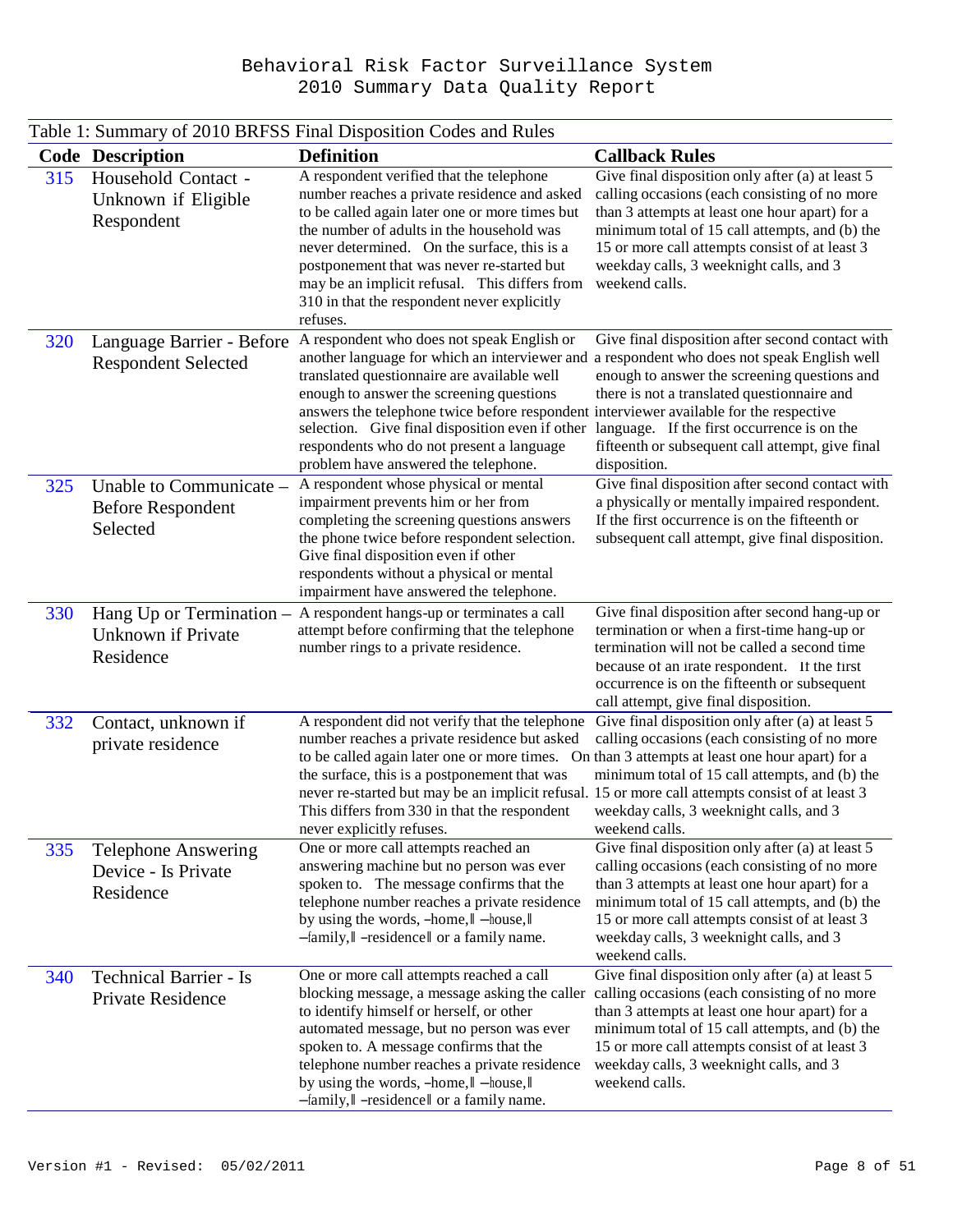|     | <b>Code Description</b>                                                        | I able 1. Building y 01 2010 DIXI BB 1 mai Disposition Coucs and Kuics<br><b>Definition</b>                                                                                                                                                                                                                                                                                                                                                                                                                    | <b>Callback Rules</b>                                                                                                                                                                                                                                                                                                                                                  |
|-----|--------------------------------------------------------------------------------|----------------------------------------------------------------------------------------------------------------------------------------------------------------------------------------------------------------------------------------------------------------------------------------------------------------------------------------------------------------------------------------------------------------------------------------------------------------------------------------------------------------|------------------------------------------------------------------------------------------------------------------------------------------------------------------------------------------------------------------------------------------------------------------------------------------------------------------------------------------------------------------------|
| 345 | <b>Telephone Answering</b><br>Device - Not Sure if<br><b>Private Residence</b> | One or more call attempts reached an<br>answering machine but no person was ever<br>spoken to. The message leaves open the<br>possibility that the telephone number is<br>reaching a private residence but it does not<br>explicitly state so.                                                                                                                                                                                                                                                                 | Give final disposition only after (a) at least 5<br>calling occasions (each consisting of no more<br>than 3 attempts at least one hour apart) for a<br>minimum total of 15 call attempts, and (b) the<br>15 or more call attempts consist of at least 3<br>weekday calls, 3 weeknight calls, and 3<br>weekend calls.                                                   |
| 350 | <b>Technical Barrier - Not</b><br>Sure if Private Residence                    | One or more call attempts reached a call<br>blocking message, a message asking the caller<br>to identify himself or herself, or other<br>automated response, but no person was ever<br>spoken to. There is no message or a message<br>leaves open the possibility that the telephone<br>number is reaching a private residence but it<br>does not explicitly state so.                                                                                                                                         | Give final disposition only after (a) at least 5<br>calling occasions (each consisting of no more<br>than 3 attempts at least one hour apart) for a<br>minimum total of 15 call attempts, and (b) the<br>15 or more call attempts consist of at least 3<br>weekday calls, 3 weeknight calls, and 3<br>weekend calls.                                                   |
| 355 | Phone no longer in service<br>or changed                                       | On the second or subsequent call attempt, a<br>telephone number is responding with a<br>message indicating that the telephone number<br>called is a non-working number or has been<br>changed and there is at least one previous<br>interim disposition of 505, 510, 515, 520, 525,<br>530, 535, or 540. (If a -number changed<br>recording is encountered the first time that a<br>telephone number is called, that number<br>should received a final disposition of 450<br>Non-working/disconnected number.) | Give final disposition when notified.                                                                                                                                                                                                                                                                                                                                  |
| 360 | No Answer                                                                      | Among telelphone numbers which no person<br>or device ever answered, half or more of the<br>call attempts resulted in a normal telephone<br>ring that no one answered.                                                                                                                                                                                                                                                                                                                                         | Give final disposition only after (a) at least 5<br>calling occasions (each consisting of no more<br>than 3 attempts at least one hour apart) for a<br>minimum total of 15 call attempts, and (b) the<br>15 or more call attempts consist of at least 3<br>weekday calls, 3 weeknight calls, and 3<br>weekend calls.                                                   |
| 365 | <b>Busy</b>                                                                    | Among telephone numbers which no person or Give final disposition only after (a) at least 5<br>device ever answered, more than half of the<br>call attempts resulted in a normal busy signal.                                                                                                                                                                                                                                                                                                                  | calling occasions (each consisting of no more<br>than 3 attempts at least 10 minutes apart) for a<br>minimum total of 15 call attempts, and (b) the<br>15 or more call attempts consist of at least 3<br>weekday calls, 3 weeknight calls, and 3<br>weekend calls. If possible, contact the<br>telephone company repair service to verify the<br>number is in service. |
| 370 | On Never Call List                                                             | To be assigned to (those few) telephone<br>numbers that the BRFSS State Coordinator has telephone number with one or more call<br>determined, before calling begins, should not<br>be called.                                                                                                                                                                                                                                                                                                                  | This disposition should never be assigned to a<br>attempts.                                                                                                                                                                                                                                                                                                            |
|     | <b>Status: Not Eligible</b>                                                    |                                                                                                                                                                                                                                                                                                                                                                                                                                                                                                                |                                                                                                                                                                                                                                                                                                                                                                        |
| 405 | Out of state                                                                   | The telephone number rings out-of-state.                                                                                                                                                                                                                                                                                                                                                                                                                                                                       | Give final disposition when informed. This<br>code should take priority over other possible<br>final disposition codes.                                                                                                                                                                                                                                                |

# Table 1: Summary of 2010 BRFSS Final Disposition Codes and Rules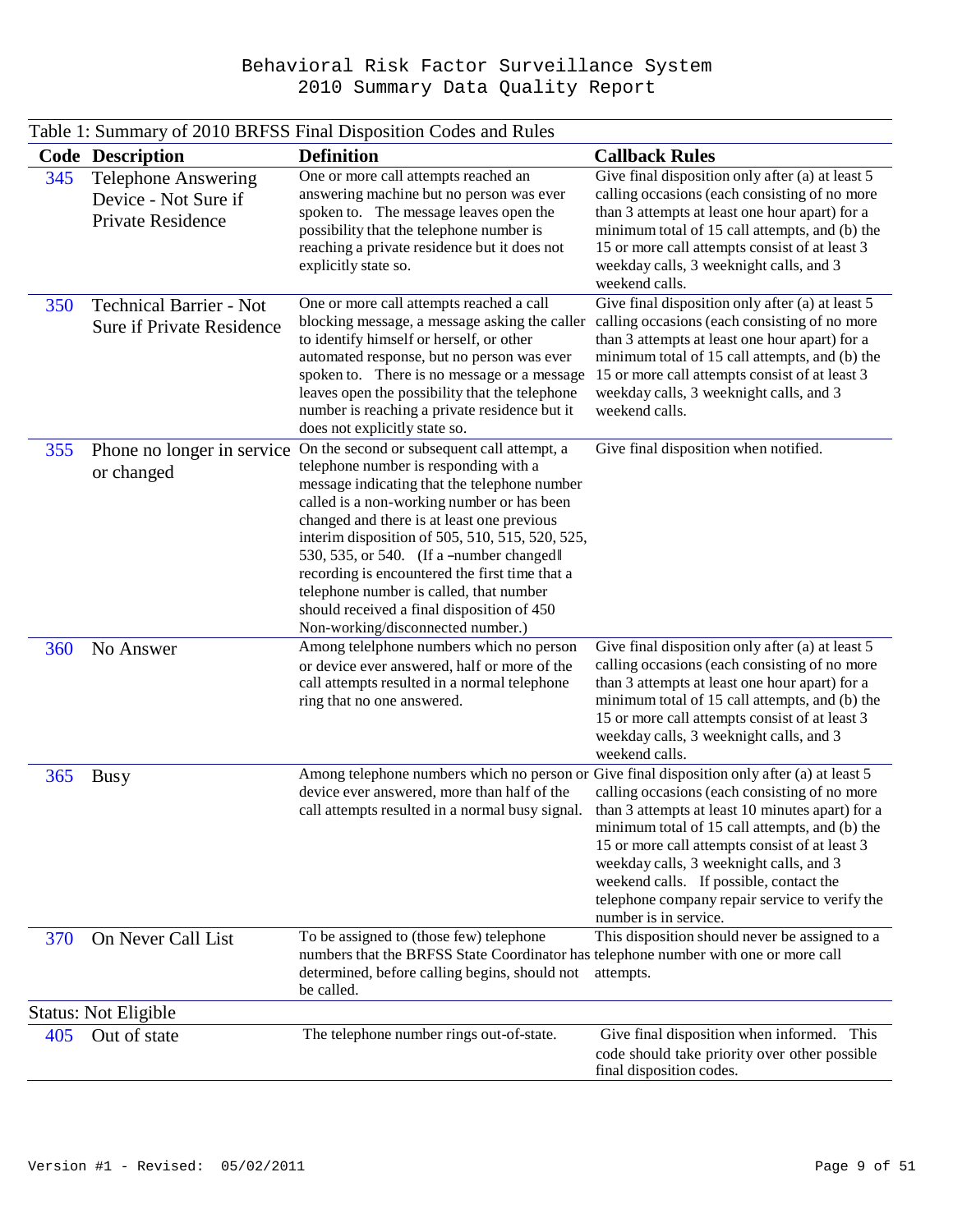|     |                                       | Table 1: Summary of 2010 BRFSS Final Disposition Codes and Rules                                                                                                                                                                                                                                                                                                                                                                                                                                              |                                                                                                                                                                                                                                                                                                                                                                                                                                                                                                                                                                                |
|-----|---------------------------------------|---------------------------------------------------------------------------------------------------------------------------------------------------------------------------------------------------------------------------------------------------------------------------------------------------------------------------------------------------------------------------------------------------------------------------------------------------------------------------------------------------------------|--------------------------------------------------------------------------------------------------------------------------------------------------------------------------------------------------------------------------------------------------------------------------------------------------------------------------------------------------------------------------------------------------------------------------------------------------------------------------------------------------------------------------------------------------------------------------------|
|     | <b>Code Description</b>               | <b>Definition</b>                                                                                                                                                                                                                                                                                                                                                                                                                                                                                             | <b>Callback Rules</b>                                                                                                                                                                                                                                                                                                                                                                                                                                                                                                                                                          |
| 410 | Household - No Eligible<br>Respondent | No one 18 years of age or older uses the<br>telephone. To be assigned when no one in the<br>household is 18 years of age or older or the<br>telephone number is used by a teen under the<br>age of 18 and the parents do not use that<br>phone.                                                                                                                                                                                                                                                               | Give final disposition when informed.                                                                                                                                                                                                                                                                                                                                                                                                                                                                                                                                          |
| 420 | Not a Private Residence               | The person answering the phone or an<br>answering machine identifies the telephone<br>number as a business, an institution<br>(government office, educational facility,<br>dormitory, nursing home, hospital, prison), a<br>group home (fraternity or sorority, half-way<br>house, shelter), a timeshare or vacation home<br>at which no one is living for 30 days or more<br>at the time of contact, Efax service, a pager, or<br>a dedicated fax/data/modem line that s/he<br>answered to identify as such. | Give final disposition when informed.                                                                                                                                                                                                                                                                                                                                                                                                                                                                                                                                          |
| 430 | Dedicated<br>Fax/data/modem           | A telephone number used only as a fax, data,<br>or modem line.                                                                                                                                                                                                                                                                                                                                                                                                                                                | Give final disposition only after (a) at least 2<br>calling occasions (each consisting of no more<br>than 3 attempts at least one hour apart) for a<br>minimum total of 6 call attempts with at least<br>one interim disposition code of 560<br>Fax/modem/data and all other disposition<br>codes are 550 No answer, 555 Busy, 565 Fast<br>busy, 570 Possible non-working number, or<br>575 Circuit busy. (Attempts receiving interim<br>disposition codes of 580 Null attempt or 585<br>Requires supervisor attention should not count<br>as call attempts for this purpose.) |
| 435 | Cell Phone                            | The telephone number rings to a cell phone.                                                                                                                                                                                                                                                                                                                                                                                                                                                                   | Give final disposition when informed. This<br>code should be assigned<br>upon notification<br>by the respondent that the conversation is<br>taking place on a cellular or<br>mobile phone.<br>This disposition will take priority over other<br>possible final disposition codes.                                                                                                                                                                                                                                                                                              |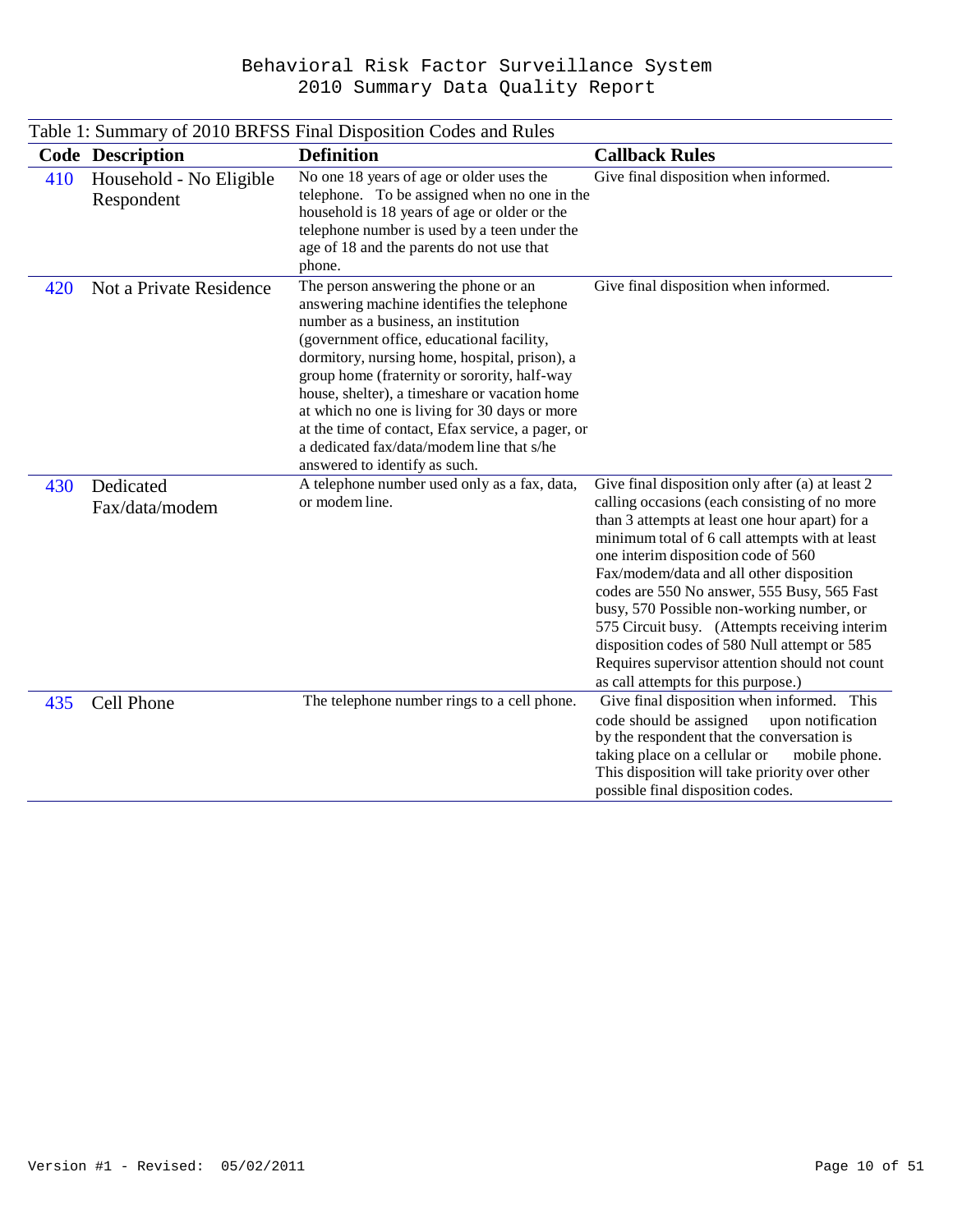|     |                              | Table 1: Summary of 2010 BRFSS Final Disposition Codes and Rules                                                                                                                                                                                                                                                                                                                                                                                                                                                                                                                                                                                                                                                                                                                                                                                                                                                                                                                                                                                                                                                                                                                                                                                                 |                                                                                                                                                                                                                                                                                                                                                                                                                                                                                                                                                        |
|-----|------------------------------|------------------------------------------------------------------------------------------------------------------------------------------------------------------------------------------------------------------------------------------------------------------------------------------------------------------------------------------------------------------------------------------------------------------------------------------------------------------------------------------------------------------------------------------------------------------------------------------------------------------------------------------------------------------------------------------------------------------------------------------------------------------------------------------------------------------------------------------------------------------------------------------------------------------------------------------------------------------------------------------------------------------------------------------------------------------------------------------------------------------------------------------------------------------------------------------------------------------------------------------------------------------|--------------------------------------------------------------------------------------------------------------------------------------------------------------------------------------------------------------------------------------------------------------------------------------------------------------------------------------------------------------------------------------------------------------------------------------------------------------------------------------------------------------------------------------------------------|
|     | <b>Code Description</b>      | <b>Definition</b>                                                                                                                                                                                                                                                                                                                                                                                                                                                                                                                                                                                                                                                                                                                                                                                                                                                                                                                                                                                                                                                                                                                                                                                                                                                | <b>Callback Rules</b>                                                                                                                                                                                                                                                                                                                                                                                                                                                                                                                                  |
| 440 | <b>Fast Busy</b>             | A telephone number with at least one<br>disposition of 565 Fast busy and all other<br>dispositions are 550 No answer, 555 Busy, 570 than 3 attempts at least one hour apart) for a<br>Possible non-working number, or 575 Circuit<br>codes of 580 Null attempt or 585 Requires<br>supervisor attention should not count as call<br>attempts for this purpose.)                                                                                                                                                                                                                                                                                                                                                                                                                                                                                                                                                                                                                                                                                                                                                                                                                                                                                                   | Give final disposition only after (a) at least 2<br>calling occasions (each consisting of no more<br>minimum total of 6 call attempts with at least<br>busy. (Attempts receiving interim disposition one interim disposition code of 565 Fast busy<br>and all other disposition codes are 550 No<br>answer, 555 Busy, 570 Possible non-working<br>number, or 575 Circuit busy. (Attempts<br>receiving interim disposition codes of 580 Null<br>attempt or 585 Requires supervisor attention<br>should not count as call attempts for this<br>purpose.) |
| 450 | Non-working/Disconnecte<br>d | Usually recognized by a tritone, a recording<br>indicating that the telephone number is<br>non-working, a number that consistently rings<br>to an incorrect number, or a number that<br>cannot be verified by a respondent. If a 450 is<br>assigned on a second or subsequent attempt,<br>the CATI system or a post-data collection<br>program should check to see if there is at least weekday calls, 3 weeknight calls, and 3<br>one previous interim disposition of 505, 510,<br>515, 520, 525, 530, 535, or 540. If there is,<br>then the record should receive a final<br>disposition of 355 Telephone number has<br>changed status from household or possible<br>household to non-working during the<br>interviewing period. If the current status of the<br>telephone number is in doubt, give an interim<br>disposition of 570 Possible non-working<br>number or call operator or repair service.<br>After at least 15 call attempts, assign if all<br>dispositions are 545 Phone number<br>temporarily out of service, 570 Possible<br>non-working number, or 575 Circuit busy.<br>(Attempts receiving interim disposition codes<br>of 580 Null attempt or 585 Requires supervisor<br>attention should not count as call attempts for<br>this purpose.) | Give final disposition when the above criteria<br>are met. If 15 call attempts are required, give<br>final disposition only after (a) at least 5 calling<br>occasions (each consisting of no more than 3<br>attempts at least one hour apart) for a<br>minimum total of 15 call attempts, and (b) the<br>15 or more call attempts consist of at least 3<br>weekend calls.                                                                                                                                                                              |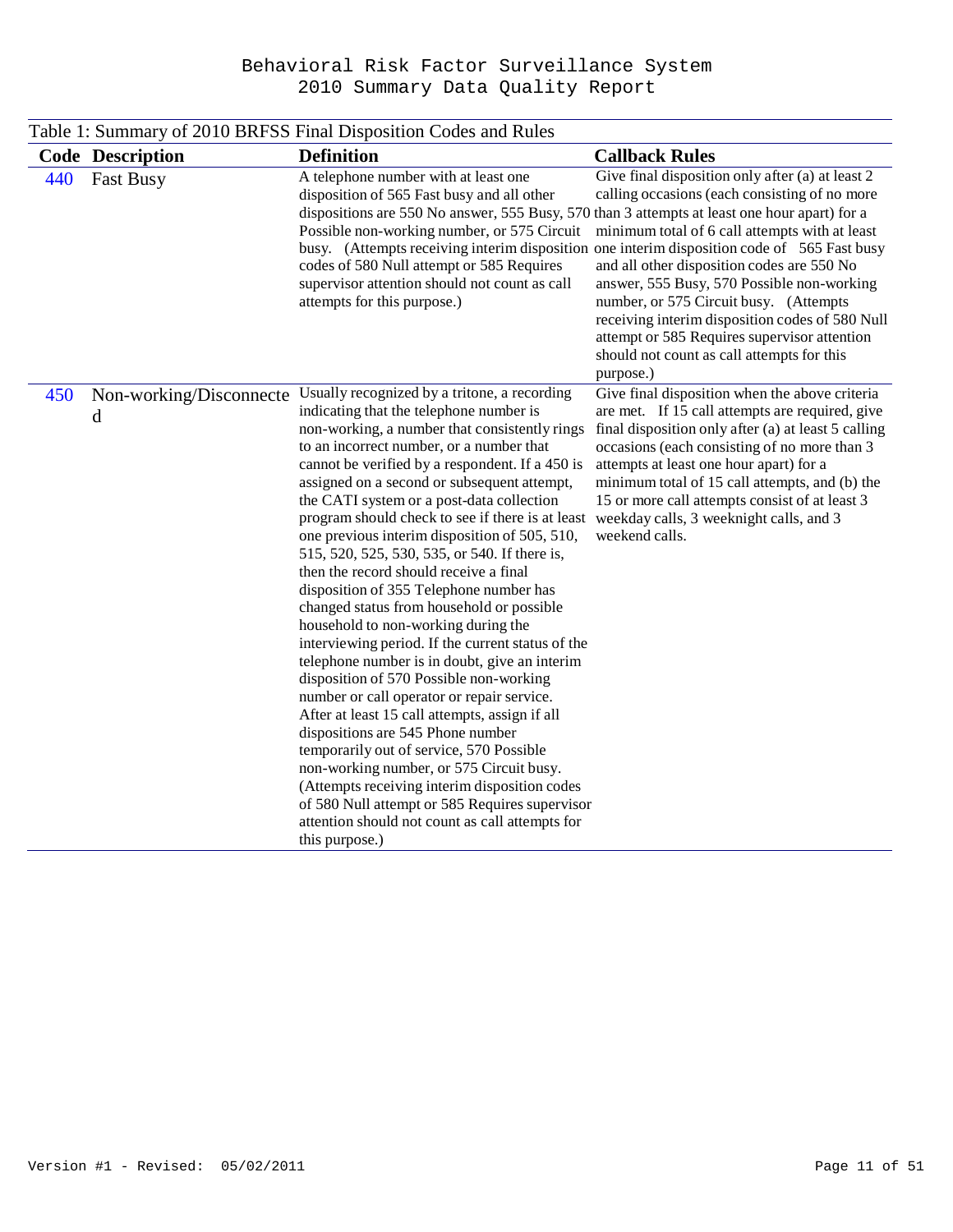| <b>Total</b><br>Eligible<br>120<br><b>State</b><br><b>110</b><br>210<br>220<br>230<br>240<br>250<br>260<br>270<br>280<br>7,375<br>2,603<br>833<br>AL<br>293<br>536<br>237<br>31<br>293<br>59<br>22<br>12,282<br>$\overline{7}$<br>1,835<br>175<br>82<br>34<br>29<br>AK<br>129<br>172<br>336<br>2,799<br>AZ<br>5,301<br>1,031<br>285<br>152<br>183<br>455<br>1,257<br>2,899<br>161<br>12<br>11,736<br>344<br>236<br><b>AR</b><br>3,794<br>233<br>534<br>1,176<br>14<br>270<br>6,601<br>434<br>399<br>677<br><b>CA</b><br>17,778<br>2,249<br>11,605<br>1,596<br>291<br>35,102<br>73<br>346<br>59<br>CO<br>772<br>492<br>1,674<br>412<br>41<br>13<br>15,995<br>10,891<br>1,295<br><b>CT</b><br>6,427<br>349<br>854<br>1,399<br>299<br>153<br>151<br>96<br>18<br>1,737<br>11,483<br><b>DE</b><br>49<br>4,197<br>42<br>771<br>131<br>14<br>138<br>$27\,$<br>14<br>6,597<br>1,214<br>58<br>839<br>49<br><b>DC</b><br>3,566<br>410<br>827<br>965<br>143<br>$87\,$<br>$10\,$<br>6,954<br>FL<br>13,556<br>3,530<br>4,883<br>300<br>2,681<br>65,885<br>30,946<br>4,163<br>5,826<br>857<br>187<br>65<br>GA<br>5,356<br>432<br>272<br>795<br>16<br>241<br>12<br>8,233<br>H1<br>675<br>440<br>$8\,$<br>6,226<br>326<br>493<br>1,434<br>1,431<br>447<br>$\overline{4}$<br>11,484<br>ID<br>6,538<br>1,987<br>571<br>295<br>31<br>287<br>10,876<br>471<br>696<br>38<br>34<br>5<br>508<br>1,139<br>79<br>8,341<br>$\mathbf{L}$<br>5,052<br>150<br>1,199<br>137<br>IN<br>9,451<br>768<br>820<br>43<br>628<br>17,884<br>1,276<br>3,775<br>1,123<br>48<br>IA<br>5,763<br>339<br>259<br>1,347<br>500<br>234<br>206<br>13<br>$\mathbf{2}$<br>8,711<br><b>KS</b><br>8,369<br>744<br>361<br>36<br>278<br>33<br>$1\,$<br>12,689<br>201<br>226<br>2,440<br>KY<br>595<br>76<br>49<br>10,317<br>7,634<br>427<br>317<br>1,118<br>76<br>25<br>406<br>37<br>179<br>9,854<br>LA<br>6,931<br>101<br>302<br>1,742<br>104<br>46<br>$\sqrt{6}$<br><b>ME</b><br>7,732<br>597<br>509<br>423<br>31<br>349<br>11,818<br>400<br>1,777<br>331<br><b>MD</b><br>8,803<br>382<br>324<br>1,058<br>36<br>361<br>94<br>17<br>12,689<br>1,283<br><b>MA</b><br>3,178<br>791<br>185<br>586<br>201<br>35<br>14,313<br>1,998<br>1,204<br>2,395<br>24,886<br>187<br>MI<br>8,540<br>323<br>1,350<br>$60\,$<br>369<br>$\mathbf{2}$<br>13,127<br>346<br>1,950<br>59<br><b>MN</b><br>8,678<br>290<br>265<br>926<br>790<br>356<br>37<br>303<br>11,708<br>$\overline{4}$<br><b>MS</b><br>918<br>671<br>38<br>$\tau$<br>7,805<br>284<br>563<br>2,135<br>639<br>51<br>13,111<br><b>MO</b><br>699<br>127<br>215<br>5,103<br>326<br>466<br>1,056<br>41<br>24<br>3<br>8,060<br>5<br><b>MT</b><br>6,901<br>627<br>200<br>213<br>19<br>$\boldsymbol{2}$<br>10,122<br>403<br>488<br>1,264<br>315<br>3<br>NE<br>2,591<br>47<br>417<br>37<br>15,794<br>595<br>950<br>1,404<br>22,153<br>$\boldsymbol{7}$<br><b>NV</b><br>3,578<br>335<br>984<br>558<br>101<br>141<br>86<br>19<br>305<br>6,114<br>18<br>97<br>NH<br>5,803<br>243<br>787<br>1,398<br>767<br>125<br>70<br>$\overline{4}$<br>9,312<br><b>NJ</b><br>415<br>11,313<br>1,125<br>666<br>144<br>144<br>18,445<br>621<br>1,918<br>2,063<br>36<br>NM<br>590<br>646<br>294<br>41<br>440<br>27<br>10,458<br>6,595<br>402<br>1,423<br>8,289<br>532<br>17,271<br><b>NY</b><br>1,373<br>3,493<br>1,403<br>369<br>661<br>1,151<br><b>NC</b><br>492<br>$70\,$<br>495<br>51<br>17,258<br>11,352<br>787<br>2,453<br>986<br>6<br>566<br>367<br>296<br>7,280<br><b>ND</b><br>4,502<br>441<br>26<br>172<br>261<br>1,215<br><b>OH</b><br>9,112<br>412<br>32<br>15,093<br>745<br>434<br>2,128<br>1,648<br>465<br>103<br>14<br>OK<br>7,527<br>1,575<br>857<br>814<br>34<br>359<br>11,872<br>217<br>460<br>26<br>3<br><b>OR</b><br>4,592<br>152<br>596<br>$23\,$<br>77<br>287<br>949<br>$\overline{4}$<br>7,212<br>471<br>61<br>PA<br>3,752<br>1,250<br>910<br>142<br>626<br>19,296<br>10,546<br>691<br>1,379<br>R <sub>I</sub><br>6,321<br>278<br>1,380<br>113<br>132<br>130<br>89<br>11,426<br>1,906<br>1,063<br>14<br><b>SC</b><br>194<br>58<br>519<br>8<br>13,203<br>9,040<br>393<br>565<br>1,350<br>1,056<br>20<br><b>SD</b><br>285<br>414<br>425<br>$10\,$<br>213<br>19<br>9,252<br>6,533<br>191<br>1,162<br><b>TN</b><br>5,761<br>6<br>106<br>151<br>10<br>170<br>$\mathbf{1}$<br>8,143<br>144<br>1,770<br>24<br><b>TX</b><br>204<br>31,389<br>16,740<br>1,337<br>2,272<br>5,495<br>2,206<br>1,961<br>1,174<br><b>UT</b><br>100<br>215<br>23<br>14,185<br>9,591<br>582<br>460<br>1,863<br>1,225<br>122<br>4<br><b>VT</b><br>6,513<br>519<br>342<br>9,510<br>285<br>414<br>1,165<br>24<br>248<br><b>VA</b><br>756<br>18<br>5,101<br>291<br>288<br>823<br>165<br>166<br>53<br>$\tau$<br>7,668 | Table 2: BRFSS Call Dispositions, Frequency Distribution by State for Numbers of Eligible Respondents, 2010 |  |  |  |  |  |  |  |  |  |  |  |
|-------------------------------------------------------------------------------------------------------------------------------------------------------------------------------------------------------------------------------------------------------------------------------------------------------------------------------------------------------------------------------------------------------------------------------------------------------------------------------------------------------------------------------------------------------------------------------------------------------------------------------------------------------------------------------------------------------------------------------------------------------------------------------------------------------------------------------------------------------------------------------------------------------------------------------------------------------------------------------------------------------------------------------------------------------------------------------------------------------------------------------------------------------------------------------------------------------------------------------------------------------------------------------------------------------------------------------------------------------------------------------------------------------------------------------------------------------------------------------------------------------------------------------------------------------------------------------------------------------------------------------------------------------------------------------------------------------------------------------------------------------------------------------------------------------------------------------------------------------------------------------------------------------------------------------------------------------------------------------------------------------------------------------------------------------------------------------------------------------------------------------------------------------------------------------------------------------------------------------------------------------------------------------------------------------------------------------------------------------------------------------------------------------------------------------------------------------------------------------------------------------------------------------------------------------------------------------------------------------------------------------------------------------------------------------------------------------------------------------------------------------------------------------------------------------------------------------------------------------------------------------------------------------------------------------------------------------------------------------------------------------------------------------------------------------------------------------------------------------------------------------------------------------------------------------------------------------------------------------------------------------------------------------------------------------------------------------------------------------------------------------------------------------------------------------------------------------------------------------------------------------------------------------------------------------------------------------------------------------------------------------------------------------------------------------------------------------------------------------------------------------------------------------------------------------------------------------------------------------------------------------------------------------------------------------------------------------------------------------------------------------------------------------------------------------------------------------------------------------------------------------------------------------------------------------------------------------------------------------------------------------------------------------------------------------------------------------------------------------------------------------------------------------------------------------------------------------------------------------------------------------------------------------------------------------------------------------------------------------------------------------------------------------------------|-------------------------------------------------------------------------------------------------------------|--|--|--|--|--|--|--|--|--|--|--|
|                                                                                                                                                                                                                                                                                                                                                                                                                                                                                                                                                                                                                                                                                                                                                                                                                                                                                                                                                                                                                                                                                                                                                                                                                                                                                                                                                                                                                                                                                                                                                                                                                                                                                                                                                                                                                                                                                                                                                                                                                                                                                                                                                                                                                                                                                                                                                                                                                                                                                                                                                                                                                                                                                                                                                                                                                                                                                                                                                                                                                                                                                                                                                                                                                                                                                                                                                                                                                                                                                                                                                                                                                                                                                                                                                                                                                                                                                                                                                                                                                                                                                                                                                                                                                                                                                                                                                                                                                                                                                                                                                                                                                                                                   |                                                                                                             |  |  |  |  |  |  |  |  |  |  |  |
|                                                                                                                                                                                                                                                                                                                                                                                                                                                                                                                                                                                                                                                                                                                                                                                                                                                                                                                                                                                                                                                                                                                                                                                                                                                                                                                                                                                                                                                                                                                                                                                                                                                                                                                                                                                                                                                                                                                                                                                                                                                                                                                                                                                                                                                                                                                                                                                                                                                                                                                                                                                                                                                                                                                                                                                                                                                                                                                                                                                                                                                                                                                                                                                                                                                                                                                                                                                                                                                                                                                                                                                                                                                                                                                                                                                                                                                                                                                                                                                                                                                                                                                                                                                                                                                                                                                                                                                                                                                                                                                                                                                                                                                                   |                                                                                                             |  |  |  |  |  |  |  |  |  |  |  |
|                                                                                                                                                                                                                                                                                                                                                                                                                                                                                                                                                                                                                                                                                                                                                                                                                                                                                                                                                                                                                                                                                                                                                                                                                                                                                                                                                                                                                                                                                                                                                                                                                                                                                                                                                                                                                                                                                                                                                                                                                                                                                                                                                                                                                                                                                                                                                                                                                                                                                                                                                                                                                                                                                                                                                                                                                                                                                                                                                                                                                                                                                                                                                                                                                                                                                                                                                                                                                                                                                                                                                                                                                                                                                                                                                                                                                                                                                                                                                                                                                                                                                                                                                                                                                                                                                                                                                                                                                                                                                                                                                                                                                                                                   |                                                                                                             |  |  |  |  |  |  |  |  |  |  |  |
|                                                                                                                                                                                                                                                                                                                                                                                                                                                                                                                                                                                                                                                                                                                                                                                                                                                                                                                                                                                                                                                                                                                                                                                                                                                                                                                                                                                                                                                                                                                                                                                                                                                                                                                                                                                                                                                                                                                                                                                                                                                                                                                                                                                                                                                                                                                                                                                                                                                                                                                                                                                                                                                                                                                                                                                                                                                                                                                                                                                                                                                                                                                                                                                                                                                                                                                                                                                                                                                                                                                                                                                                                                                                                                                                                                                                                                                                                                                                                                                                                                                                                                                                                                                                                                                                                                                                                                                                                                                                                                                                                                                                                                                                   |                                                                                                             |  |  |  |  |  |  |  |  |  |  |  |
|                                                                                                                                                                                                                                                                                                                                                                                                                                                                                                                                                                                                                                                                                                                                                                                                                                                                                                                                                                                                                                                                                                                                                                                                                                                                                                                                                                                                                                                                                                                                                                                                                                                                                                                                                                                                                                                                                                                                                                                                                                                                                                                                                                                                                                                                                                                                                                                                                                                                                                                                                                                                                                                                                                                                                                                                                                                                                                                                                                                                                                                                                                                                                                                                                                                                                                                                                                                                                                                                                                                                                                                                                                                                                                                                                                                                                                                                                                                                                                                                                                                                                                                                                                                                                                                                                                                                                                                                                                                                                                                                                                                                                                                                   |                                                                                                             |  |  |  |  |  |  |  |  |  |  |  |
|                                                                                                                                                                                                                                                                                                                                                                                                                                                                                                                                                                                                                                                                                                                                                                                                                                                                                                                                                                                                                                                                                                                                                                                                                                                                                                                                                                                                                                                                                                                                                                                                                                                                                                                                                                                                                                                                                                                                                                                                                                                                                                                                                                                                                                                                                                                                                                                                                                                                                                                                                                                                                                                                                                                                                                                                                                                                                                                                                                                                                                                                                                                                                                                                                                                                                                                                                                                                                                                                                                                                                                                                                                                                                                                                                                                                                                                                                                                                                                                                                                                                                                                                                                                                                                                                                                                                                                                                                                                                                                                                                                                                                                                                   |                                                                                                             |  |  |  |  |  |  |  |  |  |  |  |
|                                                                                                                                                                                                                                                                                                                                                                                                                                                                                                                                                                                                                                                                                                                                                                                                                                                                                                                                                                                                                                                                                                                                                                                                                                                                                                                                                                                                                                                                                                                                                                                                                                                                                                                                                                                                                                                                                                                                                                                                                                                                                                                                                                                                                                                                                                                                                                                                                                                                                                                                                                                                                                                                                                                                                                                                                                                                                                                                                                                                                                                                                                                                                                                                                                                                                                                                                                                                                                                                                                                                                                                                                                                                                                                                                                                                                                                                                                                                                                                                                                                                                                                                                                                                                                                                                                                                                                                                                                                                                                                                                                                                                                                                   |                                                                                                             |  |  |  |  |  |  |  |  |  |  |  |
|                                                                                                                                                                                                                                                                                                                                                                                                                                                                                                                                                                                                                                                                                                                                                                                                                                                                                                                                                                                                                                                                                                                                                                                                                                                                                                                                                                                                                                                                                                                                                                                                                                                                                                                                                                                                                                                                                                                                                                                                                                                                                                                                                                                                                                                                                                                                                                                                                                                                                                                                                                                                                                                                                                                                                                                                                                                                                                                                                                                                                                                                                                                                                                                                                                                                                                                                                                                                                                                                                                                                                                                                                                                                                                                                                                                                                                                                                                                                                                                                                                                                                                                                                                                                                                                                                                                                                                                                                                                                                                                                                                                                                                                                   |                                                                                                             |  |  |  |  |  |  |  |  |  |  |  |
|                                                                                                                                                                                                                                                                                                                                                                                                                                                                                                                                                                                                                                                                                                                                                                                                                                                                                                                                                                                                                                                                                                                                                                                                                                                                                                                                                                                                                                                                                                                                                                                                                                                                                                                                                                                                                                                                                                                                                                                                                                                                                                                                                                                                                                                                                                                                                                                                                                                                                                                                                                                                                                                                                                                                                                                                                                                                                                                                                                                                                                                                                                                                                                                                                                                                                                                                                                                                                                                                                                                                                                                                                                                                                                                                                                                                                                                                                                                                                                                                                                                                                                                                                                                                                                                                                                                                                                                                                                                                                                                                                                                                                                                                   |                                                                                                             |  |  |  |  |  |  |  |  |  |  |  |
|                                                                                                                                                                                                                                                                                                                                                                                                                                                                                                                                                                                                                                                                                                                                                                                                                                                                                                                                                                                                                                                                                                                                                                                                                                                                                                                                                                                                                                                                                                                                                                                                                                                                                                                                                                                                                                                                                                                                                                                                                                                                                                                                                                                                                                                                                                                                                                                                                                                                                                                                                                                                                                                                                                                                                                                                                                                                                                                                                                                                                                                                                                                                                                                                                                                                                                                                                                                                                                                                                                                                                                                                                                                                                                                                                                                                                                                                                                                                                                                                                                                                                                                                                                                                                                                                                                                                                                                                                                                                                                                                                                                                                                                                   |                                                                                                             |  |  |  |  |  |  |  |  |  |  |  |
|                                                                                                                                                                                                                                                                                                                                                                                                                                                                                                                                                                                                                                                                                                                                                                                                                                                                                                                                                                                                                                                                                                                                                                                                                                                                                                                                                                                                                                                                                                                                                                                                                                                                                                                                                                                                                                                                                                                                                                                                                                                                                                                                                                                                                                                                                                                                                                                                                                                                                                                                                                                                                                                                                                                                                                                                                                                                                                                                                                                                                                                                                                                                                                                                                                                                                                                                                                                                                                                                                                                                                                                                                                                                                                                                                                                                                                                                                                                                                                                                                                                                                                                                                                                                                                                                                                                                                                                                                                                                                                                                                                                                                                                                   |                                                                                                             |  |  |  |  |  |  |  |  |  |  |  |
|                                                                                                                                                                                                                                                                                                                                                                                                                                                                                                                                                                                                                                                                                                                                                                                                                                                                                                                                                                                                                                                                                                                                                                                                                                                                                                                                                                                                                                                                                                                                                                                                                                                                                                                                                                                                                                                                                                                                                                                                                                                                                                                                                                                                                                                                                                                                                                                                                                                                                                                                                                                                                                                                                                                                                                                                                                                                                                                                                                                                                                                                                                                                                                                                                                                                                                                                                                                                                                                                                                                                                                                                                                                                                                                                                                                                                                                                                                                                                                                                                                                                                                                                                                                                                                                                                                                                                                                                                                                                                                                                                                                                                                                                   |                                                                                                             |  |  |  |  |  |  |  |  |  |  |  |
|                                                                                                                                                                                                                                                                                                                                                                                                                                                                                                                                                                                                                                                                                                                                                                                                                                                                                                                                                                                                                                                                                                                                                                                                                                                                                                                                                                                                                                                                                                                                                                                                                                                                                                                                                                                                                                                                                                                                                                                                                                                                                                                                                                                                                                                                                                                                                                                                                                                                                                                                                                                                                                                                                                                                                                                                                                                                                                                                                                                                                                                                                                                                                                                                                                                                                                                                                                                                                                                                                                                                                                                                                                                                                                                                                                                                                                                                                                                                                                                                                                                                                                                                                                                                                                                                                                                                                                                                                                                                                                                                                                                                                                                                   |                                                                                                             |  |  |  |  |  |  |  |  |  |  |  |
|                                                                                                                                                                                                                                                                                                                                                                                                                                                                                                                                                                                                                                                                                                                                                                                                                                                                                                                                                                                                                                                                                                                                                                                                                                                                                                                                                                                                                                                                                                                                                                                                                                                                                                                                                                                                                                                                                                                                                                                                                                                                                                                                                                                                                                                                                                                                                                                                                                                                                                                                                                                                                                                                                                                                                                                                                                                                                                                                                                                                                                                                                                                                                                                                                                                                                                                                                                                                                                                                                                                                                                                                                                                                                                                                                                                                                                                                                                                                                                                                                                                                                                                                                                                                                                                                                                                                                                                                                                                                                                                                                                                                                                                                   |                                                                                                             |  |  |  |  |  |  |  |  |  |  |  |
|                                                                                                                                                                                                                                                                                                                                                                                                                                                                                                                                                                                                                                                                                                                                                                                                                                                                                                                                                                                                                                                                                                                                                                                                                                                                                                                                                                                                                                                                                                                                                                                                                                                                                                                                                                                                                                                                                                                                                                                                                                                                                                                                                                                                                                                                                                                                                                                                                                                                                                                                                                                                                                                                                                                                                                                                                                                                                                                                                                                                                                                                                                                                                                                                                                                                                                                                                                                                                                                                                                                                                                                                                                                                                                                                                                                                                                                                                                                                                                                                                                                                                                                                                                                                                                                                                                                                                                                                                                                                                                                                                                                                                                                                   |                                                                                                             |  |  |  |  |  |  |  |  |  |  |  |
|                                                                                                                                                                                                                                                                                                                                                                                                                                                                                                                                                                                                                                                                                                                                                                                                                                                                                                                                                                                                                                                                                                                                                                                                                                                                                                                                                                                                                                                                                                                                                                                                                                                                                                                                                                                                                                                                                                                                                                                                                                                                                                                                                                                                                                                                                                                                                                                                                                                                                                                                                                                                                                                                                                                                                                                                                                                                                                                                                                                                                                                                                                                                                                                                                                                                                                                                                                                                                                                                                                                                                                                                                                                                                                                                                                                                                                                                                                                                                                                                                                                                                                                                                                                                                                                                                                                                                                                                                                                                                                                                                                                                                                                                   |                                                                                                             |  |  |  |  |  |  |  |  |  |  |  |
|                                                                                                                                                                                                                                                                                                                                                                                                                                                                                                                                                                                                                                                                                                                                                                                                                                                                                                                                                                                                                                                                                                                                                                                                                                                                                                                                                                                                                                                                                                                                                                                                                                                                                                                                                                                                                                                                                                                                                                                                                                                                                                                                                                                                                                                                                                                                                                                                                                                                                                                                                                                                                                                                                                                                                                                                                                                                                                                                                                                                                                                                                                                                                                                                                                                                                                                                                                                                                                                                                                                                                                                                                                                                                                                                                                                                                                                                                                                                                                                                                                                                                                                                                                                                                                                                                                                                                                                                                                                                                                                                                                                                                                                                   |                                                                                                             |  |  |  |  |  |  |  |  |  |  |  |
|                                                                                                                                                                                                                                                                                                                                                                                                                                                                                                                                                                                                                                                                                                                                                                                                                                                                                                                                                                                                                                                                                                                                                                                                                                                                                                                                                                                                                                                                                                                                                                                                                                                                                                                                                                                                                                                                                                                                                                                                                                                                                                                                                                                                                                                                                                                                                                                                                                                                                                                                                                                                                                                                                                                                                                                                                                                                                                                                                                                                                                                                                                                                                                                                                                                                                                                                                                                                                                                                                                                                                                                                                                                                                                                                                                                                                                                                                                                                                                                                                                                                                                                                                                                                                                                                                                                                                                                                                                                                                                                                                                                                                                                                   |                                                                                                             |  |  |  |  |  |  |  |  |  |  |  |
|                                                                                                                                                                                                                                                                                                                                                                                                                                                                                                                                                                                                                                                                                                                                                                                                                                                                                                                                                                                                                                                                                                                                                                                                                                                                                                                                                                                                                                                                                                                                                                                                                                                                                                                                                                                                                                                                                                                                                                                                                                                                                                                                                                                                                                                                                                                                                                                                                                                                                                                                                                                                                                                                                                                                                                                                                                                                                                                                                                                                                                                                                                                                                                                                                                                                                                                                                                                                                                                                                                                                                                                                                                                                                                                                                                                                                                                                                                                                                                                                                                                                                                                                                                                                                                                                                                                                                                                                                                                                                                                                                                                                                                                                   |                                                                                                             |  |  |  |  |  |  |  |  |  |  |  |
|                                                                                                                                                                                                                                                                                                                                                                                                                                                                                                                                                                                                                                                                                                                                                                                                                                                                                                                                                                                                                                                                                                                                                                                                                                                                                                                                                                                                                                                                                                                                                                                                                                                                                                                                                                                                                                                                                                                                                                                                                                                                                                                                                                                                                                                                                                                                                                                                                                                                                                                                                                                                                                                                                                                                                                                                                                                                                                                                                                                                                                                                                                                                                                                                                                                                                                                                                                                                                                                                                                                                                                                                                                                                                                                                                                                                                                                                                                                                                                                                                                                                                                                                                                                                                                                                                                                                                                                                                                                                                                                                                                                                                                                                   |                                                                                                             |  |  |  |  |  |  |  |  |  |  |  |
|                                                                                                                                                                                                                                                                                                                                                                                                                                                                                                                                                                                                                                                                                                                                                                                                                                                                                                                                                                                                                                                                                                                                                                                                                                                                                                                                                                                                                                                                                                                                                                                                                                                                                                                                                                                                                                                                                                                                                                                                                                                                                                                                                                                                                                                                                                                                                                                                                                                                                                                                                                                                                                                                                                                                                                                                                                                                                                                                                                                                                                                                                                                                                                                                                                                                                                                                                                                                                                                                                                                                                                                                                                                                                                                                                                                                                                                                                                                                                                                                                                                                                                                                                                                                                                                                                                                                                                                                                                                                                                                                                                                                                                                                   |                                                                                                             |  |  |  |  |  |  |  |  |  |  |  |
|                                                                                                                                                                                                                                                                                                                                                                                                                                                                                                                                                                                                                                                                                                                                                                                                                                                                                                                                                                                                                                                                                                                                                                                                                                                                                                                                                                                                                                                                                                                                                                                                                                                                                                                                                                                                                                                                                                                                                                                                                                                                                                                                                                                                                                                                                                                                                                                                                                                                                                                                                                                                                                                                                                                                                                                                                                                                                                                                                                                                                                                                                                                                                                                                                                                                                                                                                                                                                                                                                                                                                                                                                                                                                                                                                                                                                                                                                                                                                                                                                                                                                                                                                                                                                                                                                                                                                                                                                                                                                                                                                                                                                                                                   |                                                                                                             |  |  |  |  |  |  |  |  |  |  |  |
|                                                                                                                                                                                                                                                                                                                                                                                                                                                                                                                                                                                                                                                                                                                                                                                                                                                                                                                                                                                                                                                                                                                                                                                                                                                                                                                                                                                                                                                                                                                                                                                                                                                                                                                                                                                                                                                                                                                                                                                                                                                                                                                                                                                                                                                                                                                                                                                                                                                                                                                                                                                                                                                                                                                                                                                                                                                                                                                                                                                                                                                                                                                                                                                                                                                                                                                                                                                                                                                                                                                                                                                                                                                                                                                                                                                                                                                                                                                                                                                                                                                                                                                                                                                                                                                                                                                                                                                                                                                                                                                                                                                                                                                                   |                                                                                                             |  |  |  |  |  |  |  |  |  |  |  |
|                                                                                                                                                                                                                                                                                                                                                                                                                                                                                                                                                                                                                                                                                                                                                                                                                                                                                                                                                                                                                                                                                                                                                                                                                                                                                                                                                                                                                                                                                                                                                                                                                                                                                                                                                                                                                                                                                                                                                                                                                                                                                                                                                                                                                                                                                                                                                                                                                                                                                                                                                                                                                                                                                                                                                                                                                                                                                                                                                                                                                                                                                                                                                                                                                                                                                                                                                                                                                                                                                                                                                                                                                                                                                                                                                                                                                                                                                                                                                                                                                                                                                                                                                                                                                                                                                                                                                                                                                                                                                                                                                                                                                                                                   |                                                                                                             |  |  |  |  |  |  |  |  |  |  |  |
|                                                                                                                                                                                                                                                                                                                                                                                                                                                                                                                                                                                                                                                                                                                                                                                                                                                                                                                                                                                                                                                                                                                                                                                                                                                                                                                                                                                                                                                                                                                                                                                                                                                                                                                                                                                                                                                                                                                                                                                                                                                                                                                                                                                                                                                                                                                                                                                                                                                                                                                                                                                                                                                                                                                                                                                                                                                                                                                                                                                                                                                                                                                                                                                                                                                                                                                                                                                                                                                                                                                                                                                                                                                                                                                                                                                                                                                                                                                                                                                                                                                                                                                                                                                                                                                                                                                                                                                                                                                                                                                                                                                                                                                                   |                                                                                                             |  |  |  |  |  |  |  |  |  |  |  |
|                                                                                                                                                                                                                                                                                                                                                                                                                                                                                                                                                                                                                                                                                                                                                                                                                                                                                                                                                                                                                                                                                                                                                                                                                                                                                                                                                                                                                                                                                                                                                                                                                                                                                                                                                                                                                                                                                                                                                                                                                                                                                                                                                                                                                                                                                                                                                                                                                                                                                                                                                                                                                                                                                                                                                                                                                                                                                                                                                                                                                                                                                                                                                                                                                                                                                                                                                                                                                                                                                                                                                                                                                                                                                                                                                                                                                                                                                                                                                                                                                                                                                                                                                                                                                                                                                                                                                                                                                                                                                                                                                                                                                                                                   |                                                                                                             |  |  |  |  |  |  |  |  |  |  |  |
|                                                                                                                                                                                                                                                                                                                                                                                                                                                                                                                                                                                                                                                                                                                                                                                                                                                                                                                                                                                                                                                                                                                                                                                                                                                                                                                                                                                                                                                                                                                                                                                                                                                                                                                                                                                                                                                                                                                                                                                                                                                                                                                                                                                                                                                                                                                                                                                                                                                                                                                                                                                                                                                                                                                                                                                                                                                                                                                                                                                                                                                                                                                                                                                                                                                                                                                                                                                                                                                                                                                                                                                                                                                                                                                                                                                                                                                                                                                                                                                                                                                                                                                                                                                                                                                                                                                                                                                                                                                                                                                                                                                                                                                                   |                                                                                                             |  |  |  |  |  |  |  |  |  |  |  |
|                                                                                                                                                                                                                                                                                                                                                                                                                                                                                                                                                                                                                                                                                                                                                                                                                                                                                                                                                                                                                                                                                                                                                                                                                                                                                                                                                                                                                                                                                                                                                                                                                                                                                                                                                                                                                                                                                                                                                                                                                                                                                                                                                                                                                                                                                                                                                                                                                                                                                                                                                                                                                                                                                                                                                                                                                                                                                                                                                                                                                                                                                                                                                                                                                                                                                                                                                                                                                                                                                                                                                                                                                                                                                                                                                                                                                                                                                                                                                                                                                                                                                                                                                                                                                                                                                                                                                                                                                                                                                                                                                                                                                                                                   |                                                                                                             |  |  |  |  |  |  |  |  |  |  |  |
|                                                                                                                                                                                                                                                                                                                                                                                                                                                                                                                                                                                                                                                                                                                                                                                                                                                                                                                                                                                                                                                                                                                                                                                                                                                                                                                                                                                                                                                                                                                                                                                                                                                                                                                                                                                                                                                                                                                                                                                                                                                                                                                                                                                                                                                                                                                                                                                                                                                                                                                                                                                                                                                                                                                                                                                                                                                                                                                                                                                                                                                                                                                                                                                                                                                                                                                                                                                                                                                                                                                                                                                                                                                                                                                                                                                                                                                                                                                                                                                                                                                                                                                                                                                                                                                                                                                                                                                                                                                                                                                                                                                                                                                                   |                                                                                                             |  |  |  |  |  |  |  |  |  |  |  |
|                                                                                                                                                                                                                                                                                                                                                                                                                                                                                                                                                                                                                                                                                                                                                                                                                                                                                                                                                                                                                                                                                                                                                                                                                                                                                                                                                                                                                                                                                                                                                                                                                                                                                                                                                                                                                                                                                                                                                                                                                                                                                                                                                                                                                                                                                                                                                                                                                                                                                                                                                                                                                                                                                                                                                                                                                                                                                                                                                                                                                                                                                                                                                                                                                                                                                                                                                                                                                                                                                                                                                                                                                                                                                                                                                                                                                                                                                                                                                                                                                                                                                                                                                                                                                                                                                                                                                                                                                                                                                                                                                                                                                                                                   |                                                                                                             |  |  |  |  |  |  |  |  |  |  |  |
|                                                                                                                                                                                                                                                                                                                                                                                                                                                                                                                                                                                                                                                                                                                                                                                                                                                                                                                                                                                                                                                                                                                                                                                                                                                                                                                                                                                                                                                                                                                                                                                                                                                                                                                                                                                                                                                                                                                                                                                                                                                                                                                                                                                                                                                                                                                                                                                                                                                                                                                                                                                                                                                                                                                                                                                                                                                                                                                                                                                                                                                                                                                                                                                                                                                                                                                                                                                                                                                                                                                                                                                                                                                                                                                                                                                                                                                                                                                                                                                                                                                                                                                                                                                                                                                                                                                                                                                                                                                                                                                                                                                                                                                                   |                                                                                                             |  |  |  |  |  |  |  |  |  |  |  |
|                                                                                                                                                                                                                                                                                                                                                                                                                                                                                                                                                                                                                                                                                                                                                                                                                                                                                                                                                                                                                                                                                                                                                                                                                                                                                                                                                                                                                                                                                                                                                                                                                                                                                                                                                                                                                                                                                                                                                                                                                                                                                                                                                                                                                                                                                                                                                                                                                                                                                                                                                                                                                                                                                                                                                                                                                                                                                                                                                                                                                                                                                                                                                                                                                                                                                                                                                                                                                                                                                                                                                                                                                                                                                                                                                                                                                                                                                                                                                                                                                                                                                                                                                                                                                                                                                                                                                                                                                                                                                                                                                                                                                                                                   |                                                                                                             |  |  |  |  |  |  |  |  |  |  |  |
|                                                                                                                                                                                                                                                                                                                                                                                                                                                                                                                                                                                                                                                                                                                                                                                                                                                                                                                                                                                                                                                                                                                                                                                                                                                                                                                                                                                                                                                                                                                                                                                                                                                                                                                                                                                                                                                                                                                                                                                                                                                                                                                                                                                                                                                                                                                                                                                                                                                                                                                                                                                                                                                                                                                                                                                                                                                                                                                                                                                                                                                                                                                                                                                                                                                                                                                                                                                                                                                                                                                                                                                                                                                                                                                                                                                                                                                                                                                                                                                                                                                                                                                                                                                                                                                                                                                                                                                                                                                                                                                                                                                                                                                                   |                                                                                                             |  |  |  |  |  |  |  |  |  |  |  |
|                                                                                                                                                                                                                                                                                                                                                                                                                                                                                                                                                                                                                                                                                                                                                                                                                                                                                                                                                                                                                                                                                                                                                                                                                                                                                                                                                                                                                                                                                                                                                                                                                                                                                                                                                                                                                                                                                                                                                                                                                                                                                                                                                                                                                                                                                                                                                                                                                                                                                                                                                                                                                                                                                                                                                                                                                                                                                                                                                                                                                                                                                                                                                                                                                                                                                                                                                                                                                                                                                                                                                                                                                                                                                                                                                                                                                                                                                                                                                                                                                                                                                                                                                                                                                                                                                                                                                                                                                                                                                                                                                                                                                                                                   |                                                                                                             |  |  |  |  |  |  |  |  |  |  |  |
|                                                                                                                                                                                                                                                                                                                                                                                                                                                                                                                                                                                                                                                                                                                                                                                                                                                                                                                                                                                                                                                                                                                                                                                                                                                                                                                                                                                                                                                                                                                                                                                                                                                                                                                                                                                                                                                                                                                                                                                                                                                                                                                                                                                                                                                                                                                                                                                                                                                                                                                                                                                                                                                                                                                                                                                                                                                                                                                                                                                                                                                                                                                                                                                                                                                                                                                                                                                                                                                                                                                                                                                                                                                                                                                                                                                                                                                                                                                                                                                                                                                                                                                                                                                                                                                                                                                                                                                                                                                                                                                                                                                                                                                                   |                                                                                                             |  |  |  |  |  |  |  |  |  |  |  |
|                                                                                                                                                                                                                                                                                                                                                                                                                                                                                                                                                                                                                                                                                                                                                                                                                                                                                                                                                                                                                                                                                                                                                                                                                                                                                                                                                                                                                                                                                                                                                                                                                                                                                                                                                                                                                                                                                                                                                                                                                                                                                                                                                                                                                                                                                                                                                                                                                                                                                                                                                                                                                                                                                                                                                                                                                                                                                                                                                                                                                                                                                                                                                                                                                                                                                                                                                                                                                                                                                                                                                                                                                                                                                                                                                                                                                                                                                                                                                                                                                                                                                                                                                                                                                                                                                                                                                                                                                                                                                                                                                                                                                                                                   |                                                                                                             |  |  |  |  |  |  |  |  |  |  |  |
|                                                                                                                                                                                                                                                                                                                                                                                                                                                                                                                                                                                                                                                                                                                                                                                                                                                                                                                                                                                                                                                                                                                                                                                                                                                                                                                                                                                                                                                                                                                                                                                                                                                                                                                                                                                                                                                                                                                                                                                                                                                                                                                                                                                                                                                                                                                                                                                                                                                                                                                                                                                                                                                                                                                                                                                                                                                                                                                                                                                                                                                                                                                                                                                                                                                                                                                                                                                                                                                                                                                                                                                                                                                                                                                                                                                                                                                                                                                                                                                                                                                                                                                                                                                                                                                                                                                                                                                                                                                                                                                                                                                                                                                                   |                                                                                                             |  |  |  |  |  |  |  |  |  |  |  |
|                                                                                                                                                                                                                                                                                                                                                                                                                                                                                                                                                                                                                                                                                                                                                                                                                                                                                                                                                                                                                                                                                                                                                                                                                                                                                                                                                                                                                                                                                                                                                                                                                                                                                                                                                                                                                                                                                                                                                                                                                                                                                                                                                                                                                                                                                                                                                                                                                                                                                                                                                                                                                                                                                                                                                                                                                                                                                                                                                                                                                                                                                                                                                                                                                                                                                                                                                                                                                                                                                                                                                                                                                                                                                                                                                                                                                                                                                                                                                                                                                                                                                                                                                                                                                                                                                                                                                                                                                                                                                                                                                                                                                                                                   |                                                                                                             |  |  |  |  |  |  |  |  |  |  |  |
|                                                                                                                                                                                                                                                                                                                                                                                                                                                                                                                                                                                                                                                                                                                                                                                                                                                                                                                                                                                                                                                                                                                                                                                                                                                                                                                                                                                                                                                                                                                                                                                                                                                                                                                                                                                                                                                                                                                                                                                                                                                                                                                                                                                                                                                                                                                                                                                                                                                                                                                                                                                                                                                                                                                                                                                                                                                                                                                                                                                                                                                                                                                                                                                                                                                                                                                                                                                                                                                                                                                                                                                                                                                                                                                                                                                                                                                                                                                                                                                                                                                                                                                                                                                                                                                                                                                                                                                                                                                                                                                                                                                                                                                                   |                                                                                                             |  |  |  |  |  |  |  |  |  |  |  |
|                                                                                                                                                                                                                                                                                                                                                                                                                                                                                                                                                                                                                                                                                                                                                                                                                                                                                                                                                                                                                                                                                                                                                                                                                                                                                                                                                                                                                                                                                                                                                                                                                                                                                                                                                                                                                                                                                                                                                                                                                                                                                                                                                                                                                                                                                                                                                                                                                                                                                                                                                                                                                                                                                                                                                                                                                                                                                                                                                                                                                                                                                                                                                                                                                                                                                                                                                                                                                                                                                                                                                                                                                                                                                                                                                                                                                                                                                                                                                                                                                                                                                                                                                                                                                                                                                                                                                                                                                                                                                                                                                                                                                                                                   |                                                                                                             |  |  |  |  |  |  |  |  |  |  |  |
|                                                                                                                                                                                                                                                                                                                                                                                                                                                                                                                                                                                                                                                                                                                                                                                                                                                                                                                                                                                                                                                                                                                                                                                                                                                                                                                                                                                                                                                                                                                                                                                                                                                                                                                                                                                                                                                                                                                                                                                                                                                                                                                                                                                                                                                                                                                                                                                                                                                                                                                                                                                                                                                                                                                                                                                                                                                                                                                                                                                                                                                                                                                                                                                                                                                                                                                                                                                                                                                                                                                                                                                                                                                                                                                                                                                                                                                                                                                                                                                                                                                                                                                                                                                                                                                                                                                                                                                                                                                                                                                                                                                                                                                                   |                                                                                                             |  |  |  |  |  |  |  |  |  |  |  |
|                                                                                                                                                                                                                                                                                                                                                                                                                                                                                                                                                                                                                                                                                                                                                                                                                                                                                                                                                                                                                                                                                                                                                                                                                                                                                                                                                                                                                                                                                                                                                                                                                                                                                                                                                                                                                                                                                                                                                                                                                                                                                                                                                                                                                                                                                                                                                                                                                                                                                                                                                                                                                                                                                                                                                                                                                                                                                                                                                                                                                                                                                                                                                                                                                                                                                                                                                                                                                                                                                                                                                                                                                                                                                                                                                                                                                                                                                                                                                                                                                                                                                                                                                                                                                                                                                                                                                                                                                                                                                                                                                                                                                                                                   |                                                                                                             |  |  |  |  |  |  |  |  |  |  |  |
|                                                                                                                                                                                                                                                                                                                                                                                                                                                                                                                                                                                                                                                                                                                                                                                                                                                                                                                                                                                                                                                                                                                                                                                                                                                                                                                                                                                                                                                                                                                                                                                                                                                                                                                                                                                                                                                                                                                                                                                                                                                                                                                                                                                                                                                                                                                                                                                                                                                                                                                                                                                                                                                                                                                                                                                                                                                                                                                                                                                                                                                                                                                                                                                                                                                                                                                                                                                                                                                                                                                                                                                                                                                                                                                                                                                                                                                                                                                                                                                                                                                                                                                                                                                                                                                                                                                                                                                                                                                                                                                                                                                                                                                                   |                                                                                                             |  |  |  |  |  |  |  |  |  |  |  |
|                                                                                                                                                                                                                                                                                                                                                                                                                                                                                                                                                                                                                                                                                                                                                                                                                                                                                                                                                                                                                                                                                                                                                                                                                                                                                                                                                                                                                                                                                                                                                                                                                                                                                                                                                                                                                                                                                                                                                                                                                                                                                                                                                                                                                                                                                                                                                                                                                                                                                                                                                                                                                                                                                                                                                                                                                                                                                                                                                                                                                                                                                                                                                                                                                                                                                                                                                                                                                                                                                                                                                                                                                                                                                                                                                                                                                                                                                                                                                                                                                                                                                                                                                                                                                                                                                                                                                                                                                                                                                                                                                                                                                                                                   |                                                                                                             |  |  |  |  |  |  |  |  |  |  |  |
|                                                                                                                                                                                                                                                                                                                                                                                                                                                                                                                                                                                                                                                                                                                                                                                                                                                                                                                                                                                                                                                                                                                                                                                                                                                                                                                                                                                                                                                                                                                                                                                                                                                                                                                                                                                                                                                                                                                                                                                                                                                                                                                                                                                                                                                                                                                                                                                                                                                                                                                                                                                                                                                                                                                                                                                                                                                                                                                                                                                                                                                                                                                                                                                                                                                                                                                                                                                                                                                                                                                                                                                                                                                                                                                                                                                                                                                                                                                                                                                                                                                                                                                                                                                                                                                                                                                                                                                                                                                                                                                                                                                                                                                                   |                                                                                                             |  |  |  |  |  |  |  |  |  |  |  |
|                                                                                                                                                                                                                                                                                                                                                                                                                                                                                                                                                                                                                                                                                                                                                                                                                                                                                                                                                                                                                                                                                                                                                                                                                                                                                                                                                                                                                                                                                                                                                                                                                                                                                                                                                                                                                                                                                                                                                                                                                                                                                                                                                                                                                                                                                                                                                                                                                                                                                                                                                                                                                                                                                                                                                                                                                                                                                                                                                                                                                                                                                                                                                                                                                                                                                                                                                                                                                                                                                                                                                                                                                                                                                                                                                                                                                                                                                                                                                                                                                                                                                                                                                                                                                                                                                                                                                                                                                                                                                                                                                                                                                                                                   |                                                                                                             |  |  |  |  |  |  |  |  |  |  |  |
|                                                                                                                                                                                                                                                                                                                                                                                                                                                                                                                                                                                                                                                                                                                                                                                                                                                                                                                                                                                                                                                                                                                                                                                                                                                                                                                                                                                                                                                                                                                                                                                                                                                                                                                                                                                                                                                                                                                                                                                                                                                                                                                                                                                                                                                                                                                                                                                                                                                                                                                                                                                                                                                                                                                                                                                                                                                                                                                                                                                                                                                                                                                                                                                                                                                                                                                                                                                                                                                                                                                                                                                                                                                                                                                                                                                                                                                                                                                                                                                                                                                                                                                                                                                                                                                                                                                                                                                                                                                                                                                                                                                                                                                                   |                                                                                                             |  |  |  |  |  |  |  |  |  |  |  |
|                                                                                                                                                                                                                                                                                                                                                                                                                                                                                                                                                                                                                                                                                                                                                                                                                                                                                                                                                                                                                                                                                                                                                                                                                                                                                                                                                                                                                                                                                                                                                                                                                                                                                                                                                                                                                                                                                                                                                                                                                                                                                                                                                                                                                                                                                                                                                                                                                                                                                                                                                                                                                                                                                                                                                                                                                                                                                                                                                                                                                                                                                                                                                                                                                                                                                                                                                                                                                                                                                                                                                                                                                                                                                                                                                                                                                                                                                                                                                                                                                                                                                                                                                                                                                                                                                                                                                                                                                                                                                                                                                                                                                                                                   |                                                                                                             |  |  |  |  |  |  |  |  |  |  |  |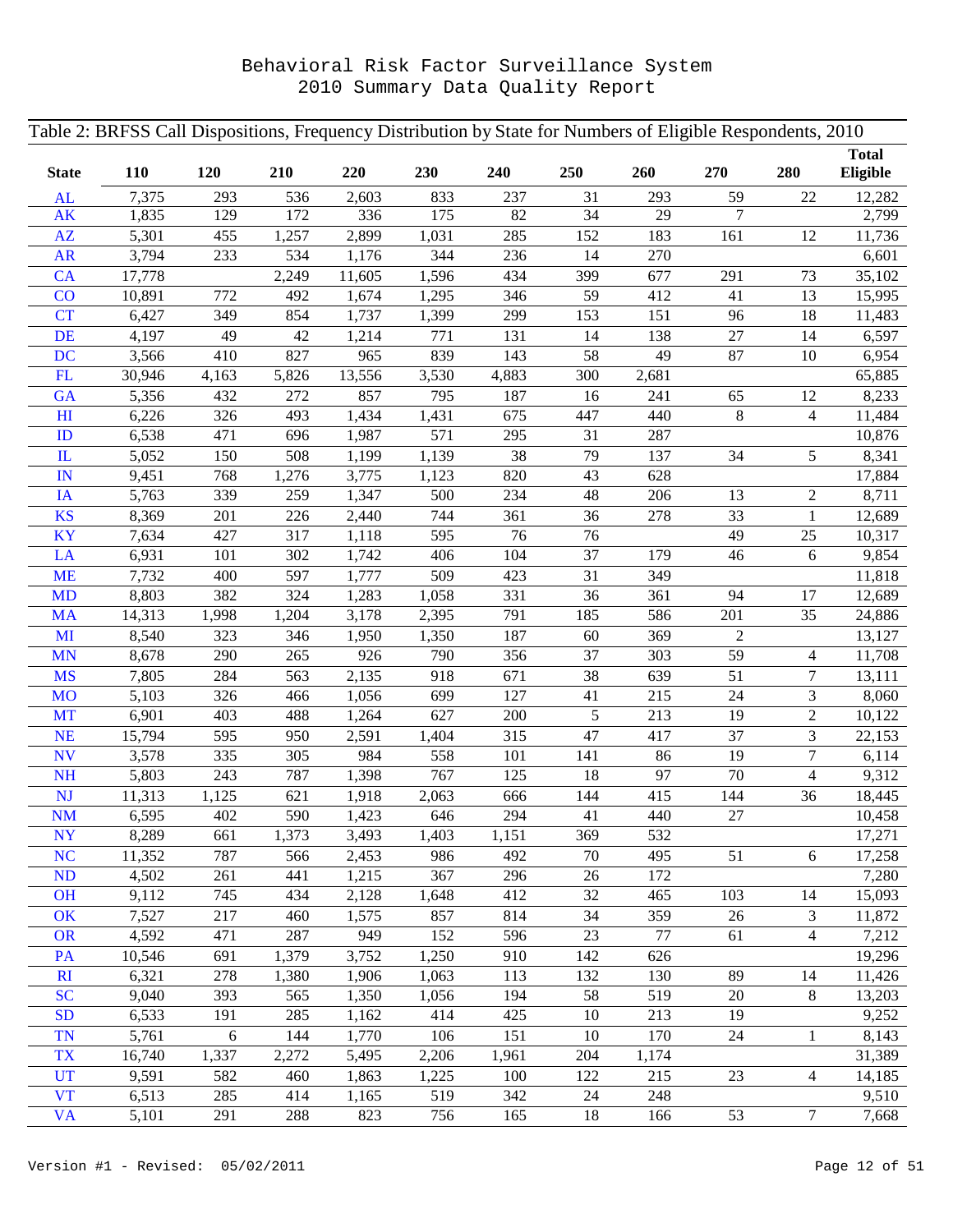| Table 2: BRFSS Call Dispositions, Frequency Distribution by State for Numbers of Eligible Respondents, 2010 |            |        |        |         |            |        |       |        |                |     |              |
|-------------------------------------------------------------------------------------------------------------|------------|--------|--------|---------|------------|--------|-------|--------|----------------|-----|--------------|
|                                                                                                             |            |        |        |         |            |        |       |        |                |     | <b>Total</b> |
| <b>State</b>                                                                                                | <b>110</b> | 120    | 210    | 220     | <b>230</b> | 240    | 250   | 260    | 270            | 280 | Eligible     |
| WA                                                                                                          | 19,035     | 593    | 550    | 7,290   | 3,118      | 1,017  | 208   | 1,104  | 210            | 15  | 33,140       |
| <b>WV</b>                                                                                                   | 4,385      | 16     | 80     | 587     | 252        | 67     | 7     | 146    | 17             | 3   | 5,560        |
| WI                                                                                                          | 4,129      | 652    | 470    | 1,313   | 470        | 32     | 25    | 71     | 89             | 46  | 7,297        |
| WY                                                                                                          | 5,557      | 282    | 433    | 1,526   | 519        | 369    | 7     | 224    |                |     | 8,917        |
| GU                                                                                                          | 741        | 43     | 64     | 126     | 76         | 89     | 25    | 7      |                |     | 1,173        |
| <b>PR</b>                                                                                                   | 3,504      | 38     | 64     | 140     | 661        | 46     |       | 206    | 7              | 8   | 4,674        |
| <b>VI</b>                                                                                                   | 1,754      | 68     | 291    | 392     | 130        | 224    | 36    | 79     |                |     | 2,974        |
| Total                                                                                                       | 425,013    | 26,062 | 37.344 | 118.020 | 52.135     | 24.419 | 4,433 | 19.167 | 2,557          | 469 | 709,619      |
| Median <sup>*</sup>                                                                                         | 6,901      | 366    | 492    | 1,575   | 833        | 296    | 41    | 274    | 48             | 7   | 11,483       |
| Minimum<br>$\ast$                                                                                           | 1,835      | 6      | 42     | 336     | 106        | 32     | 5     | 29     | $\mathfrak{2}$ |     | 2,799        |
| <b>Maximum</b><br>$\ast$                                                                                    | 30,946     | 4,163  | 5,826  | 13,556  | 3,530      | 4,883  | 447   | 2,681  | 291            | 73  | 65,885       |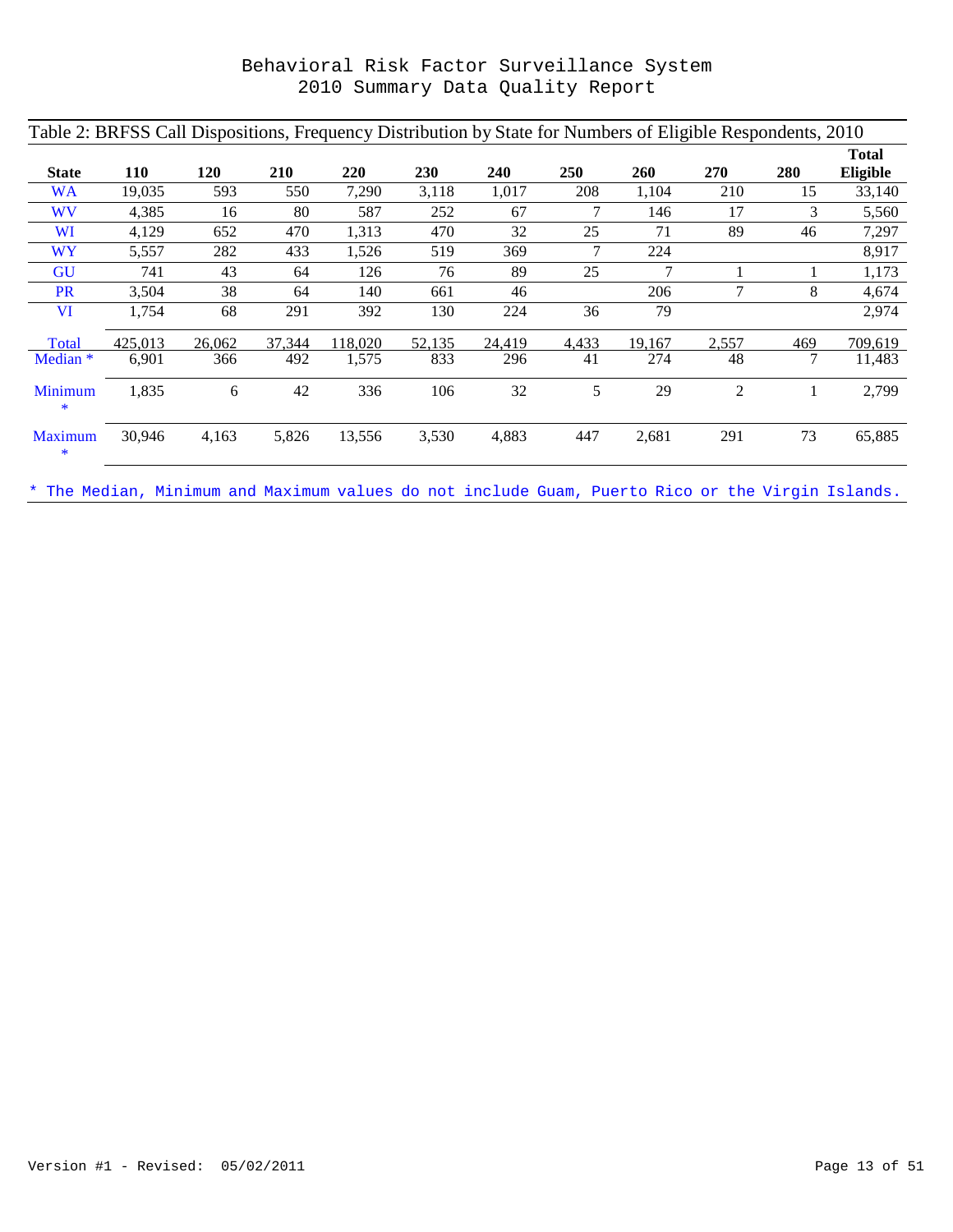| Table 3: BRFSS Call Dispositions, Frequency Distribution by State for Numbers of Ineligible Respondents, 2010 |                  |                         |        |        |       |              |         |              |  |  |  |
|---------------------------------------------------------------------------------------------------------------|------------------|-------------------------|--------|--------|-------|--------------|---------|--------------|--|--|--|
|                                                                                                               |                  |                         |        |        |       |              |         | <b>Total</b> |  |  |  |
| <b>State</b>                                                                                                  | 405              | 410                     | 420    | 430    | 435   | 440          | 450     | Ineligible   |  |  |  |
| <b>AL</b>                                                                                                     | 15               | 21                      | 6,947  | 1,354  | 461   | 2,291        | 33,846  | 44,935       |  |  |  |
| <b>AK</b>                                                                                                     | 1                | $\overline{c}$          | 2,202  | 461    | 155   | 423          | 13,284  | 16,528       |  |  |  |
| $\mathbf{A}\mathbf{Z}$                                                                                        |                  | 25                      | 9,946  | 2,949  | 775   |              | 56,311  | 70,006       |  |  |  |
| <b>AR</b>                                                                                                     | 5                | 11                      | 4,708  | 1,103  | 317   | 197          | 27,590  | 33,931       |  |  |  |
| <b>CA</b>                                                                                                     | 22               | 34                      | 27,942 | 30,301 | 1,572 | 75           | 118,995 | 178,941      |  |  |  |
| CO                                                                                                            | 39               | 10                      | 10,355 | 3,001  | 844   | 472          | 49,128  | 63,849       |  |  |  |
| <b>CT</b>                                                                                                     |                  | 24                      | 9,643  | 2,468  | 597   |              | 47,688  | 60,420       |  |  |  |
| DE                                                                                                            |                  | 29                      | 3,664  | 1,303  | 257   | 684          | 14,336  | 20,273       |  |  |  |
| <b>DC</b>                                                                                                     |                  | $20\,$                  | 12,313 | 3,082  | 526   |              | 53,277  | 69,218       |  |  |  |
| FL                                                                                                            | 97               | 69                      | 53,878 | 16,074 | 3,011 | 4,416        | 270,010 | 347,555      |  |  |  |
| GA                                                                                                            |                  | 36                      | 7,405  | 851    | 579   |              | 39,377  | 48,248       |  |  |  |
| H1                                                                                                            | 6                | 19                      | 9,049  | 2,147  | 414   | 994          | 44,597  | 57,226       |  |  |  |
| ID                                                                                                            | 10               | 6                       | 7,659  | 1,987  | 848   | 523          | 40,843  | 51,876       |  |  |  |
| ${\rm I\!L}$                                                                                                  | 13               | 4                       | 6,703  | 1,938  | 479   | 209          | 34,515  | 43,861       |  |  |  |
| $\mathbf{IN}$                                                                                                 | 23               | 16                      | 10,695 | 2,685  | 951   | 1,589        | 75,264  | 91,223       |  |  |  |
| IA                                                                                                            | $\sqrt{5}$       | 3                       | 4,401  | 999    | 269   | 554          | 30,126  | 36,357       |  |  |  |
| <b>KS</b>                                                                                                     | 5                | 7                       | 6,547  | 1,534  | 681   | 688          | 37,341  | 46,803       |  |  |  |
| <b>KY</b>                                                                                                     | 139              | 305                     | 6,563  | 1,552  | 385   |              | 45,951  | 54,895       |  |  |  |
| LA                                                                                                            | 3                | 42                      | 8,502  | 1,953  | 646   | 623          | 47,273  | 59,042       |  |  |  |
| <b>ME</b>                                                                                                     | 18               | $\tau$                  | 6,474  | 1,496  | 435   | 716          | 34,543  | 43,689       |  |  |  |
| <b>MD</b>                                                                                                     | 11               | $71\,$                  | 8,812  | 1,102  | 479   | $\mathbf{1}$ | 37,729  | 48,205       |  |  |  |
| <b>MA</b>                                                                                                     |                  | 168                     | 22,138 | 2,214  | 1,704 |              | 97,608  | 123,832      |  |  |  |
| MI                                                                                                            | $27\,$           | 29                      | 10,748 | 1,065  | 778   | 1,846        | 67,366  | 81,859       |  |  |  |
| <b>MN</b>                                                                                                     |                  | 48                      | 10,658 | 947    | 734   |              | 77,736  | 90,123       |  |  |  |
| <b>MS</b>                                                                                                     | $\boldsymbol{6}$ | 61                      | 6,810  | 1,597  | 237   | 1,130        | 35,821  | 45,662       |  |  |  |
| <b>MO</b>                                                                                                     | 5                | 13                      | 4,229  | 1,015  | 309   | 301          | 24,326  | 30,198       |  |  |  |
| <b>MT</b>                                                                                                     | 16               | 12                      | 5,659  | 1,293  | 350   | 2,066        | 31,091  | 40,487       |  |  |  |
| NE                                                                                                            | $\tau$           | 18                      | 10,002 | 2,137  | 1,198 | 1,955        | 74,323  | 89,640       |  |  |  |
| <b>NV</b>                                                                                                     | 12               | 36                      | 4,666  | 1,387  | 329   | 461          | 19,383  | 26,274       |  |  |  |
| <b>NH</b>                                                                                                     |                  | 5                       | 6,654  | 1,542  | 345   |              | 29,868  | 38,414       |  |  |  |
| <b>NJ</b>                                                                                                     |                  | 173                     | 14,880 | 1,399  | 790   |              | 65,338  | 82,580       |  |  |  |
| $\mathbf{NM}$                                                                                                 | $\overline{4}$   | 9                       | 5,737  | 1,501  | 279   | 2,615        | 32,274  | 42,419       |  |  |  |
| <b>NY</b>                                                                                                     | 52               | 28                      | 17,861 | 4,932  | 1,167 | 2,153        | 79,389  | 105,582      |  |  |  |
| <b>NC</b>                                                                                                     | 18               | 17                      | 9,063  | 2,071  | 570   | 1,194        | 41,657  | 54,590       |  |  |  |
| ND                                                                                                            | 13               | 6                       | 4,783  | 931    | 313   | 431          | 30,173  | 36,650       |  |  |  |
| OH                                                                                                            |                  | 81                      | 9,497  | 940    | 742   |              | 57,960  | 69,220       |  |  |  |
| OK                                                                                                            | $\overline{4}$   | 12                      | 5,398  | 1,542  | 317   | 319          | 28,027  | 35,619       |  |  |  |
| <b>OR</b>                                                                                                     | 74               | 3                       | 4,593  | 643    | 110   | 402          | 16,970  | 22,795       |  |  |  |
| PA                                                                                                            | 27               | 15                      | 13,445 | 3,645  | 790   | 1,535        | 61,565  | 81,022       |  |  |  |
| RI                                                                                                            |                  | $20\,$                  | 7,063  | 1,526  | 470   |              | 29,265  | 38,344       |  |  |  |
| <b>SC</b>                                                                                                     | $\overline{4}$   | $\overline{\mathbf{4}}$ | 7,775  | 1,830  | 396   | 765          | 39,043  | 49,817       |  |  |  |
| <b>SD</b>                                                                                                     | $\sqrt{6}$       | 14                      | 6,560  | 1,208  | 273   | 1,620        | 41,844  | 51,525       |  |  |  |
| <b>TN</b>                                                                                                     | 3                | 10                      | 8,726  | 1,765  | 434   | 725          | 39,954  | 51,617       |  |  |  |
| <b>TX</b>                                                                                                     | 59               | 38                      | 20,867 | 7,965  | 719   | 2,465        | 129,156 | 161,269      |  |  |  |
| <b>UT</b>                                                                                                     | $\overline{7}$   | $\mathbf{1}$            | 6,737  | 2,051  | 695   | 1,382        | 36,134  | 47,007       |  |  |  |
| <b>VT</b>                                                                                                     | $8\,$            | 9                       | 5,951  | 1,190  | 261   | 367          | 25,665  | 33,451       |  |  |  |
| <b>VA</b>                                                                                                     |                  | 61                      | 6,349  | 647    | 369   |              | 30,691  | 38,117       |  |  |  |
|                                                                                                               |                  |                         |        |        |       |              |         |              |  |  |  |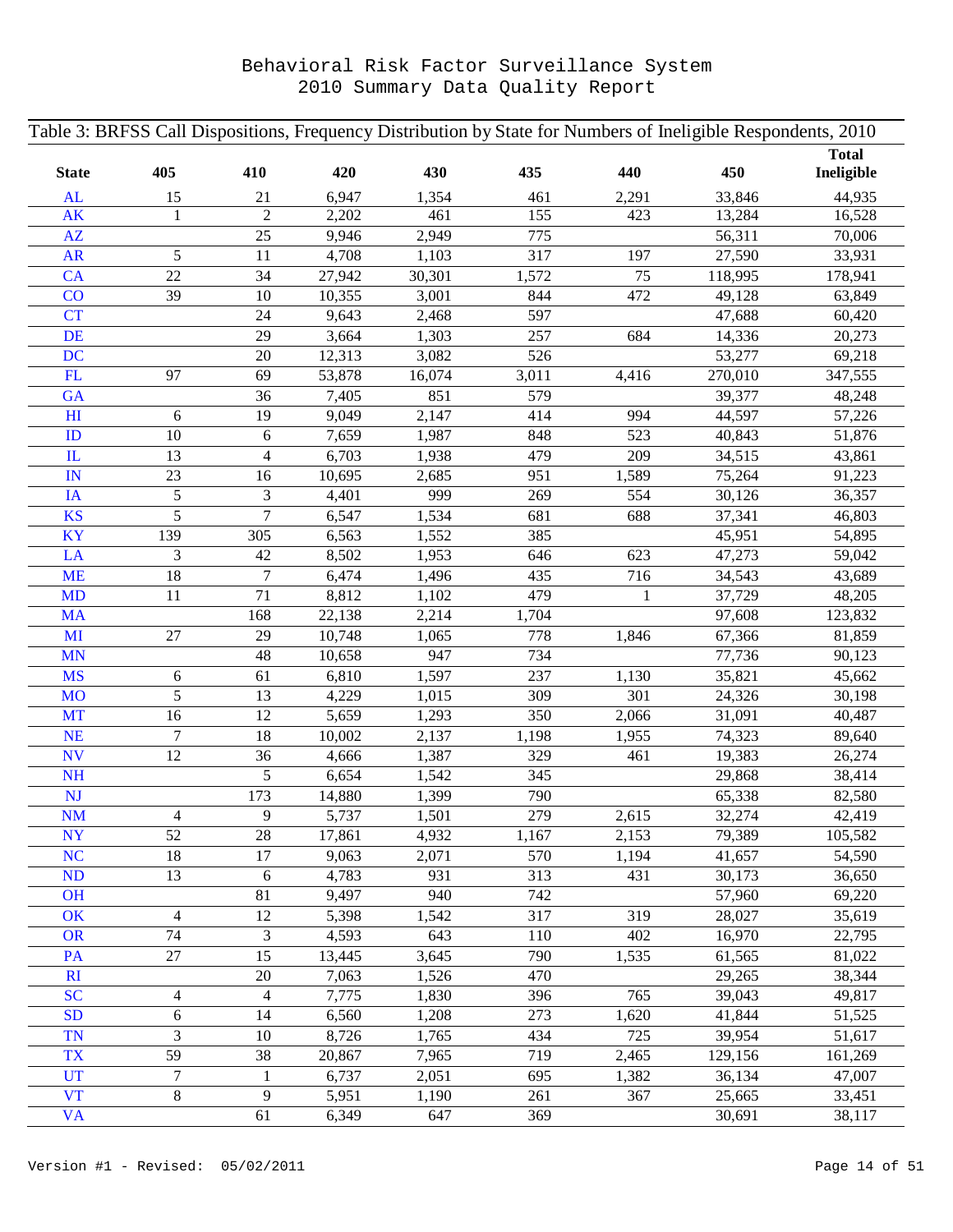| Table 3: BRFSS Call Dispositions, Frequency Distribution by State for Numbers of Ineligible Respondents, 2010 |     |       |         |         |        |        |           |                            |  |  |  |
|---------------------------------------------------------------------------------------------------------------|-----|-------|---------|---------|--------|--------|-----------|----------------------------|--|--|--|
| <b>State</b>                                                                                                  | 405 | 410   | 420     | 430     | 435    | 440    | 450       | <b>Total</b><br>Ineligible |  |  |  |
| <b>WA</b>                                                                                                     | 122 | 33    | 23,535  | 6,537   | 617    | 2,804  | 128,657   | 162,305                    |  |  |  |
| <b>WV</b>                                                                                                     |     | 4     | 2,196   | 462     | 117    | 179    | 9,177     | 12,136                     |  |  |  |
| WI                                                                                                            | 2   | 27    | 3,636   | 884     | 487    | 96     | 23,630    | 28,762                     |  |  |  |
| <b>WY</b>                                                                                                     | 14  | 4     | 7,587   | 1,935   | 535    | 495    | 35,282    | 45,852                     |  |  |  |
| <b>GU</b>                                                                                                     |     | 3     | 1,245   | 285     | 14     | 348    | 15,191    | 17,087                     |  |  |  |
| <b>PR</b>                                                                                                     |     | 5     | 2,234   | 717     | 311    | 1,518  | 18,967    | 23,752                     |  |  |  |
| VI                                                                                                            | 4   | 12    | 3,169   | 825     | 55     | 460    | 16,734    | 21,259                     |  |  |  |
| Total                                                                                                         | 908 | 1.740 | 504.859 | 140.968 | 31.496 | 44.087 | 2.642.289 | 3.366.347                  |  |  |  |
| Median <sup>*</sup>                                                                                           | 11  | 18    | 7,405   | 1,542   | 479    | 688    | 39,043    | 48,248                     |  |  |  |
| Minimum <sup>*</sup>                                                                                          |     | 1     | 2,196   | 461     | 110    |        | 9,177     | 12,136                     |  |  |  |
| Maximum <sup>*</sup>                                                                                          | 139 | 305   | 53,878  | 30,301  | 3,011  | 4,416  | 270,010   | 347,555                    |  |  |  |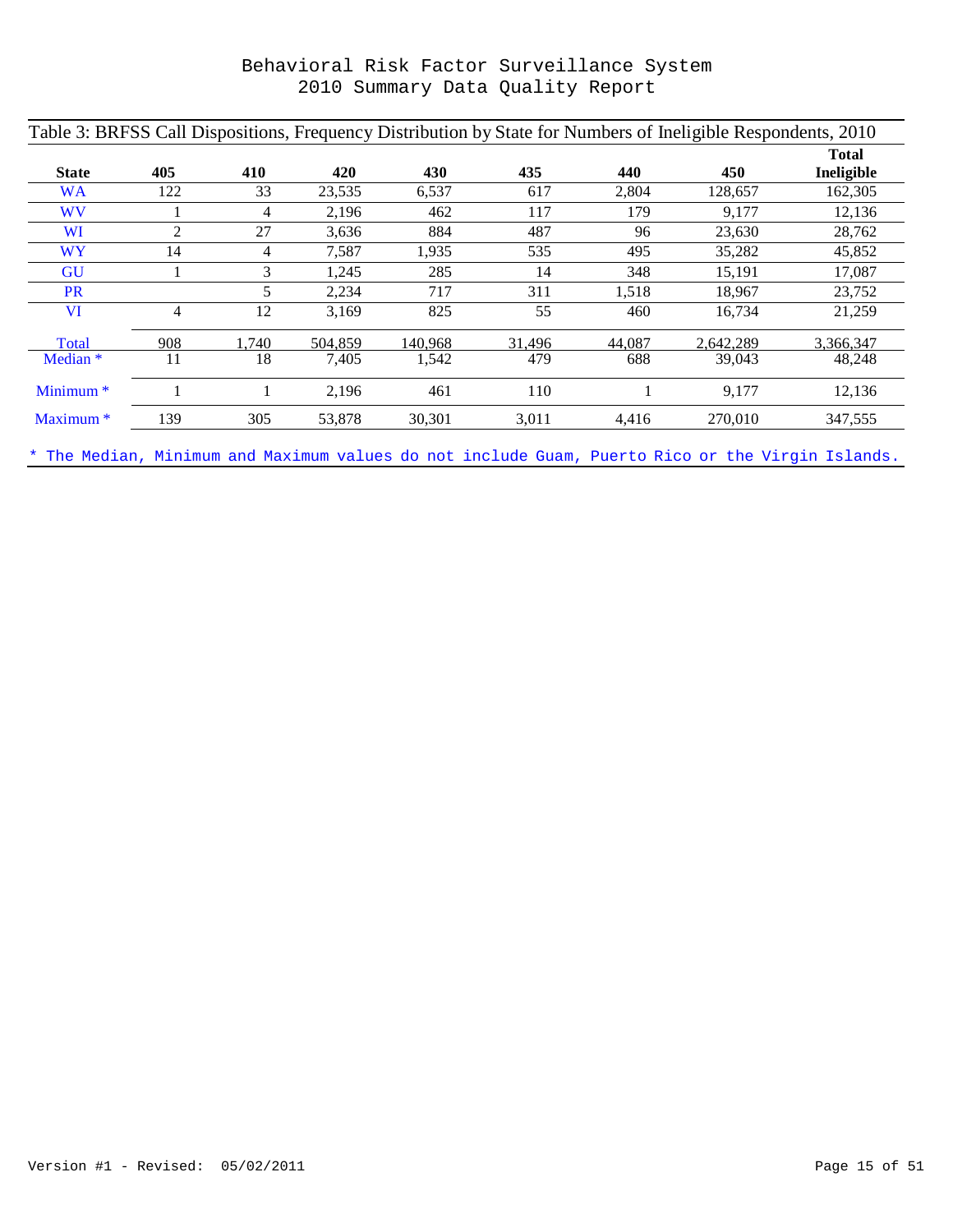| Table 4a: BRFSS Call Dispositions, Frequency Distribution by State for Numbers of Unknown Eligibility, 2010 |       |        |       |         |                |        |                |  |
|-------------------------------------------------------------------------------------------------------------|-------|--------|-------|---------|----------------|--------|----------------|--|
| <b>State</b>                                                                                                | 305   | 310    | 315   | 320     | 325            | 330    | 332            |  |
| <b>AL</b>                                                                                                   | 74    | 3,869  | 667   | $100\,$ | 90             | 2,476  | 122            |  |
| <b>AK</b>                                                                                                   | 16    | 262    | 72    | 28      | 6              | 340    | 78             |  |
| AZ                                                                                                          | 274   | 2,218  | 399   | 279     | 85             | 5,947  | 1,064          |  |
| AR                                                                                                          | 68    | 325    | 82    | 24      | 102            | 3,423  | 450            |  |
| CA                                                                                                          | 47    | 18,980 | 3,135 | 1,697   | 53             | 1,725  | 56             |  |
| CO                                                                                                          | 86    | 1,157  | 123   | 70      | 98             | 3,477  | 219            |  |
| <b>CT</b>                                                                                                   | 336   | 2,290  | 555   | 402     | $78\,$         | 6,009  | 1,092          |  |
| <b>DE</b>                                                                                                   | 3,203 | 1,262  | 179   | 132     | 94             | 1,069  | 115            |  |
| DC                                                                                                          | 204   | 1,255  | 386   | 224     | 49             | 3,973  | 1,192          |  |
| FL                                                                                                          | 1,375 | 6,100  | 1,310 | 664     | 1,282          | 49,199 | 5,402          |  |
| GA                                                                                                          | 88    | 3,584  | 496   | 87      | 417            | 2,287  | 93             |  |
| H <sub>I</sub>                                                                                              | 275   | 563    | 418   | 624     | 129            | 2,128  | 1,557          |  |
| ID                                                                                                          | 67    | 568    | 131   | 44      | 76             | 5,626  | 381            |  |
| $\mathbf{I}$                                                                                                | 13    | 1,625  | 900   | 169     | 30             | 2,185  | 983            |  |
| $\mathbb{I}$ N                                                                                              | 200   | 1,501  | 352   | 84      | 223            | 10,171 | 1,067          |  |
| IA                                                                                                          | 89    | 677    | 131   | 36      | 50             | 1,802  | 278            |  |
| <b>KS</b>                                                                                                   | 76    | 1,208  | 213   | 28      | 30             | 3,115  | 170            |  |
| <b>KY</b>                                                                                                   | 234   | 684    | 197   | 328     |                | 6,280  | 734            |  |
| LA                                                                                                          | 76    | 3,429  | 1,043 | 133     | 94             | 5,444  | 707            |  |
| <b>ME</b>                                                                                                   | 88    | 788    | 160   | 44      | 111            | 5,474  | 349            |  |
| <b>MD</b>                                                                                                   | 181   | 4,275  | 629   | 258     | 855            | 2,092  | 93             |  |
| <b>MA</b>                                                                                                   | 613   | 17,244 | 1,961 | 1,563   | 1,888          | 8,269  | 203            |  |
| MI                                                                                                          | 65    | 4,236  | 1,847 | 214     | 347            | 2,605  | $\overline{4}$ |  |
| <b>MN</b>                                                                                                   | 175   | 3,739  | 1,111 | 229     | 863            | 1,827  | 118            |  |
| <b>MS</b>                                                                                                   | 500   | 1,831  | 361   | 65      | 100            | 3,021  | 300            |  |
| <b>MO</b>                                                                                                   | 29    | 687    | 199   | 87      | 74             | 1,803  | 386            |  |
| <b>MT</b>                                                                                                   | 75    | 1,652  | 354   | $\tau$  | 40             | 665    | 53             |  |
| <b>NE</b>                                                                                                   | 68    | 3,213  | 585   | 58      | 96             | 1,637  | 95             |  |
| $\mathbf{N}\mathbf{V}$                                                                                      | 33    | 1,714  | 1,084 | 348     | 29             | 1,119  | 256            |  |
| <b>NH</b>                                                                                                   | 188   | 1,520  | 534   | 53      | 47             | 5,632  | 828            |  |
| NJ                                                                                                          | 520   | 7,827  | 1,305 | 664     | 964            | 3,688  | 203            |  |
| <b>NM</b>                                                                                                   | 84    | 865    | 123   | 28      | 85             | 2,076  | 248            |  |
| <b>NY</b>                                                                                                   | 487   | 1,937  | 622   | 1,211   | 354            | 16,334 | 2,599          |  |
| <b>NC</b>                                                                                                   | 80    | 1,817  | 615   | 56      | 42             | 2,694  | 300            |  |
| <b>ND</b>                                                                                                   | 57    | 473    | 92    | 21      | 106            | 3,157  | 314            |  |
| <b>OH</b>                                                                                                   | 183   | 5,597  | 578   | 166     | 734            | 3,462  | 123            |  |
| OK                                                                                                          | 58    | 886    | 224   | 12      | $\mathfrak{Z}$ | 1,817  | 205            |  |
| <b>OR</b>                                                                                                   | 24    | 1,134  | 4,299 | 136     | 74             | 3,791  | 933            |  |
| PA                                                                                                          | 242   | 1,763  | 439   | 399     | 288            | 12,289 | 1,553          |  |
| R <sub>I</sub>                                                                                              | 92    | 2,222  | 592   | 433     | 79             | 5,122  | 751            |  |
| <b>SC</b>                                                                                                   | 39    | 1,097  | 444   | 71      | 29             | 2,374  | 378            |  |
| <b>SD</b>                                                                                                   | 71    | 839    | 62    | 11      | 24             | 2,534  | 103            |  |
| <b>TN</b>                                                                                                   | 33    | 1,518  | 21    | 95      | 74             | 10,845 | 43             |  |
| <b>TX</b>                                                                                                   | 981   | 2,113  | 689   | 664     | 557            | 19,577 | 3,705          |  |
| <b>UT</b>                                                                                                   | 15    | 965    | 139   | 97      | 46             | 1,356  | 81             |  |
| <b>VT</b>                                                                                                   | 137   | 636    | 242   | 38      | 63             | 2,758  | 504            |  |
| <b>VA</b>                                                                                                   | 90    | 3,560  | 488   | 84      | 413            | 1,974  | 74             |  |
| <b>WA</b>                                                                                                   | 481   | 7,550  | 797   | 503     | 941            | 14,214 | 553            |  |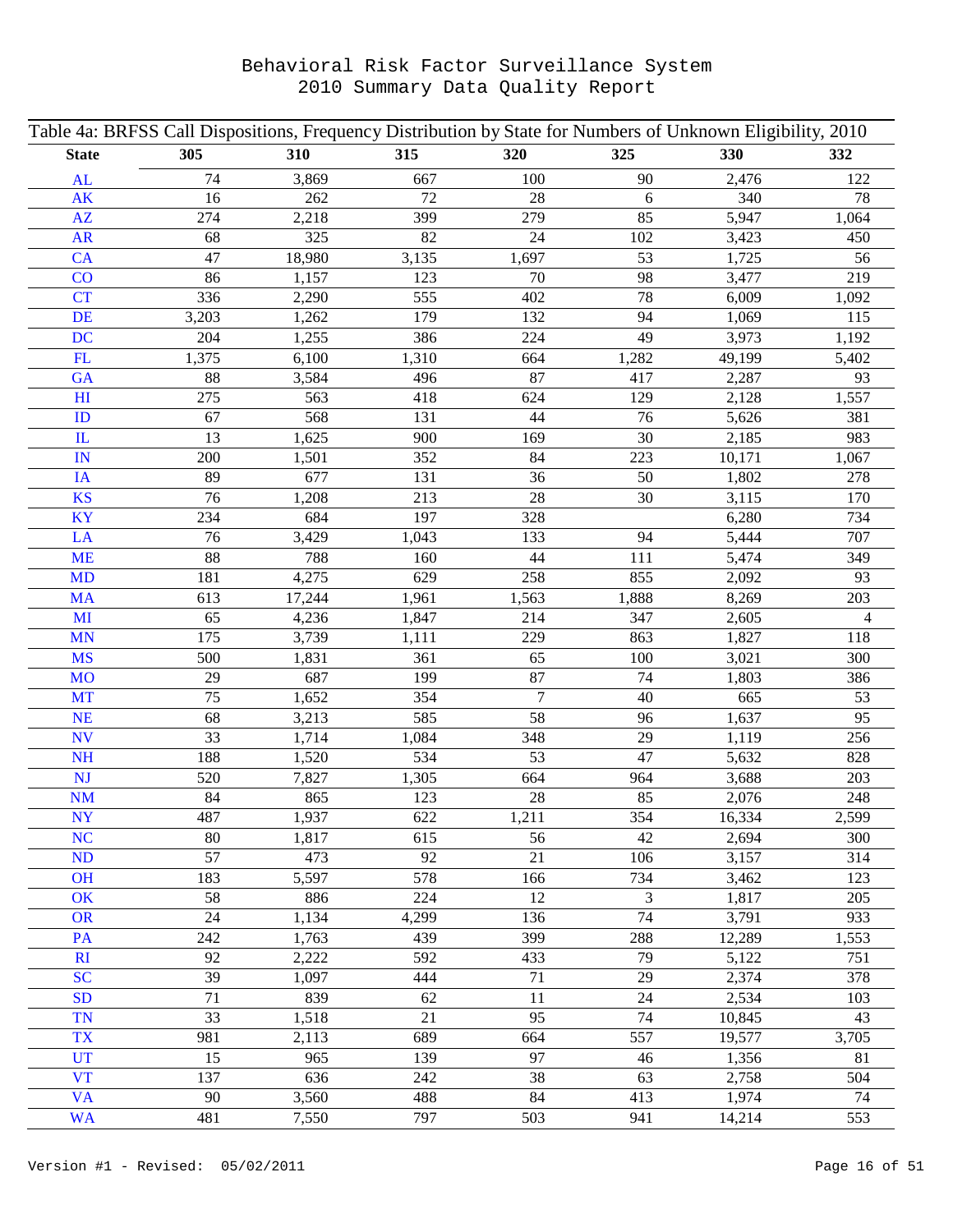| Table 4a: BRFSS Call Dispositions, Frequency Distribution by State for Numbers of Unknown Eligibility, 2010 |        |            |        |        |        |         |            |  |  |  |
|-------------------------------------------------------------------------------------------------------------|--------|------------|--------|--------|--------|---------|------------|--|--|--|
| <b>State</b>                                                                                                | 305    | <b>310</b> | 315    | 320    | 325    | 330     | <b>332</b> |  |  |  |
| WV                                                                                                          | 24     | 522        | 70     | 3      | 13     | 1,254   | 82         |  |  |  |
| WI                                                                                                          | 4      | 806        | 53     | 35     | 4      | 1.904   | 23         |  |  |  |
| WY                                                                                                          | 95     | 646        | 149    | 18     | 78     | 4,137   | 472        |  |  |  |
| <b>GU</b>                                                                                                   | 106    | 106        | 38     | 46     |        | 207     | 63         |  |  |  |
| <b>PR</b>                                                                                                   | 15     | 102        | 177    |        | 6      | 99      | 225        |  |  |  |
| <b>VI</b>                                                                                                   | 79     | 39         | 21     | 52     | 36     | 860     | 161        |  |  |  |
| Total                                                                                                       | 12.813 | 137.476    | 31.893 | 12.923 | 12.450 | 269.343 | 32.141     |  |  |  |
| Median <sup>*</sup>                                                                                         | 88     | 1,520      | 418    | 95     | 85     | 3.021   | 300        |  |  |  |
| Minimum <sup>*</sup>                                                                                        | 4      | 262        | 21     | 3      | 3      | 340     | 4          |  |  |  |
| Maximum <sup>*</sup>                                                                                        | 3,203  | 18,980     | 4,299  | 1,697  | 1,888  | 49,199  | 5,402      |  |  |  |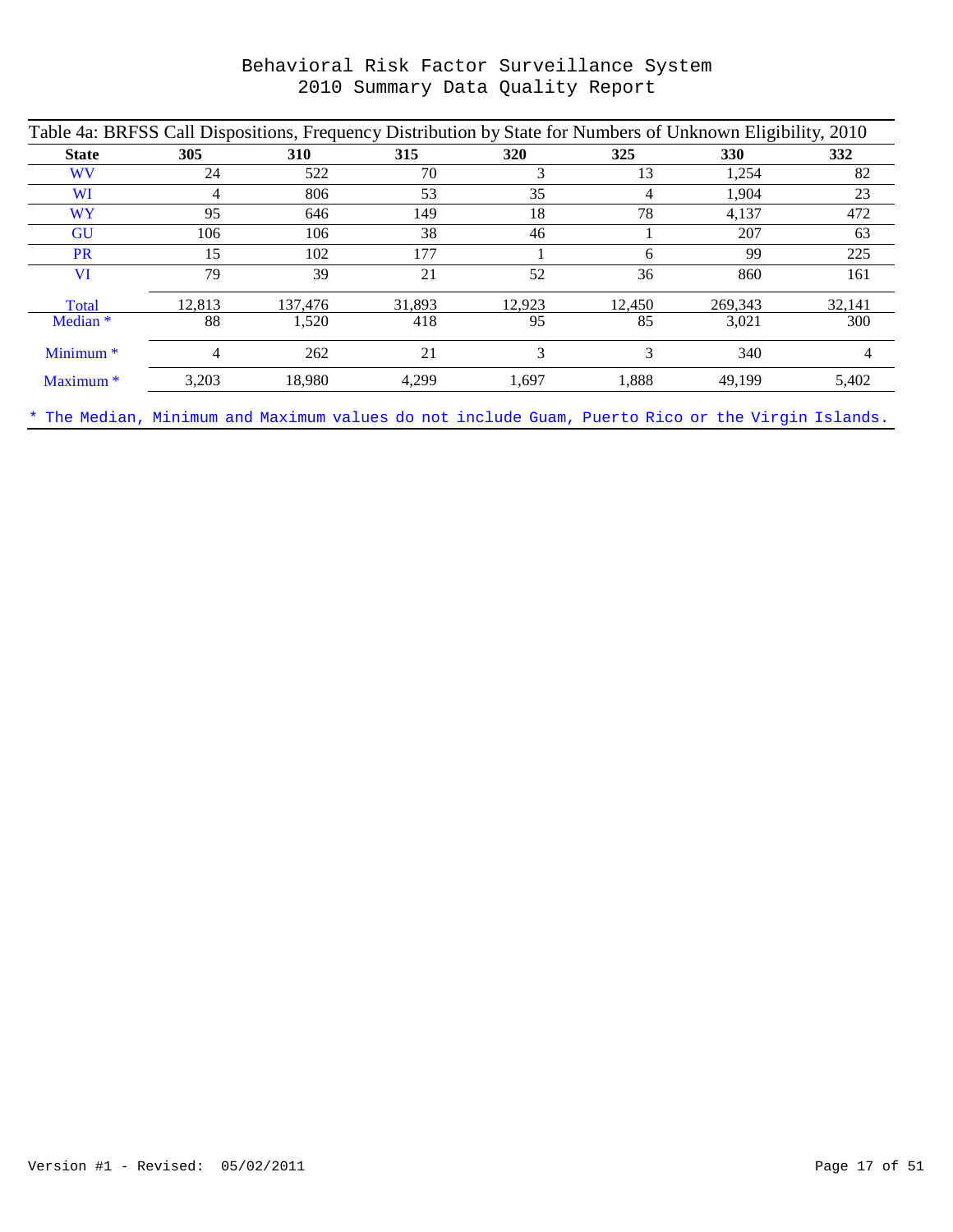| <b>State</b>           | 335    | 340            | 345            | 350                 | 355   | 360                | 365       | 370            | <b>Total</b><br><b>Unknown</b> |
|------------------------|--------|----------------|----------------|---------------------|-------|--------------------|-----------|----------------|--------------------------------|
| AL                     | 3,198  | 346            | 260            | 171                 | 1,851 | 1,167              | 21        |                | 14,412                         |
| AK                     | 146    | 11             | 302            | 31                  | 158   | 664                | 39        |                | 2,153                          |
| AZ                     | 926    | 329            | 1,652          | 3,015               | 1,425 | 4,400              | 1,442     | 13             | 23,468                         |
| AR                     | 314    | 12             | 1,092          | 34                  | 298   | 1,742              | 102       |                | 8,068                          |
| CA                     | 2,059  | $\overline{c}$ | 13,831         | 1,424               | 2,975 | 4,790              | 382       |                | 51,156                         |
| CO                     | 890    | 6              | 3,646          | 137                 | 470   | 3,295              | 234       |                | 13,908                         |
| <b>CT</b>              | 1,584  | 73             | 2,186          | 983                 | 638   | 4,730              | 434       | $\overline{7}$ | 21,397                         |
| <b>DE</b>              | 2,149  | 5              | 466            | $\overline{2}$      | 1,841 | 1,568              | 14        |                | 12,099                         |
| <b>DC</b>              | 910    | 74             | 2,352          | 1,545               | 655   | 8,193              | 1,480     | 6              | 22,498                         |
| FL                     | 5,209  | 233            | 21,573         | 238                 | 5,067 | 20,423             | 1,323     |                | 119,398                        |
| GA                     | 4,336  | 9              | $\mathbf{1}$   |                     | 607   | 3,922              | 402       |                | 16,329                         |
| H1                     | 282    | $\overline{2}$ | 3,274          | 32                  | 705   | 3,099              | 102       | 450            | 13,640                         |
| ID                     | 499    | 18             | 1,603          | 19                  | 373   | 1,906              | 157       |                | 11,468                         |
| $\mathbf{I}$           | 1,242  | 37             | 1,433          | 71                  | 218   | 2,790              | 1,232     |                | 12,928                         |
| IN                     | 1,090  | 37             | 3,413          | 51                  | 953   | 3,163              | 451       |                | 22,756                         |
| IA                     | 308    | 13             | 1,471          | 42                  | 155   | 1,083              | 157       |                | 6,292                          |
| <b>KS</b>              | 828    | 12             | 1,161          | 108                 | 356   | 1,783              | 88        | $\overline{c}$ | 9,178                          |
| KY                     | 408    | 12             | 2,820          | 65                  | 40    | 3,613              | 1,813     |                | 17,228                         |
| LA                     | 2,061  | 62             | 162            | 49                  | 1,495 | 1,942              | 87        |                | 16,784                         |
| <b>ME</b>              | 517    | 14             | 1,520          | 19                  | 567   | 2,197              | 113       |                | 11,961                         |
| <b>MD</b>              | 5,102  | $\overline{4}$ | 12             |                     | 827   | 5,715              | 759       | 23             | 20,825                         |
| <b>MA</b>              | 15,901 | 9              | $\overline{2}$ |                     | 2,069 | 10,715             | 1,025     |                | 61,462                         |
| MI                     | 1,733  | 28             | 2,365          | 12                  | 696   | 3,973              | 1,495     |                |                                |
| MN                     | 3,245  | 1              | 6              |                     | 1,044 | 3,400              | 551       |                | 19,620                         |
| <b>MS</b>              | 1,610  |                |                |                     |       | 2,539              | 163       |                | 16,309                         |
|                        |        | 158            | 1,126          | 1,024               | 2,531 |                    |           |                | 15,329                         |
| <b>MO</b><br><b>MT</b> | 275    | $\tau$         | 1,393          | 47                  | 114   | 1,581              | 120<br>78 |                | 6,802                          |
|                        | 1,970  | 1              | 16<br>21       | 3<br>$\overline{4}$ | 137   | 1,550              |           |                | 6,601                          |
| NE                     | 2,348  | 9              |                |                     | 185   | 3,090              | 128       |                | 11,537                         |
| <b>NV</b>              | 2,478  | 41             | 313            | 64                  | 339   | 1,735              | 82        | 3              | 9,638                          |
| <b>NH</b>              | 895    | $27\,$         | 1,261          | 185                 | 530   | 2,652              | 493       | 9              | 14,854                         |
| <b>NJ</b>              | 8,532  | 61             | 3              |                     | 1,391 | 10,301             | 1,426     |                | 36,885                         |
| <b>NM</b>              | 230    | 17             | 1,346          | 177                 | 241   | 1,967              | 116       |                | 7,603                          |
| <b>NY</b>              | 1,625  | 56             | 6,982          | 136                 | 1,593 | 6,861              | 566       |                | 41,363                         |
| <b>NC</b>              | 1,933  | 56             | 1,138          | 326                 | 623   | 2,594              | 12        | 1              | 12,287                         |
| <b>ND</b>              | 276    | 12             | 907            | 24                  | 525   | 988                | 58        |                | 7,010                          |
| <b>OH</b>              | 4,906  | 14             | 3              |                     | 881   | 4,108              | 442       |                | 21,197                         |
| OK                     | 296    | 20             | 556            | 992                 | 165   | 2,491              | 224       |                | 7,949                          |
| <b>OR</b>              | 1,306  | 1,081          | 1,493          | 1,403               | 7,215 | 1,907              | 116       | 125            | 25,037                         |
| PA                     | 1,521  | 52             | 5,827          | 93                  | 1,183 | 4,635              | 318       |                | 30,602                         |
| R <sub>I</sub>         | 955    | 5              | 1,211          | 189                 | 463   | 2,613              | 391       | $\sqrt{2}$     | 15,120                         |
| <b>SC</b>              | 1,453  | 12             | 1,387          | 53                  | 379   | 2,816              | 157       |                | 10,689                         |
| <b>SD</b>              | 525    | 5              | 1,167          | 40                  | 291   | 1,226              | 5         |                | 6,903                          |
| <b>TN</b>              | 610    | 33             | 1,988          | 51                  | 1,021 | 1,801              | 148       | $21\,$         | 18,302                         |
| <b>TX</b>              | 2,218  | 116            | 8,904          | 250                 | 2,790 | 11,427             | 641       |                | 54,632                         |
| <b>UT</b>              | 1,172  | 67             | 1,418          | 458                 | 393   | 1,912              | 169       |                | 8,288                          |
| <b>VT</b>              | 749    | 14             | 1,925          | 17                  | 394   | $\overline{1,550}$ | 62        |                | 9,089                          |
| <b>VA</b>              | 4,681  |                | 3              |                     | 723   | 3,838              | 387       |                | 16,315                         |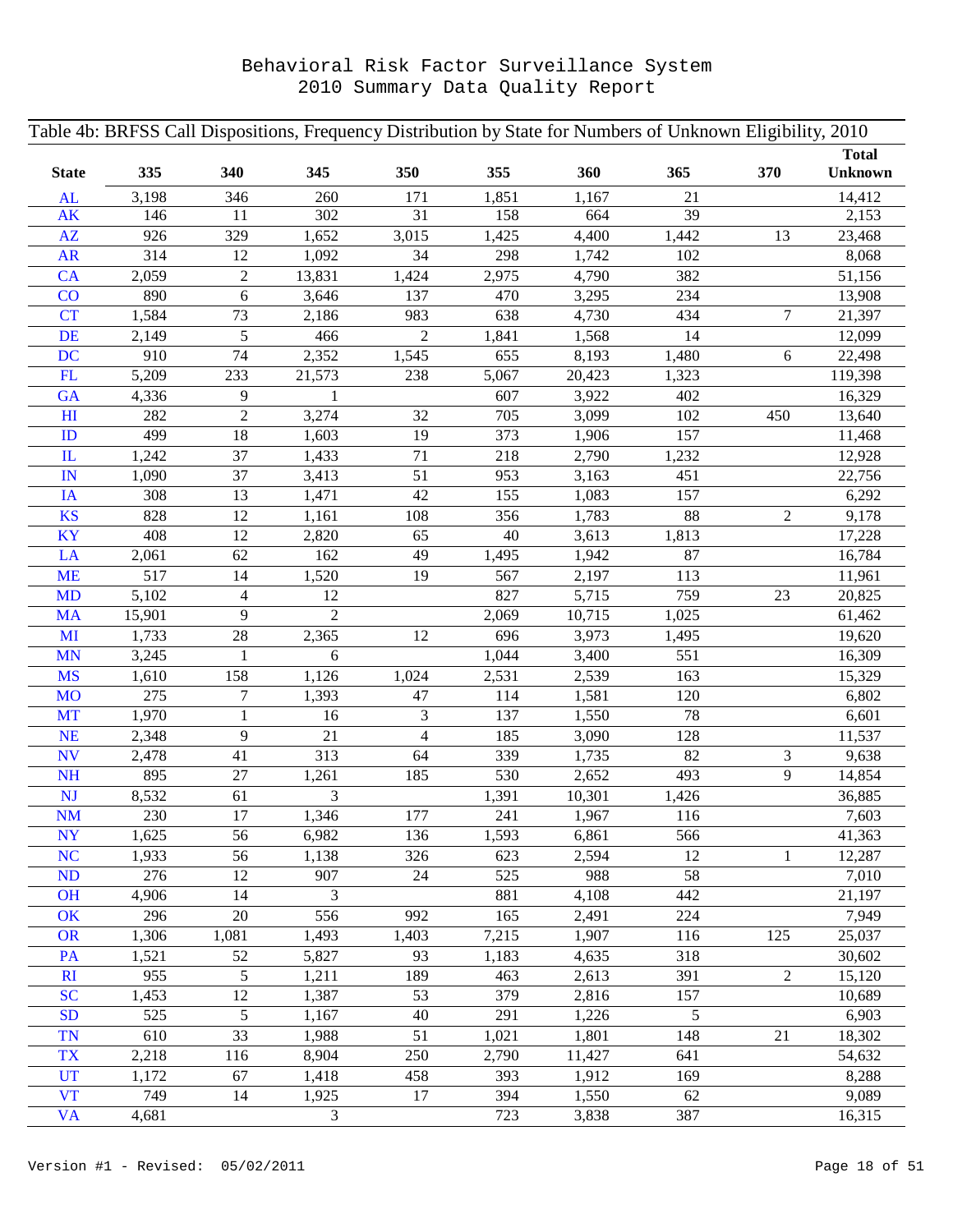| Table 4b: BRFSS Call Dispositions, Frequency Distribution by State for Numbers of Unknown Eligibility, 2010 |  |  |
|-------------------------------------------------------------------------------------------------------------|--|--|
|                                                                                                             |  |  |

|                      |         |       |         |        |        |         |        |     | <b>Total</b>   |
|----------------------|---------|-------|---------|--------|--------|---------|--------|-----|----------------|
| <b>State</b>         | 335     | 340   | 345     | 350    | 355    | 360     | 365    | 370 | <b>Unknown</b> |
| WA                   | 8,087   | 32    | 8,820   | 67     | 1,940  | 6.640   | 26     |     | 50,651         |
| <b>WV</b>            | 240     | 6     | 627     | 41     | 188    | 778     | 56     |     | 3,904          |
| <b>WI</b>            | 340     | 11    | 1,190   |        | 154    | 1,220   | 137    |     | 5,881          |
| WY                   | 480     | 19    | 1,786   | 19     | 475    | 1,905   | 82     |     | 10,361         |
| <b>GU</b>            | 89      | 3     | 20      | 17     | 165    | 322     | 27     |     | 1,210          |
| <b>PR</b>            | 35      | 47    | 247     | 374    | 105    | 2,296   | 245    |     | 3,974          |
| <b>VI</b>            | 80      | 6     | 357     | 21     | 219    | 1,007   | 95     |     | 3,033          |
| Total                | 106,852 | 3,337 | 120.038 | 14,123 | 52,836 | 190,623 | 20,873 | 662 | 1,018,383      |
| Median <sup>*</sup>  | 1,242   | 16    | 1,346   | 65     | 607    | 2,613   | 157    | 8   | 14,412         |
| Minimum $*$          | 146     |       |         | 2      | 40     | 664     | 5      |     | 2,153          |
| Maximum <sup>*</sup> | 15,901  | 1,081 | 21,573  | 3,015  | 7,215  | 20,423  | 1,813  | 450 | 119,398        |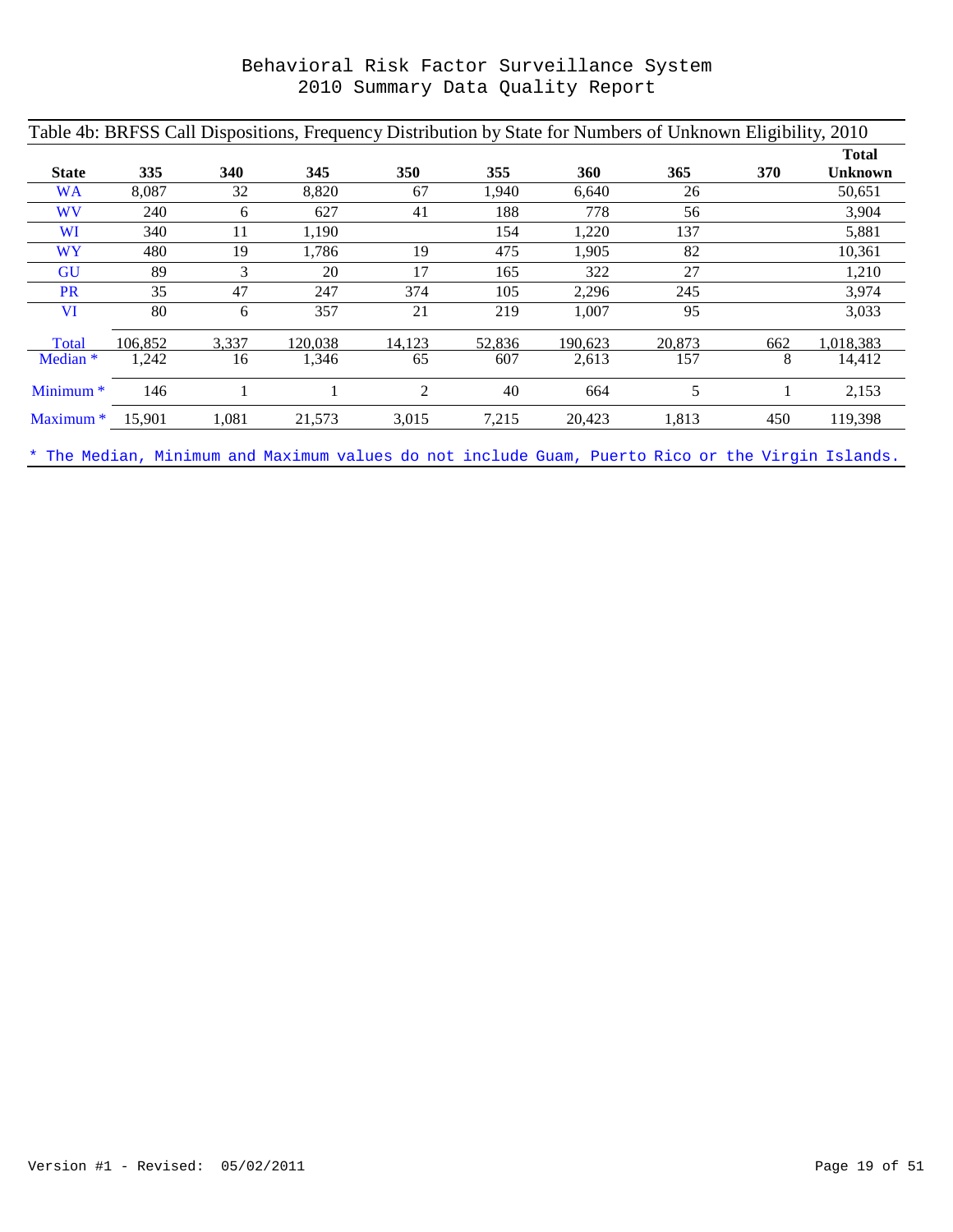| Table 5: BRFSS Call Dispositions, Frequency Distribution by State of Categories of Case Outcomes, 2010 |             |             |             |             |                |                          |             |             |             |              |
|--------------------------------------------------------------------------------------------------------|-------------|-------------|-------------|-------------|----------------|--------------------------|-------------|-------------|-------------|--------------|
| <b>State</b>                                                                                           | <b>COIN</b> | <b>TERE</b> | <b>KNHH</b> | <b>LIHH</b> | <b>AMUR</b>    | <b>INHH</b>              | <b>NCUS</b> | <b>BUNR</b> | <b>NOSN</b> | <b>Total</b> |
| AL                                                                                                     | 7,848       | 2,959       | 9,283       | 4,985       | 431            | 21                       | 1,188       | 6,947       | 37,967      | 71,629       |
| <b>AK</b>                                                                                              | 2,042       | 430         | 823         | 621         | 333            | $\mathfrak{2}$           | 703         | 2,202       | 14,324      | 21,480       |
| AZ                                                                                                     | 6,208       | 3,704       | 5,641       | 9,142       | 4,667          | 25                       | 5,842       | 9,946       | 60,035      | 105,210      |
| <b>AR</b>                                                                                              | 4,206       | 1,531       | 1,653       | 4,309       | 1,126          | 11                       | 1,844       | 4,708       | 29,212      | 48,600       |
| CA                                                                                                     | 18,587      | 13,045      | 27,691      | 6,508       | 15,255         | 34                       | 5,172       | 27,942      | 150,965     | 265,199      |
| CO                                                                                                     | 11,878      | 1,951       | 4,422       | 4,340       | 3,783          | 10                       | 3,529       | 10,355      | 53,484      | 93,752       |
| <b>CT</b>                                                                                              | 7,083       | 2,284       | 6,881       | 8,299       | 3,169          | 24                       | 5,164       | 9,643       | 50,753      | 93,300       |
| DE                                                                                                     | 4,261       | 1,241       | 7,888       | 3,256       | 468            | 29                       | 1,582       | 3,664       | 16,580      | 38,969       |
| <b>DC</b>                                                                                              | 4,274       | 1,494       | 3,941       | 6,173       | 3,897          | 20                       | 9,673       | 12,313      | 56,885      | 98,670       |
| FL                                                                                                     | 37,419      | 17,072      | 25,388      | 61,847      | 21,811         | 69                       | 21,746      | 53,878      | 293,608     | 532,838      |
| GA                                                                                                     | 5,850       | 1,067       | 9,820       | 3,500       | $\mathbf{1}$   | 36                       | 4,324       | 7,405       | 40,807      | 72,810       |
| H1                                                                                                     | 6,764       | 1,715       | 4,543       | 5,595       | 3,306          | 19                       | 3,201       | 9,049       | 48,158      | 82,350       |
| ID                                                                                                     | 7,283       | 2,409       | 2,449       | 6,518       | 1,622          | 6                        | 2,063       | 7,659       | 44,211      | 74,220       |
| $\mathbf{L}$                                                                                           | 5,417       | 1,492       | 5,212       | 3,622       | 1,504          | $\overline{\mathcal{L}}$ | 4,022       | 6,703       | 37,154      | 65,130       |
| IN                                                                                                     | 10,718      | 4,552       | 5,757       | 12,535      | 3,464          | 16                       | 3,614       | 10,695      | 80,512      | 131,863      |
| IA                                                                                                     | 6,204       | 1,504       | 2,208       | 2,334       | 1,513          | 3                        | 1,240       | 4,401       | 31,953      | 51,360       |
| <b>KS</b>                                                                                              | 8,673       | 2,563       | 3,778       | 3,713       | 1,269          | 7                        | 1,871       | 6,547       | 40,249      | 68,670       |
| <b>KY</b>                                                                                              | 8,146       | 1,350       | 2,344       | 7,394       | 2,885          | 305                      | 5,426       | 6,563       | 48,027      | 82,440       |
| LA                                                                                                     | 7,155       | 1,921       | 7,387       | 7,935       | 211            | 42                       | 2,029       | 8,502       | 50,498      | 85,680       |
| <b>ME</b>                                                                                              | 8,373       | 2,133       | 2,865       | 6,559       | 1,539          | 7                        | 2,310       | 6,474       | 37,208      | 67,468       |
| <b>MD</b>                                                                                              | 9,298       | 1,494       | 12,084      | 4,152       | 12             | 71                       | 6,474       | 8,812       | 39,322      | 81,719       |
| <b>MA</b>                                                                                              | 16,696      | 3,997       | 39,912      | 14,001      | 2              | 168                      | 11,740      | 22,138      | 101,526     | 210,180      |
| MI                                                                                                     | 9,014       | 2,145       | 9,849       | 3,894       | 2,377          | 29                       | 5,468       | 10,748      | 71,082      | 114,606      |
| <b>MN</b>                                                                                              | 9,042       | 1,117       | 9,819       | 4,082       | 6              | 48                       | 3,951       | 10,658      | 79,417      | 118,140      |
| <b>MS</b>                                                                                              | 8,303       | 2,484       | 6,626       | 6,175       | 2,150          | 61                       | 2,702       | 6,810       | 38,791      | 74,102       |
| <b>MO</b>                                                                                              | 5,652       | 1,299       | 2,299       | 2,471       | 1,440          | 13                       | 1,701       | 4,229       | 25,956      | 45,060       |
| <b>MT</b>                                                                                              | 7,479       | 1,577       | 5,117       | 903         | 19             | 12                       | 1,628       | 5,659       | 34,816      | 57,210       |
| <b>NE</b>                                                                                              | 16,810      | 3,120       | 8,437       | 2,080       | 25             | 18                       | 3,218       | 10,002      | 79,620      | 123,330      |
| <b>NV</b>                                                                                              | 4,023       | 1,179       | 6,221       | 2,135       | 377            | 36                       | 1,817       | 4,666       | 21,572      | 42,026       |
| <b>NH</b>                                                                                              | 6,329       | 1,902       | 4,218       | 7,126       | 1,446          | 5                        | 3,145       | 6,654       | 31,755      | 62,580       |
| <b>NJ</b>                                                                                              | 12,645      | 2,332       | 21,652      | 6,971       | 3              | 173                      | 11,727      | 14,880      | 67,527      | 137,910      |
| NM                                                                                                     | 7,311       | 1,699       | 2,750       | 2,695       | 1,523          | 9                        | 2,083       | 5,737       | 36,673      | 60,480       |
| <b>NY</b>                                                                                              | 9,486       | 4,330       | 8,126       | 22,147      | 7,118          | $28\,$                   | 7,427       | 17,861      | 87,693      | 164,216      |
| <b>NC</b>                                                                                              | 12,410      | 2,748       | 6,545       | 3,772       | 1,464          | 17                       | 2,606       | 9,063       | 45,510      | 84,135       |
| ND                                                                                                     | 4,956       | 1,463       | 1,759       | 4,135       | 931            | 6                        | 1,046       | 4,783       | 31,861      | 50,940       |
| <b>OH</b>                                                                                              | 9,973       | 2,446       | 13,938      | 5,380       | 3              | 81                       | 4,550       | 9,497       | 59,642      | 105,510      |
| OK                                                                                                     | 7,945       | 1,834       | 3,557       | 2,222       | 1,548          | 12                       | 2,715       | 5,398       | 30,209      | 55,440       |
| <b>OR</b>                                                                                              | 5,166       | 1,133       | 7,676       | 13,355      | 2,896          | 3                        | 2,023       | 4,593       | 18,199      | 55,044       |
| PA                                                                                                     | 11,822      | 4,546       | 6,893       | 15,764      | 5,920          | 15                       | 4,953       | 13,445      | 67,562      | 130,920      |
| RI                                                                                                     | 7,096       | 2,789       | 5,402       | 6,855       | 1,400          | 20                       | 3,004       | 7,063       | 31,261      | 64,890       |
| <b>SC</b>                                                                                              | 9,687       | 1,661       | 4,888       | 3,243       | 1,440          | $\overline{\mathcal{L}}$ | 2,973       | 7,775       | 42,038      | 73,709       |
| <b>SD</b>                                                                                              | 6,847       | 1,324       | 2,578       | 2,968       | 1,207          | 14                       | 1,231       | 6,560       | 44,951      | 67,680       |
| <b>TN</b>                                                                                              | 5,808       | 1,873       | 2,644       | 12,132      | 2,039          | 10                       | 1,949       | 8,726       | 42,881      | 78,062       |
| <b>TX</b>                                                                                              | 18,934      | 6,910       | 11,546      | 27,409      | 9,154          | 38                       | 12,068      | 20,867      | 140,364     | 247,290      |
| <b>UT</b>                                                                                              | 10,407      | 2,089       | 3,980       | 2,040       | 1,876          | 1                        | 2,081       | 6,737       | 40,269      | 69,480       |
| <b>VT</b>                                                                                              | 6,968       | 1,409       | 2,897       | 3,771       | 1,942          | 9                        | 1,612       | 5,951       | 27,491      | 52,050       |
| <b>VA</b>                                                                                              | 5,471       | 1,032       | 9,984       | 3,268       | $\mathfrak{Z}$ | 61                       | 4,225       | 6,349       | 31,707      | 62,100       |
| <b>WA</b>                                                                                              | 19,826      | 7,642       | 22,587      | 18,183      | 8,887          | 33                       | 6,666       | 23,535      | 138,737     | 246,096      |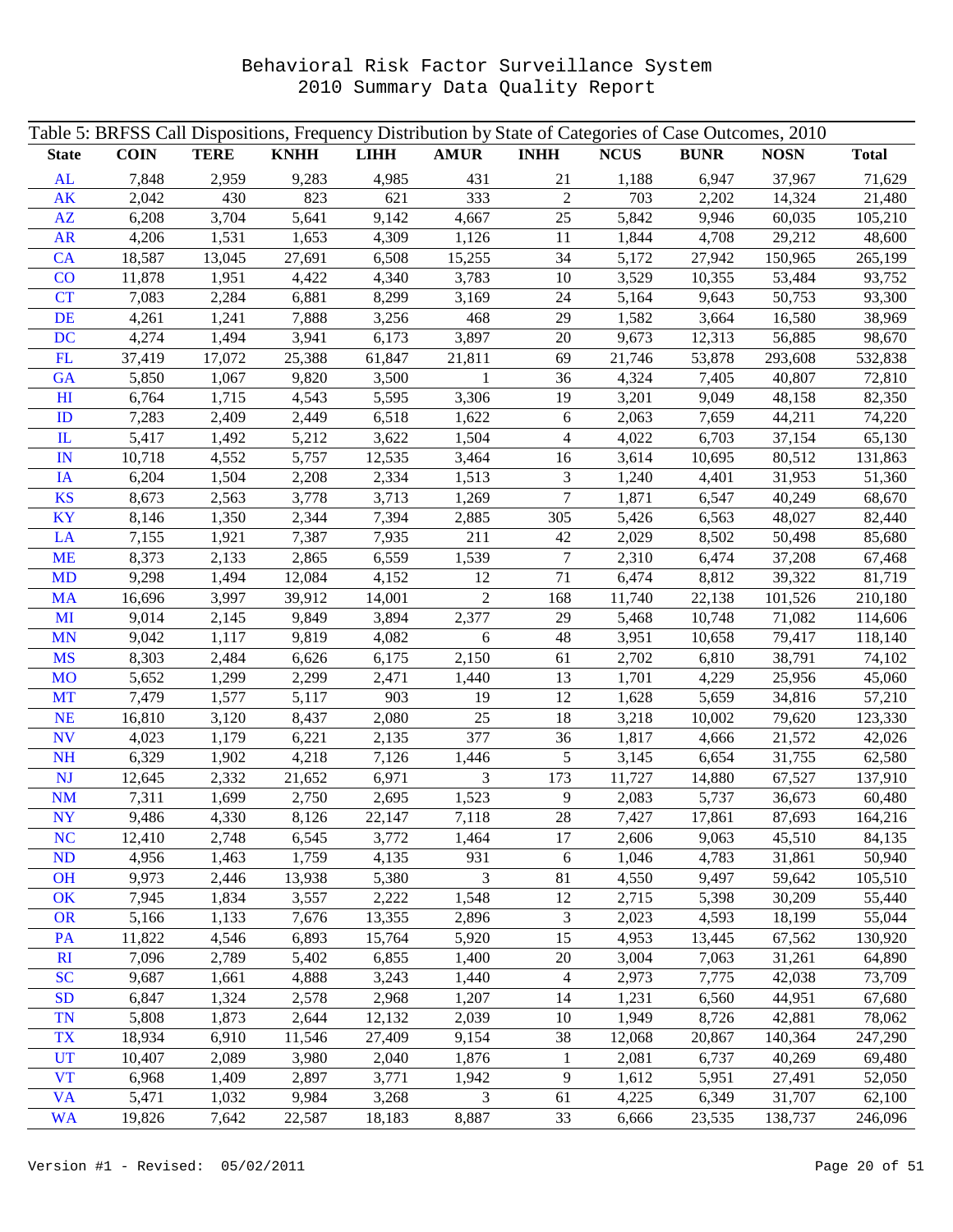| Table 5: BRFSS Call Dispositions, Frequency Distribution by State of Categories of Case Outcomes, 2010 |             |             |             |             |             |             |             |             |             |              |
|--------------------------------------------------------------------------------------------------------|-------------|-------------|-------------|-------------|-------------|-------------|-------------|-------------|-------------|--------------|
| <b>State</b>                                                                                           | <b>COIN</b> | <b>TERE</b> | <b>KNHH</b> | <b>LIHH</b> | <b>AMUR</b> | <b>INHH</b> | <b>NCUS</b> | <b>BUNR</b> | <b>NOSN</b> | <b>Total</b> |
| <b>WV</b>                                                                                              | 4,431       | 637         | 1,348       | 1,546       | 668         | 4           | 834         | 2,196       | 9,936       | 21,600       |
| WI                                                                                                     | 4,907       | 1,657       | 1,936       | 2,131       | 1,190       | 27          | 1,357       | 3,636       | 25,099      | 41,940       |
| <b>WY</b>                                                                                              | 6,026       | 1,772       | 2,489       | 5,199       | 1,805       | 4           | 1,987       | 7,587       | 38,261      | 65,130       |
| <b>GU</b>                                                                                              | 816         | 158         | 538         | 485         | 37          | 3           | 349         | 1,245       | 15,839      | 19,470       |
| <b>PR</b>                                                                                              | 3,567       | 179         | 1,257       | 483         | 621         | 5           | 2,541       | 2,234       | 21,513      | 32,400       |
| <b>VI</b>                                                                                              | 1,922       | 583         | 688         | 1,334       | 378         | 12          | 1,102       | 3,169       | 18,078      | 27,266       |
| <b>Total</b>                                                                                           | 465,463     | 140.976     | 392,214     | 383,692     | 134,161     | 1,740       | 211,496     | 504,859     | 2,859,748   | 5,094,349    |
| Median <sup>*</sup>                                                                                    | 7,311       | 1,873       | 5,402       | 4,340       | 1,504       | 18          | 2,973       | 7,405       | 40,807      | 73,709       |
| Minimum<br>$\ast$                                                                                      | 2,042       | 430         | 823         | 621         |             |             | 703         | 2,196       | 9,936       | 21,480       |
| <b>Maximum</b><br>*                                                                                    | 37.419      | 17,072      | 39,912      | 61,847      | 21,811      | 305         | 21,746      | 53,878      | 293,608     | 532,838      |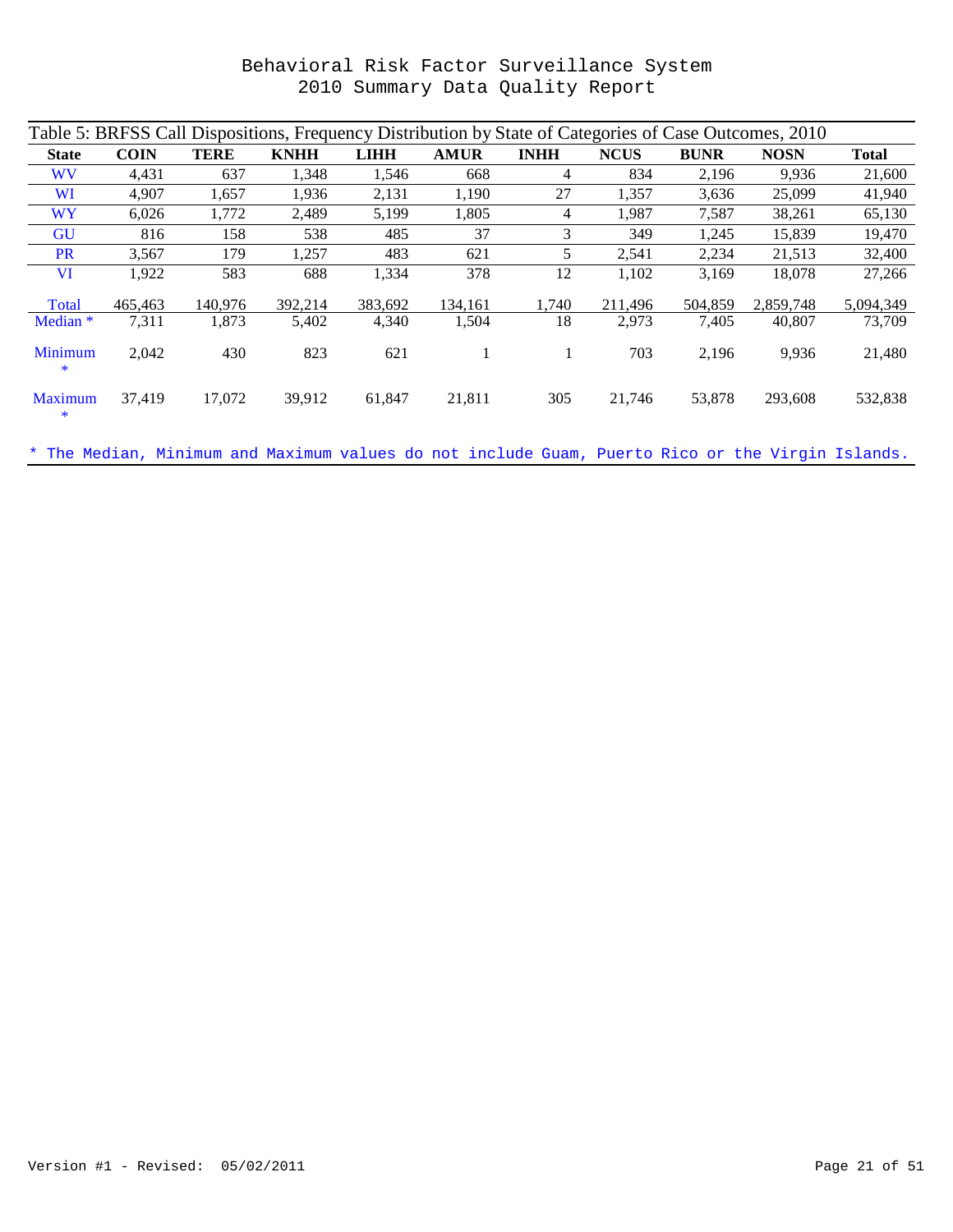| Table 6: BRFSS Call Dispositions, Frequency Distribution by State of Categories of Case Outcomes, 2010 |         |                |             |             |             |              |  |
|--------------------------------------------------------------------------------------------------------|---------|----------------|-------------|-------------|-------------|--------------|--|
| <b>State</b>                                                                                           | H H     | <b>AMUR</b>    | <b>NCUS</b> | <b>BUNR</b> | <b>NOSN</b> | <b>Total</b> |  |
| AL                                                                                                     | 25,096  | 431            | 1,188       | 6,947       | 37,967      | 71,629       |  |
| <b>AK</b>                                                                                              | 3,918   | 333            | 703         | 2,202       | 14,324      | 21,480       |  |
| AZ                                                                                                     | 24,720  | 4,667          | 5,842       | 9,946       | 60,035      | 105,210      |  |
| <b>AR</b>                                                                                              | 11,710  | 1,126          | 1,844       | 4,708       | 29,212      | 48,600       |  |
| <b>CA</b>                                                                                              | 65,865  | 15,255         | 5,172       | 27,942      | 150,965     | 265,199      |  |
| CO                                                                                                     | 22,601  | 3,783          | 3,529       | 10,355      | 53,484      | 93,752       |  |
| <b>CT</b>                                                                                              | 24,571  | 3,169          | 5,164       | 9,643       | 50,753      | 93,300       |  |
| <b>DE</b>                                                                                              | 16,675  | 468            | 1,582       | 3,664       | 16,580      | 38,969       |  |
| <b>DC</b>                                                                                              | 15,902  | 3,897          | 9,673       | 12,313      | 56,885      | 98,670       |  |
| FL                                                                                                     | 141,795 | 21,811         | 21,746      | 53,878      | 293,608     | 532,838      |  |
| GA                                                                                                     | 20,273  | 1              | 4,324       | 7,405       | 40,807      | 72,810       |  |
| H1                                                                                                     | 18,636  | 3,306          | 3,201       | 9,049       | 48,158      | 82,350       |  |
| ID                                                                                                     | 18,665  | 1,622          | 2,063       | 7,659       | 44,211      | 74,220       |  |
| $\mathbf{I}$                                                                                           | 15,747  | 1,504          | 4,022       | 6,703       | 37,154      | 65,130       |  |
| $\mathbb{N}$                                                                                           | 33,578  | 3,464          | 3,614       | 10,695      | 80,512      | 131,863      |  |
| IA                                                                                                     | 12,253  | 1,513          | 1,240       | 4,401       | 31,953      | 51,360       |  |
| <b>KS</b>                                                                                              | 18,734  | 1,269          | 1,871       | 6,547       | 40,249      | 68,670       |  |
| <b>KY</b>                                                                                              | 19,539  | 2,885          | 5,426       | 6,563       | 48,027      | 82,440       |  |
| LA                                                                                                     | 24,440  | 211            | 2,029       | 8,502       | 50,498      | 85,680       |  |
| <b>ME</b>                                                                                              | 19,937  | 1,539          | 2,310       | 6,474       | 37,208      | 67,468       |  |
| <b>MD</b>                                                                                              | 27,099  | 12             | 6,474       | 8,812       | 39,322      | 81,719       |  |
| <b>MA</b>                                                                                              | 74,774  | $\overline{2}$ | 11,740      | 22,138      | 101,526     | 210,180      |  |
| MI                                                                                                     | 24,931  | 2,377          | 5,468       | 10,748      | 71,082      | 114,606      |  |
| <b>MN</b>                                                                                              | 24,108  | 6              | 3,951       | 10,658      | 79,417      | 118,140      |  |
| <b>MS</b>                                                                                              | 23,649  | 2,150          | 2,702       | 6,810       | 38,791      | 74,102       |  |
| <b>MO</b>                                                                                              | 11,734  | 1,440          | 1,701       | 4,229       | 25,956      | 45,060       |  |
| <b>MT</b>                                                                                              | 15,088  | 19             | 1,628       | 5,659       | 34,816      | 57,210       |  |
| <b>NE</b>                                                                                              | 30,465  | 25             | 3,218       | 10,002      | 79,620      | 123,330      |  |
| <b>NV</b>                                                                                              | 13,594  | 377            | 1,817       | 4,666       | 21,572      | 42,026       |  |
| <b>NH</b>                                                                                              | 19,580  | 1,446          | 3,145       | 6,654       | 31,755      | 62,580       |  |
| <b>NJ</b>                                                                                              | 43,773  | 3              | 11,727      | 14,880      | 67,527      | 137,910      |  |
| <b>NM</b>                                                                                              | 14,464  | 1,523          | 2,083       | 5,737       | 36,673      | 60,480       |  |
| <b>NY</b>                                                                                              | 44,117  | 7,118          | 7,427       | 17,861      | 87,693      | 164,216      |  |
| <b>NC</b>                                                                                              | 25,492  | 1,464          | 2,606       | 9,063       | 45,510      | 84,135       |  |
| <b>ND</b>                                                                                              | 12,319  | 931            | 1,046       | 4,783       | 31,861      | 50,940       |  |
| <b>OH</b>                                                                                              | 31,818  | 3              | 4,550       | 9,497       | 59,642      | 105,510      |  |
| OK                                                                                                     | 15,570  | 1,548          | 2,715       | 5,398       | 30,209      | 55,440       |  |
| <b>OR</b>                                                                                              | 27,333  | 2,896          | 2,023       | 4,593       | 18,199      | 55,044       |  |
| PA                                                                                                     | 39,040  | 5,920          | 4,953       | 13,445      | 67,562      | 130,920      |  |
| RI                                                                                                     | 22,162  | 1,400          | 3,004       | 7,063       | 31,261      | 64,890       |  |
| <b>SC</b>                                                                                              | 19,483  | 1,440          | 2,973       | 7,775       | 42,038      | 73,709       |  |
| <b>SD</b>                                                                                              | 13,731  | 1,207          | 1,231       | 6,560       | 44,951      | 67,680       |  |
| <b>TN</b>                                                                                              | 22,467  | 2,039          | 1,949       | 8,726       | 42,881      | 78,062       |  |
| <b>TX</b>                                                                                              | 64,837  | 9,154          | 12,068      | 20,867      | 140,364     | 247,290      |  |
| <b>UT</b>                                                                                              | 18,517  | 1,876          | 2,081       | 6,737       | 40,269      | 69,480       |  |
| <b>VT</b>                                                                                              | 15,054  | 1,942          | 1,612       | 5,951       | 27,491      | 52,050       |  |
| <b>VA</b>                                                                                              | 19,816  | 3              | 4,225       | 6,349       | 31,707      | 62,100       |  |
| <b>WA</b>                                                                                              | 68,271  | 8,887          | 6,666       | 23,535      | 138,737     | 246,096      |  |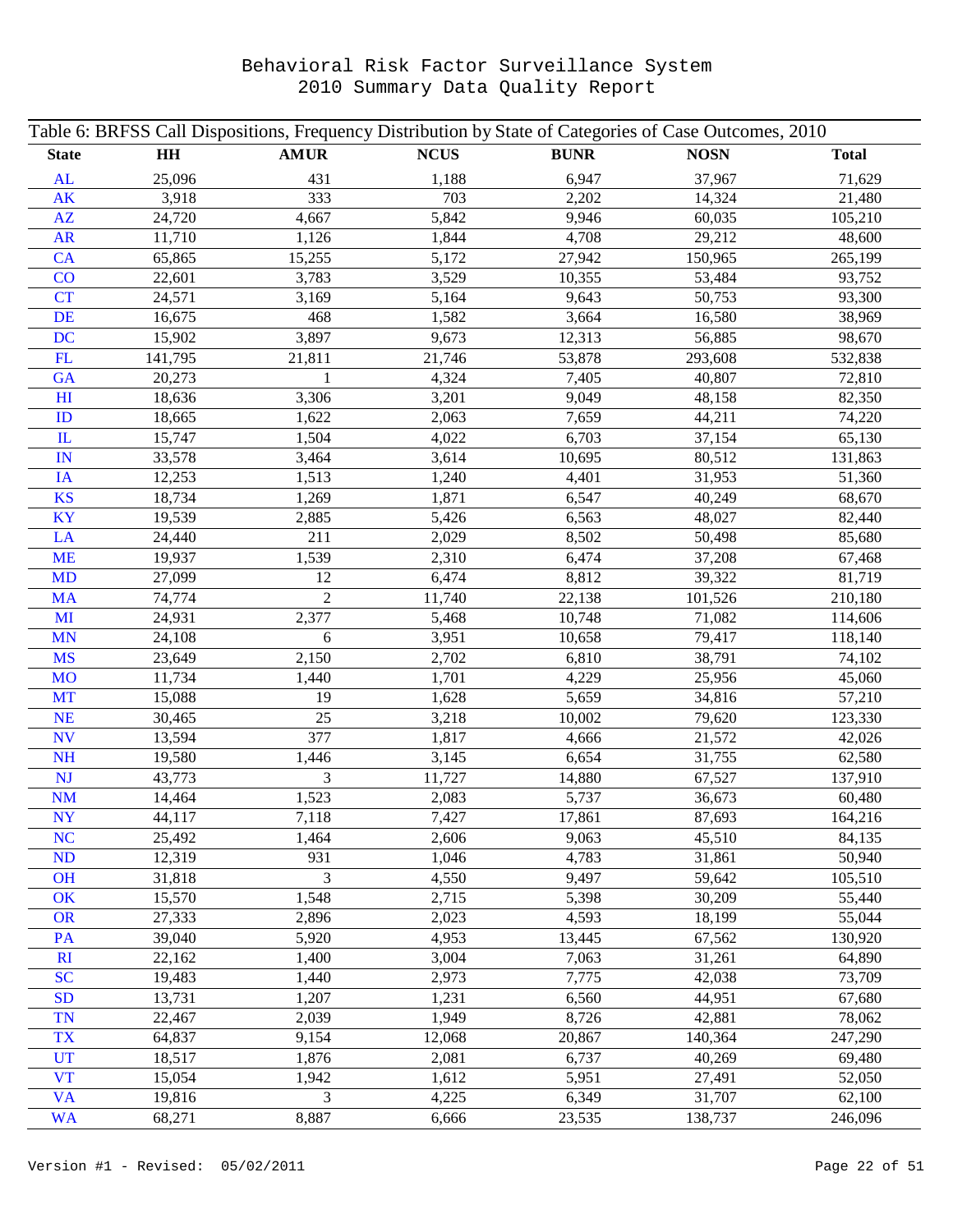| Table 6: BRFSS Call Dispositions, Frequency Distribution by State of Categories of Case Outcomes, 2010 |           |             |             |             |             |              |  |  |  |
|--------------------------------------------------------------------------------------------------------|-----------|-------------|-------------|-------------|-------------|--------------|--|--|--|
| <b>State</b>                                                                                           | <b>HH</b> | <b>AMUR</b> | <b>NCUS</b> | <b>BUNR</b> | <b>NOSN</b> | <b>Total</b> |  |  |  |
| <b>WV</b>                                                                                              | 7,966     | 668         | 834         | 2,196       | 9,936       | 21,600       |  |  |  |
| <b>WI</b>                                                                                              | 10,658    | 1,190       | 1,357       | 3,636       | 25,099      | 41,940       |  |  |  |
| <b>WY</b>                                                                                              | 15,490    | 1,805       | 1,987       | 7,587       | 38,261      | 65,130       |  |  |  |
| GU                                                                                                     | 2,000     | 37          | 349         | 1,245       | 15,839      | 19,470       |  |  |  |
| <b>PR</b>                                                                                              | 5,491     | 621         | 2,541       | 2,234       | 21,513      | 32,400       |  |  |  |
| VI                                                                                                     | 4,539     | 378         | 1,102       | 3,169       | 18,078      | 27,266       |  |  |  |
| Total                                                                                                  | 1.384.085 | 134.161     | 211,496     | 504,859     | 2.859.748   | 5,094,349    |  |  |  |
| Median <sup>*</sup>                                                                                    | 19,937    | 1,504       | 2,973       | 7,405       | 40,807      | 73,709       |  |  |  |
| <b>Minimum</b><br>*                                                                                    | 3,918     |             | 703         | 2,196       | 9,936       | 21,480       |  |  |  |
| <b>Maximum</b><br>*                                                                                    | 141.795   | 21,811      | 21,746      | 53,878      | 293.608     | 532,838      |  |  |  |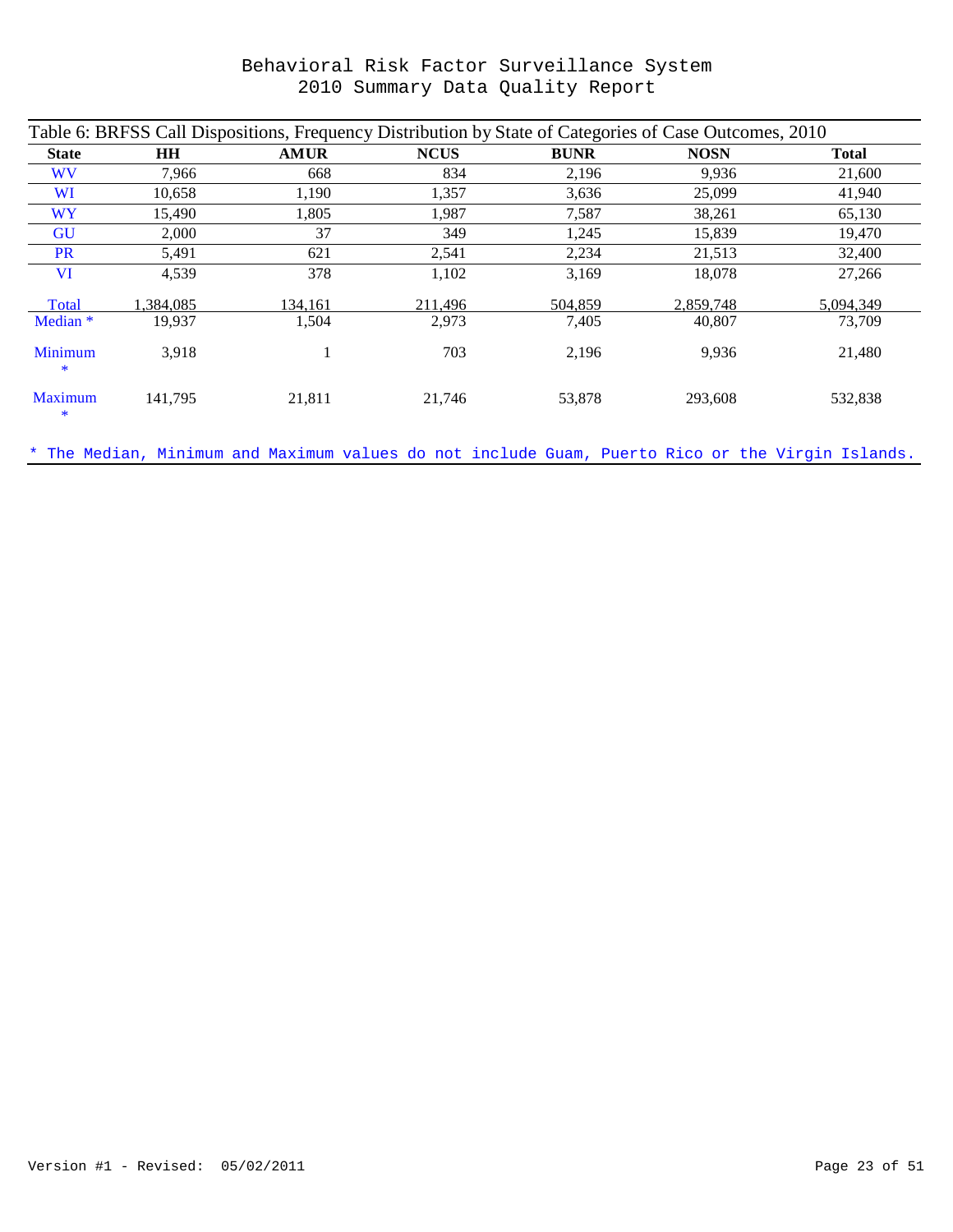| Table 7: BRFSS Call Dispositions, Frequency Distribution by State of Categories of Case Outcomes, 2010 |              |                |              |              |  |  |  |  |  |
|--------------------------------------------------------------------------------------------------------|--------------|----------------|--------------|--------------|--|--|--|--|--|
|                                                                                                        | <b>Total</b> | <b>Total</b>   | <b>Total</b> |              |  |  |  |  |  |
| <b>State</b>                                                                                           | Eligible     | <b>Unknown</b> | Ineligible   | <b>Total</b> |  |  |  |  |  |
| AL                                                                                                     | 12,282       | 14,412         | 44,935       | 71,629       |  |  |  |  |  |
| <b>AK</b>                                                                                              | 2,799        | 2,153          | 16,528       | 21,480       |  |  |  |  |  |
| AZ                                                                                                     | 11,736       | 23,468         | 70,006       | 105,210      |  |  |  |  |  |
| <b>AR</b>                                                                                              | 6,601        | 8,068          | 33,931       | 48,600       |  |  |  |  |  |
| <b>CA</b>                                                                                              | 35,102       | 51,156         | 178,941      | 265,199      |  |  |  |  |  |
| CO                                                                                                     | 15,995       | 13,908         | 63,849       | 93,752       |  |  |  |  |  |
| <b>CT</b>                                                                                              | 11,483       | 21,397         | 60,420       | 93,300       |  |  |  |  |  |
| <b>DE</b>                                                                                              | 6,597        | 12,099         | 20,273       | 38,969       |  |  |  |  |  |
| <b>DC</b>                                                                                              | 6,954        | 22,498         | 69,218       | 98,670       |  |  |  |  |  |
| FL                                                                                                     | 65,885       | 119,398        | 347,555      | 532,838      |  |  |  |  |  |
| GA                                                                                                     | 8,233        | 16,329         | 48,248       | 72,810       |  |  |  |  |  |
| H1                                                                                                     | 11,484       | 13,640         | 57,226       | 82,350       |  |  |  |  |  |
| ID                                                                                                     | 10,876       | 11,468         | 51,876       | 74,220       |  |  |  |  |  |
| ${\rm I\!L}$                                                                                           | 8,341        | 12,928         | 43,861       | 65,130       |  |  |  |  |  |
| IN                                                                                                     | 17,884       | 22,756         | 91,223       | 131,863      |  |  |  |  |  |
| IA                                                                                                     | 8,711        | 6,292          | 36,357       | 51,360       |  |  |  |  |  |
| <b>KS</b>                                                                                              | 12,689       | 9,178          | 46,803       | 68,670       |  |  |  |  |  |
| <b>KY</b>                                                                                              | 10,317       | 17,228         | 54,895       | 82,440       |  |  |  |  |  |
| LA                                                                                                     | 9,854        | 16,784         | 59,042       | 85,680       |  |  |  |  |  |
| <b>ME</b>                                                                                              | 11,818       | 11,961         | 43,689       | 67,468       |  |  |  |  |  |
| <b>MD</b>                                                                                              | 12,689       | 20,825         | 48,205       | 81,719       |  |  |  |  |  |
| <b>MA</b>                                                                                              | 24,886       | 61,462         | 123,832      | 210,180      |  |  |  |  |  |
| MI                                                                                                     | 13,127       | 19,620         | 81,859       | 114,606      |  |  |  |  |  |
| <b>MN</b>                                                                                              | 11,708       | 16,309         | 90,123       | 118,140      |  |  |  |  |  |
| <b>MS</b>                                                                                              | 13,111       | 15,329         | 45,662       | 74,102       |  |  |  |  |  |
| <b>MO</b>                                                                                              | 8,060        | 6,802          | 30,198       | 45,060       |  |  |  |  |  |
| <b>MT</b>                                                                                              | 10,122       | 6,601          | 40,487       | 57,210       |  |  |  |  |  |
| <b>NE</b>                                                                                              | 22,153       | 11,537         | 89,640       | 123,330      |  |  |  |  |  |
| <b>NV</b>                                                                                              | 6,114        | 9,638          | 26,274       | 42,026       |  |  |  |  |  |
| <b>NH</b>                                                                                              | 9,312        | 14,854         | 38,414       | 62,580       |  |  |  |  |  |
| <b>NJ</b>                                                                                              | 18,445       | 36,885         | 82,580       | 137,910      |  |  |  |  |  |
| $\mathbf{NM}$                                                                                          | 10,458       | 7,603          | 42,419       | 60,480       |  |  |  |  |  |
| <b>NY</b>                                                                                              | 17,271       | 41,363         | 105,582      | 164,216      |  |  |  |  |  |
| <b>NC</b>                                                                                              | 17,258       | 12,287         | 54,590       | 84,135       |  |  |  |  |  |
| <b>ND</b>                                                                                              | 7,280        | 7,010          | 36,650       | 50,940       |  |  |  |  |  |
| OH                                                                                                     | 15,093       | 21,197         | 69,220       | 105,510      |  |  |  |  |  |
| OK                                                                                                     | 11,872       | 7,949          | 35,619       | 55,440       |  |  |  |  |  |
| <b>OR</b>                                                                                              | 7,212        | 25,037         | 22,795       | 55,044       |  |  |  |  |  |
| PA                                                                                                     | 19,296       | 30,602         | 81,022       | 130,920      |  |  |  |  |  |
| RI                                                                                                     | 11,426       | 15,120         | 38,344       | 64,890       |  |  |  |  |  |
| <sub>SC</sub>                                                                                          | 13,203       | 10,689         | 49,817       | 73,709       |  |  |  |  |  |
| <b>SD</b>                                                                                              | 9,252        | 6,903          | 51,525       | 67,680       |  |  |  |  |  |
| <b>TN</b>                                                                                              | 8,143        | 18,302         | 51,617       | 78,062       |  |  |  |  |  |
| <b>TX</b>                                                                                              | 31,389       | 54,632         | 161,269      | 247,290      |  |  |  |  |  |
| <b>UT</b>                                                                                              | 14,185       | 8,288          | 47,007       | 69,480       |  |  |  |  |  |
| <b>VT</b>                                                                                              | 9,510        | 9,089          | 33,451       | 52,050       |  |  |  |  |  |
| <b>VA</b>                                                                                              | 7,668        | 16,315         | 38,117       | 62,100       |  |  |  |  |  |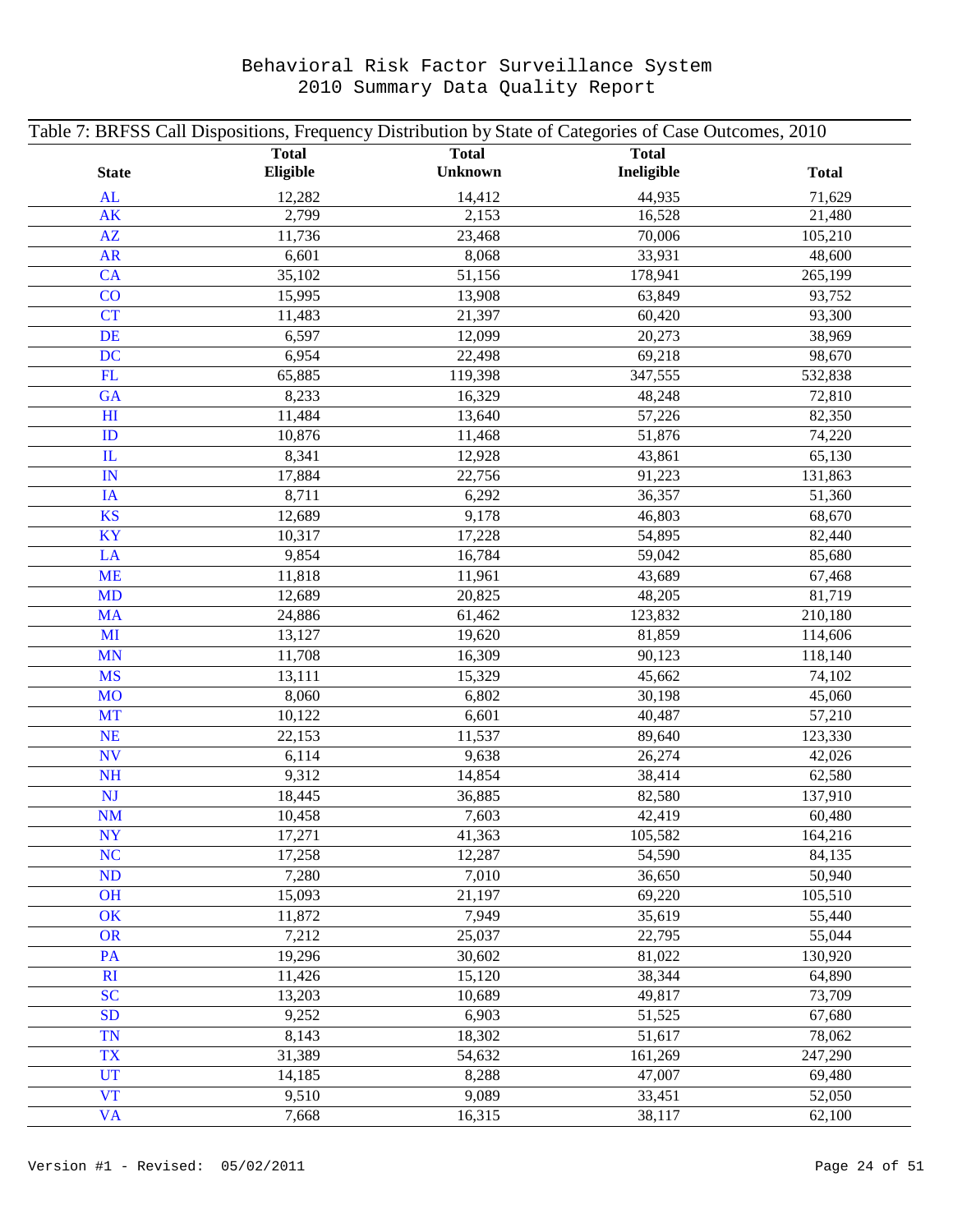| <b>Total</b><br><b>Total</b><br><b>Total</b> |                 |           |            |              |  |  |  |  |  |
|----------------------------------------------|-----------------|-----------|------------|--------------|--|--|--|--|--|
| <b>State</b>                                 | <b>Eligible</b> | Unknown   | Ineligible | <b>Total</b> |  |  |  |  |  |
| <b>WA</b>                                    | 33,140          | 50,651    | 162,305    | 246,096      |  |  |  |  |  |
| <b>WV</b>                                    | 5,560           | 3,904     | 12,136     | 21,600       |  |  |  |  |  |
| WI                                           | 7,297           | 5,881     | 28,762     | 41,940       |  |  |  |  |  |
| <b>WY</b>                                    | 8,917           | 10,361    | 45,852     | 65,130       |  |  |  |  |  |
| GU                                           | 1,173           | 1,210     | 17,087     | 19,470       |  |  |  |  |  |
| <b>PR</b>                                    | 4,674           | 3,974     | 23,752     | 32,400       |  |  |  |  |  |
| <b>VI</b>                                    | 2,974           | 3,033     | 21,259     | 27,266       |  |  |  |  |  |
| Total                                        | 709,619         | 1,018,383 | 3,366,347  | 5,094,349    |  |  |  |  |  |
| Median <sup>*</sup>                          | 11,483          | 14,412    | 48,248     | 73,709       |  |  |  |  |  |
| Minimum <sup>*</sup>                         | 2,799           | 2,153     | 12,136     | 21,480       |  |  |  |  |  |
| Maximum <sup>*</sup>                         | 65,885          | 119,398   | 347,555    | 532,838      |  |  |  |  |  |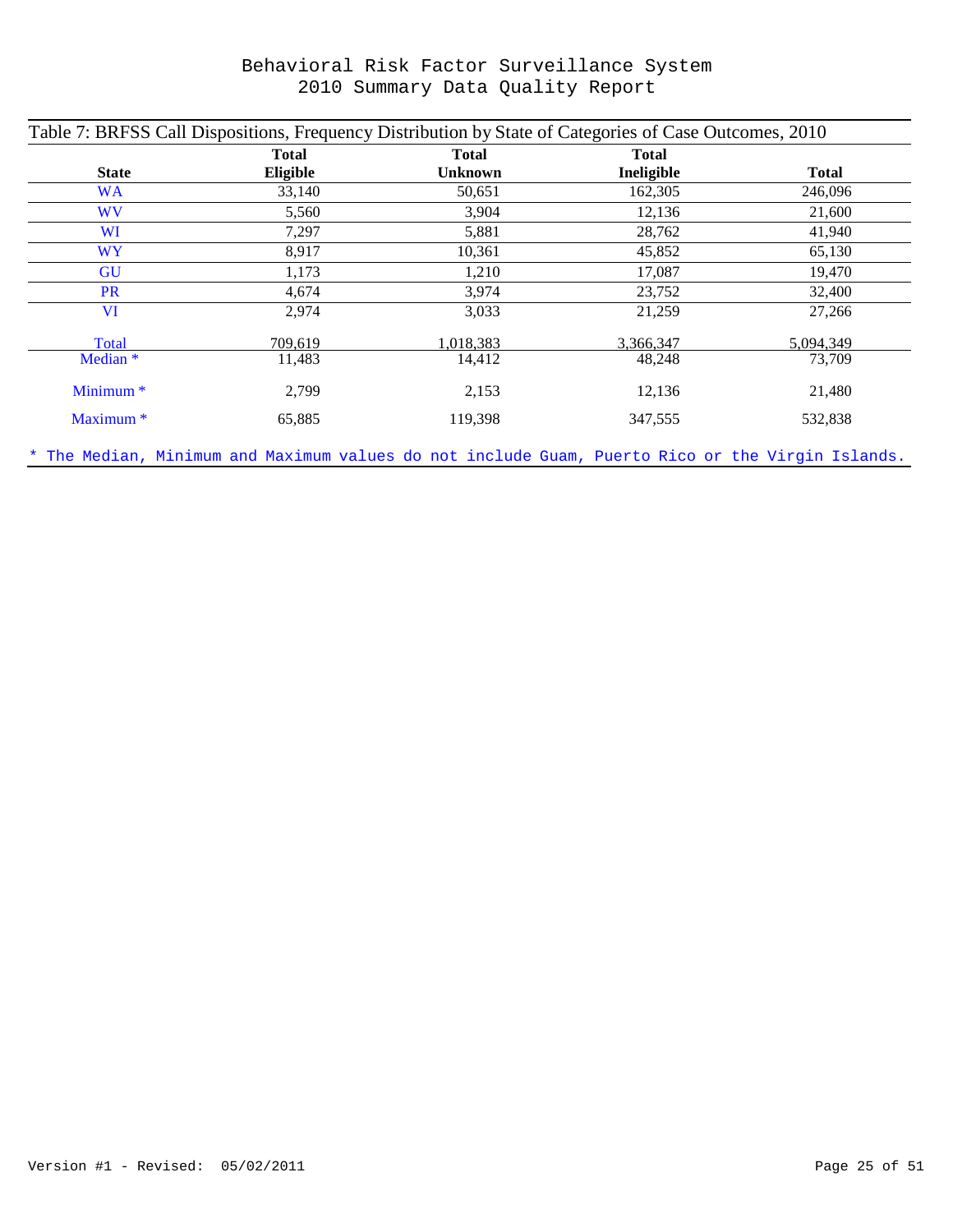|              |               |               |               |               | Table 8: BRFSS Call Dispositions, Percent Distribution by State of Categories of Case Outcomes, 2010 |               |               |               |               |              |
|--------------|---------------|---------------|---------------|---------------|------------------------------------------------------------------------------------------------------|---------------|---------------|---------------|---------------|--------------|
|              | $\frac{0}{0}$ | $\frac{0}{0}$ | $\frac{0}{0}$ | $\frac{0}{0}$ | $\frac{0}{0}$                                                                                        | $\frac{0}{0}$ | $\frac{0}{0}$ | $\frac{0}{0}$ | $\frac{0}{0}$ |              |
| <b>State</b> | <b>COIN</b>   | <b>TERE</b>   | <b>KNHH</b>   | L I H H       | $\bf AMUR$                                                                                           | <b>INHH</b>   | ${\bf NCVS}$  | <b>BUNR</b>   | <b>NOSN</b>   | <b>Total</b> |
| AL           | 10.96         | 4.13          | 12.96         | 6.96          | 0.60                                                                                                 | 0.03          | 1.66          | 9.70          | 53.01         | 71,629       |
| AK           | 9.51          | 2.00          | 3.83          | 2.89          | 1.55                                                                                                 | 0.01          | 3.27          | 10.25         | 66.69         | 21,480       |
| AZ           | 5.90          | 3.52          | 5.36          | 8.69          | 4.44                                                                                                 | 0.02          | 5.55          | 9.45          | 57.06         | 105,210      |
| <b>AR</b>    | 8.65          | 3.15          | 3.40          | 8.87          | 2.32                                                                                                 | 0.02          | 3.79          | 9.69          | 60.11         | 48,600       |
| <b>CA</b>    | 7.01          | 4.92          | 10.44         | 2.45          | 5.75                                                                                                 | 0.01          | 1.95          | 10.54         | 56.93         | 265,199      |
| CO           | 12.67         | 2.08          | 4.72          | 4.63          | 4.04                                                                                                 | 0.01          | 3.76          | 11.05         | 57.05         | 93,752       |
| <b>CT</b>    | 7.59          | 2.45          | 7.38          | 8.89          | 3.40                                                                                                 | 0.03          | 5.53          | 10.34         | 54.40         | 93,300       |
| <b>DE</b>    | 10.93         | 3.18          | 20.24         | 8.36          | 1.20                                                                                                 | 0.07          | 4.06          | 9.40          | 42.55         | 38,969       |
| <b>DC</b>    | 4.33          | 1.51          | 3.99          | 6.26          | 3.95                                                                                                 | 0.02          | 9.80          | 12.48         | 57.65         | 98,670       |
| FL           | 7.02          | 3.20          | 4.76          | 11.61         | 4.09                                                                                                 | 0.01          | 4.08          | 10.11         | 55.10         | 532,838      |
| GA           | 8.03          | 1.47          | 13.49         | 4.81          | 0.00                                                                                                 | 0.05          | 5.94          | 10.17         | 56.05         | 72,810       |
| H1           | 8.21          | 2.08          | 5.52          | 6.79          | 4.01                                                                                                 | 0.02          | 3.89          | 10.99         | 58.48         | 82,350       |
| ID           | 9.81          | 3.25          | 3.30          | 8.78          | 2.19                                                                                                 | 0.01          | 2.78          | 10.32         | 59.57         | 74,220       |
| $\mathbf{I}$ | 8.32          | 2.29          | 8.00          | 5.56          | 2.31                                                                                                 | 0.01          | 6.18          | 10.29         | 57.05         | 65,130       |
| IN           | 8.13          | 3.45          | 4.37          | 9.51          | 2.63                                                                                                 | 0.01          | 2.74          | 8.11          | 61.06         | 131,863      |
| IA           | 12.08         | 2.93          | 4.30          | 4.54          | 2.95                                                                                                 | 0.01          | 2.41          | 8.57          | 62.21         | 51,360       |
| <b>KS</b>    | 12.63         | 3.73          | 5.50          | 5.41          | 1.85                                                                                                 | 0.01          | 2.72          | 9.53          | 58.61         | 68,670       |
| KY           | 9.88          | 1.64          | 2.84          | 8.97          | 3.50                                                                                                 | 0.37          | 6.58          | 7.96          | 58.26         | 82,440       |
| LA           | 8.35          | 2.24          | 8.62          | 9.26          | 0.25                                                                                                 | 0.05          | 2.37          | 9.92          | 58.94         | 85,680       |
| <b>ME</b>    | 12.41         | 3.16          | 4.25          | 9.72          | 2.28                                                                                                 | 0.01          | 3.42          | 9.60          | 55.15         | 67,468       |
| <b>MD</b>    | 11.38         | 1.83          | 14.79         | 5.08          | 0.01                                                                                                 | 0.09          | 7.92          | 10.78         | 48.12         | 81,719       |
| <b>MA</b>    | 7.94          | 1.90          | 18.99         | 6.66          | $0.00\,$                                                                                             | 0.08          | 5.59          | 10.53         | 48.30         | 210,180      |
| MI           | 7.87          | 1.87          | 8.59          | 3.40          | 2.07                                                                                                 | 0.03          | 4.77          | 9.38          | 62.02         | 114,606      |
| <b>MN</b>    | 7.65          | 0.95          | 8.31          | 3.46          | 0.01                                                                                                 | 0.04          | 3.34          | 9.02          | 67.22         | 118,140      |
| <b>MS</b>    | 11.20         | 3.35          | 8.94          | 8.33          | 2.90                                                                                                 | 0.08          | 3.65          | 9.19          | 52.35         | 74,102       |
| <b>MO</b>    | 12.54         | 2.88          | 5.10          | 5.48          | 3.20                                                                                                 | 0.03          | 3.77          | 9.39          | 57.60         | 45,060       |
| <b>MT</b>    | 13.07         | 2.76          | 8.94          | 1.58          | 0.03                                                                                                 | 0.02          | 2.85          | 9.89          | 60.86         | 57,210       |
| <b>NE</b>    | 13.63         | 2.53          | 6.84          | 1.69          | 0.02                                                                                                 | 0.01          | 2.61          | 8.11          | 64.56         | 123,330      |
| <b>NV</b>    | 9.57          | 2.81          | 14.80         | 5.08          | 0.90                                                                                                 | 0.09          | 4.32          | 11.10         | 51.33         | 42,026       |
| <b>NH</b>    | 10.11         | 3.04          | 6.74          | 11.39         | 2.31                                                                                                 | 0.01          | 5.03          | 10.63         | 50.74         | 62,580       |
| <b>NJ</b>    | 9.17          | 1.69          | 15.70         | 5.05          | 0.00                                                                                                 | 0.13          | 8.50          | 10.79         | 48.96         | 137,910      |
| NM           | 12.09         | 2.81          | 4.55          | 4.46          | 2.52                                                                                                 | $0.01\,$      | 3.44          | 9.49          | 60.64         | 60,480       |
| <b>NY</b>    | 5.78          | 2.64          | 4.95          | 13.49         | 4.33                                                                                                 | 0.02          | 4.52          | 10.88         | 53.40         | 164,216      |
| <b>NC</b>    | 14.75         | 3.27          | 7.78          | 4.48          | 1.74                                                                                                 | 0.02          | 3.10          | 10.77         | 54.09         | 84,135       |
| ND           | 9.73          | 2.87          | 3.45          | 8.12          | 1.83                                                                                                 | 0.01          | 2.05          | 9.39          | 62.55         | 50,940       |
| <b>OH</b>    | 9.45          | 2.32          | 13.21         | 5.10          | 0.00                                                                                                 | 0.08          | 4.31          | 9.00          | 56.53         | 105,510      |
| OK           | 14.33         | 3.31          | 6.42          | 4.01          | 2.79                                                                                                 | 0.02          | 4.90          | 9.74          | 54.49         | 55,440       |
| <b>OR</b>    | 9.39          | 2.06          | 13.95         | 24.26         | 5.26                                                                                                 | 0.01          | 3.68          | 8.34          | 33.06         | 55,044       |
| PA           | 9.03          | 3.47          | 5.27          | 12.04         | 4.52                                                                                                 | 0.01          | 3.78          | 10.27         | 51.61         | 130,920      |
| RI           | 10.93         | 4.30          | 8.32          | 10.56         | 2.16                                                                                                 | 0.03          | 4.63          | 10.88         | 48.18         | 64,890       |
| <b>SC</b>    | 13.14         | 2.25          | 6.63          | 4.40          | 1.95                                                                                                 | 0.01          | 4.03          | 10.55         | 57.03         | 73,709       |
| <b>SD</b>    | 10.12         | 1.96          | 3.81          | 4.39          | 1.78                                                                                                 | 0.02          | 1.82          | 9.69          | 66.42         | 67,680       |
| <b>TN</b>    | 7.44          | 2.40          | 3.39          | 15.54         | 2.61                                                                                                 | 0.01          | 2.50          | 11.18         | 54.93         | 78,062       |
| <b>TX</b>    | 7.66          | 2.79          | 4.67          | 11.08         | 3.70                                                                                                 | 0.02          | 4.88          | 8.44          | 56.76         | 247,290      |
| <b>UT</b>    | 14.98         | 3.01          | 5.73          | 2.94          | 2.70                                                                                                 | 0.00          | 3.00          | 9.70          | 57.96         | 69,480       |
| <b>VT</b>    | 13.39         | 2.71          | 5.57          | 7.24          | 3.73                                                                                                 | 0.02          | 3.10          | 11.43         | 52.82         | 52,050       |
| <b>VA</b>    | 8.81          | 1.66          | 16.08         | 5.26          | 0.00                                                                                                 | 0.10          | 6.80          | 10.22         | 51.06         | 62,100       |
|              |               |               |               |               |                                                                                                      |               |               |               |               |              |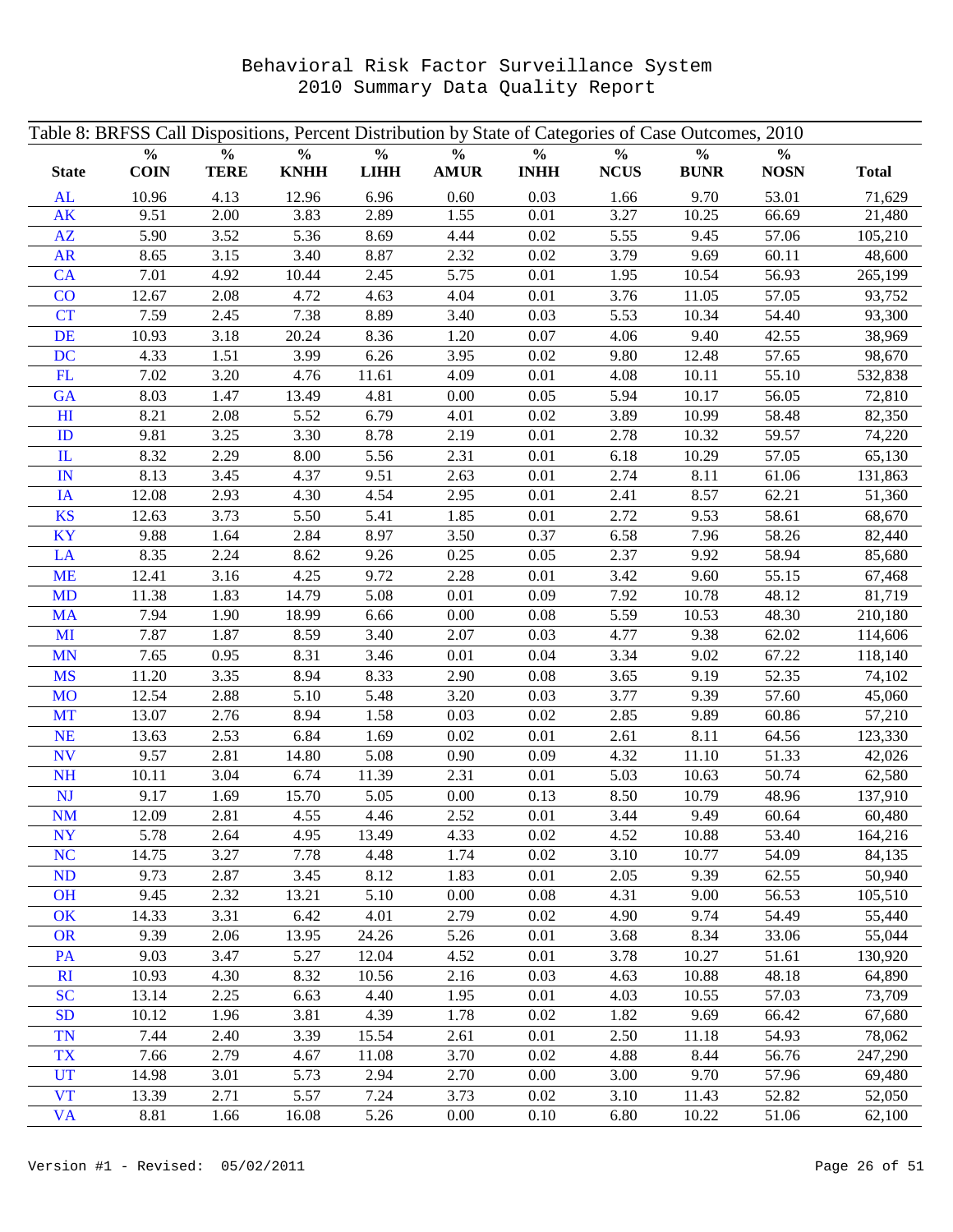| Behavioral Risk Factor Surveillance System |  |                                  |  |
|--------------------------------------------|--|----------------------------------|--|
|                                            |  | 2010 Summary Data Quality Report |  |

| Table 8: BRFSS Call Dispositions, Percent Distribution by State of Categories of Case Outcomes, 2010 |               |               |               |               |               |               |               |               |               |              |
|------------------------------------------------------------------------------------------------------|---------------|---------------|---------------|---------------|---------------|---------------|---------------|---------------|---------------|--------------|
|                                                                                                      | $\frac{0}{0}$ | $\frac{6}{9}$ | $\frac{0}{0}$ | $\frac{6}{9}$ | $\frac{0}{0}$ | $\frac{0}{0}$ | $\frac{0}{0}$ | $\frac{0}{0}$ | $\frac{0}{0}$ |              |
| <b>State</b>                                                                                         | <b>COIN</b>   | <b>TERE</b>   | <b>KNHH</b>   | LIHH          | <b>AMUR</b>   | <b>INHH</b>   | <b>NCUS</b>   | <b>BUNR</b>   | <b>NOSN</b>   | <b>Total</b> |
| <b>WA</b>                                                                                            | 8.06          | 3.11          | 9.18          | 7.39          | 3.61          | 0.01          | 2.71          | 9.56          | 56.38         | 246,096      |
| <b>WV</b>                                                                                            | 20.51         | 2.95          | 6.24          | 7.16          | 3.09          | 0.02          | 3.86          | 10.17         | 46.00         | 21,600       |
| WI                                                                                                   | 11.70         | 3.95          | 4.62          | 5.08          | 2.84          | 0.06          | 3.24          | 8.67          | 59.85         | 41,940       |
| <b>WY</b>                                                                                            | 9.25          | 2.72          | 3.82          | 7.98          | 2.77          | 0.01          | 3.05          | 11.65         | 58.75         | 65,130       |
| GU                                                                                                   | 4.19          | 0.81          | 2.76          | 2.49          | 0.19          | 0.02          | 1.79          | 6.39          | 81.35         | 19,470       |
| <b>PR</b>                                                                                            | 11.01         | 0.55          | 3.88          | 1.49          | 1.92          | 0.02          | 7.84          | 6.90          | 66.40         | 32,400       |
| <b>VI</b>                                                                                            | 7.05          | 2.14          | 2.52          | 4.89          | 1.39          | 0.04          | 4.04          | 11.62         | 66.30         | 27,266       |
| Median <sup>*</sup>                                                                                  | 9.57          | 2.79          | 6.24          | 6.66          | 2.32          | 0.02          | 3.77          | 9.92          | 56.93         | 73,709       |
| <b>Minimum</b><br>*                                                                                  | 4.33          | 0.95          | 2.84          | 1.58          | 0.00          | 0.00          | 1.66          | 7.96          | 33.06         | 21,480       |
| Maximum<br>*                                                                                         | 20.51         | 4.92          | 20.24         | 24.26         | 5.75          | 0.37          | 9.80          | 12.48         | 67.22         | 532,838      |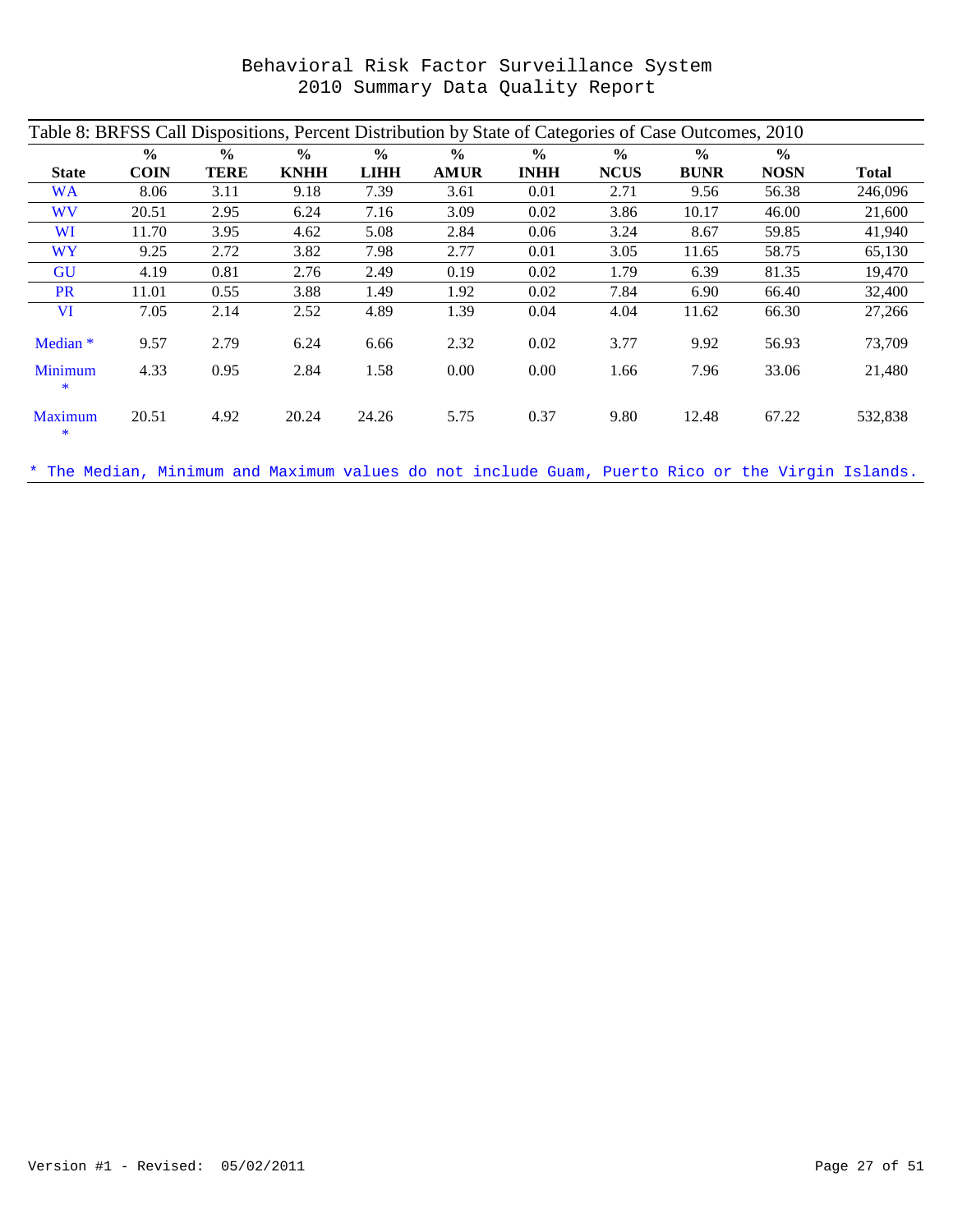| Table 9: BRFSS Call Dispositions, Percent Distribution by State of Categories of Case Outcomes, 2010 |               |               |               |               |               |              |
|------------------------------------------------------------------------------------------------------|---------------|---------------|---------------|---------------|---------------|--------------|
|                                                                                                      | $\frac{0}{0}$ | $\frac{0}{0}$ | $\frac{0}{0}$ | $\frac{0}{0}$ | $\frac{0}{0}$ |              |
| <b>State</b>                                                                                         | HH            | <b>AMUR</b>   | <b>NCUS</b>   | <b>BUNR</b>   | <b>NOSN</b>   | <b>Total</b> |
| AL                                                                                                   | 35.04         | 0.60          | 1.66          | 9.70          | 53.01         | 71,629       |
| <b>AK</b>                                                                                            | 18.24         | 1.55          | 3.27          | 10.25         | 66.69         | 21,480       |
| AZ                                                                                                   | 23.50         | 4.44          | 5.55          | 9.45          | 57.06         | 105,210      |
| <b>AR</b>                                                                                            | 24.09         | 2.32          | 3.79          | 9.69          | 60.11         | 48,600       |
| <b>CA</b>                                                                                            | 24.84         | 5.75          | 1.95          | 10.54         | 56.93         | 265,199      |
| CO                                                                                                   | 24.11         | 4.04          | 3.76          | 11.05         | 57.05         | 93,752       |
| <b>CT</b>                                                                                            | 26.34         | 3.40          | 5.53          | 10.34         | 54.40         | 93,300       |
| <b>DE</b>                                                                                            | 42.79         | 1.20          | 4.06          | 9.40          | 42.55         | 38,969       |
| <b>DC</b>                                                                                            | 16.12         | 3.95          | 9.80          | 12.48         | 57.65         | 98,670       |
| FL                                                                                                   | 26.61         | 4.09          | 4.08          | 10.11         | 55.10         | 532,838      |
| GA                                                                                                   | 27.84         | 0.00          | 5.94          | 10.17         | 56.05         | 72,810       |
| H1                                                                                                   | 22.63         | 4.01          | 3.89          | 10.99         | 58.48         | 82,350       |
| ID                                                                                                   | 25.15         | 2.19          | 2.78          | 10.32         | 59.57         | 74,220       |
| ${\rm IL}$                                                                                           | 24.18         | 2.31          | 6.18          | 10.29         | 57.05         | 65,130       |
| IN                                                                                                   | 25.46         | 2.63          | 2.74          | 8.11          | 61.06         | 131,863      |
| IA                                                                                                   | 23.86         | 2.95          | 2.41          | 8.57          | 62.21         | 51,360       |
| <b>KS</b>                                                                                            | 27.28         | 1.85          | 2.72          | 9.53          | 58.61         | 68,670       |
| KY                                                                                                   | 23.70         | 3.50          | 6.58          | 7.96          | 58.26         | 82,440       |
| LA                                                                                                   | 28.52         | 0.25          | 2.37          | 9.92          | 58.94         | 85,680       |
| <b>ME</b>                                                                                            | 29.55         | 2.28          | 3.42          | 9.60          | 55.15         | 67,468       |
| <b>MD</b>                                                                                            | 33.16         | 0.01          | 7.92          | 10.78         | 48.12         | 81,719       |
| <b>MA</b>                                                                                            | 35.58         | $0.00\,$      | 5.59          | 10.53         | 48.30         | 210,180      |
| MI                                                                                                   | 21.75         | 2.07          | 4.77          | 9.38          | 62.02         | 114,606      |
| <b>MN</b>                                                                                            | 20.41         | 0.01          | 3.34          | 9.02          | 67.22         | 118,140      |
| <b>MS</b>                                                                                            | 31.91         | 2.90          | 3.65          | 9.19          | 52.35         | 74,102       |
| <b>MO</b>                                                                                            | 26.04         | 3.20          | 3.77          | 9.39          | 57.60         | 45,060       |
| <b>MT</b>                                                                                            | 26.37         | 0.03          | 2.85          | 9.89          | 60.86         | 57,210       |
| NE                                                                                                   | 24.70         | 0.02          | 2.61          | 8.11          | 64.56         | 123,330      |
| <b>NV</b>                                                                                            | 32.35         | 0.90          | 4.32          | 11.10         | 51.33         | 42,026       |
| <b>NH</b>                                                                                            | 31.29         | 2.31          | 5.03          | 10.63         | 50.74         | 62,580       |
| <b>NJ</b>                                                                                            | 31.74         | 0.00          | 8.50          | 10.79         | 48.96         | 137,910      |
| <b>NM</b>                                                                                            | 23.92         | 2.52          | 3.44          | 9.49          | 60.64         | 60,480       |
| <b>NY</b>                                                                                            | 26.87         | 4.33          | 4.52          | 10.88         | 53.40         | 164,216      |
| <b>NC</b>                                                                                            | 30.30         | 1.74          | 3.10          | 10.77         | 54.09         | 84,135       |
| ND                                                                                                   | 24.18         | 1.83          | 2.05          | 9.39          | 62.55         | 50,940       |
| <b>OH</b>                                                                                            | 30.16         | $0.00\,$      | 4.31          | 9.00          | 56.53         | 105,510      |
| OK                                                                                                   | 28.08         | 2.79          | 4.90          | 9.74          | 54.49         | 55,440       |
| <b>OR</b>                                                                                            | 49.66         | 5.26          | 3.68          | 8.34          | 33.06         | 55,044       |
| PA                                                                                                   | 29.82         | 4.52          | 3.78          | 10.27         | 51.61         | 130,920      |
| RI                                                                                                   | 34.15         | 2.16          | 4.63          | 10.88         | 48.18         | 64,890       |
| <b>SC</b>                                                                                            | 26.43         | 1.95          | 4.03          | 10.55         | 57.03         | 73,709       |
| <b>SD</b>                                                                                            | 20.29         | 1.78          | 1.82          | 9.69          | 66.42         | 67,680       |
| <b>TN</b>                                                                                            | 28.78         | 2.61          | 2.50          | 11.18         | 54.93         | 78,062       |
| <b>TX</b>                                                                                            | 26.22         | 3.70          | 4.88          | 8.44          | 56.76         | 247,290      |
| <b>UT</b>                                                                                            | 26.65         | 2.70          | 3.00          | 9.70          | 57.96         | 69,480       |
| <b>VT</b>                                                                                            | 28.92         | 3.73          | 3.10          | 11.43         | 52.82         | 52,050       |
| <b>VA</b>                                                                                            | 31.91         | 0.00          | 6.80          | 10.22         | 51.06         | 62,100       |
|                                                                                                      |               |               |               |               |               |              |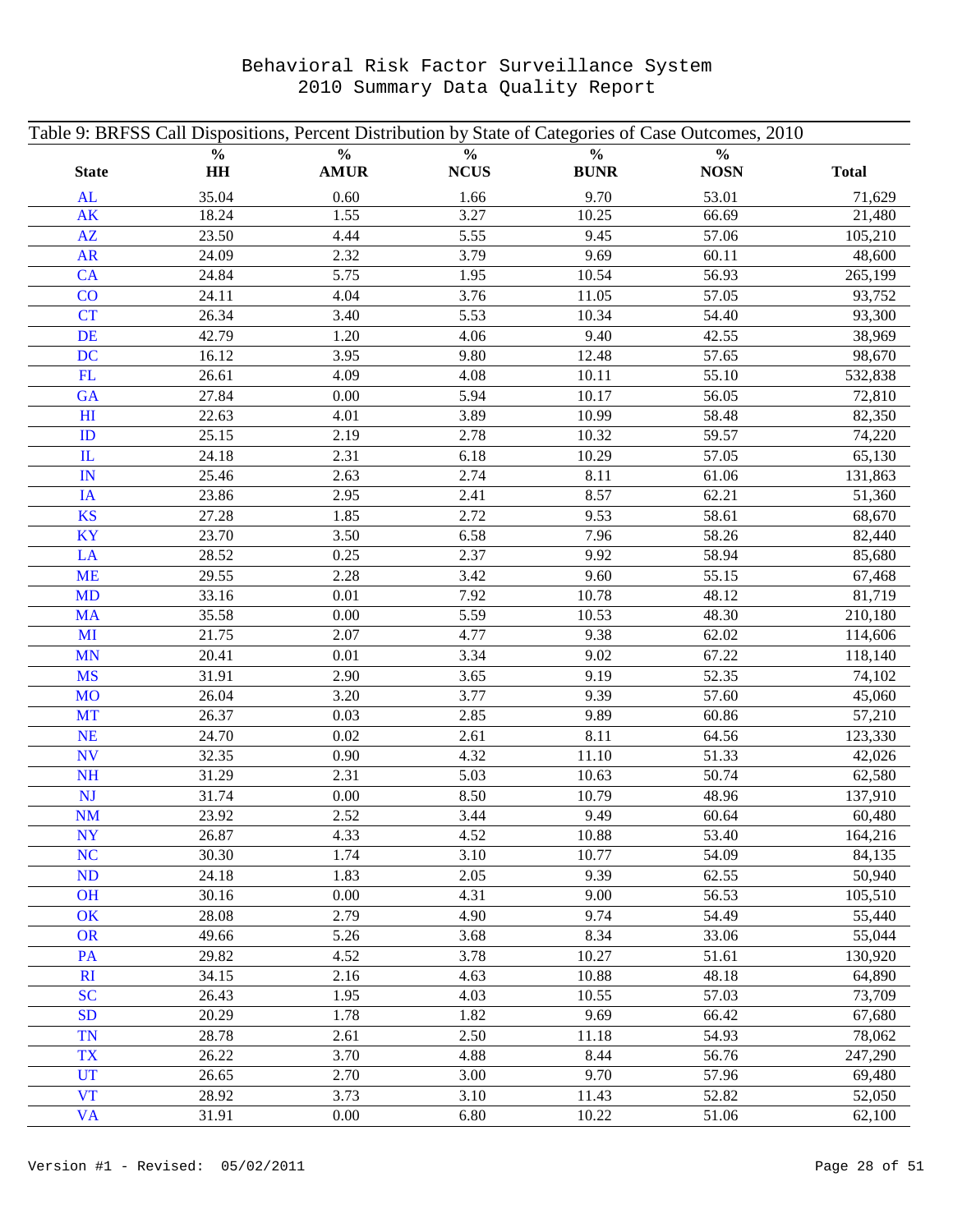| Table 9: BRFSS Call Dispositions, Percent Distribution by State of Categories of Case Outcomes, 2010 |               |               |               |               |               |              |
|------------------------------------------------------------------------------------------------------|---------------|---------------|---------------|---------------|---------------|--------------|
|                                                                                                      | $\frac{0}{0}$ | $\frac{0}{0}$ | $\frac{0}{0}$ | $\frac{0}{0}$ | $\frac{0}{0}$ |              |
| <b>State</b>                                                                                         | HH            | <b>AMUR</b>   | <b>NCUS</b>   | <b>BUNR</b>   | <b>NOSN</b>   | <b>Total</b> |
| <b>WA</b>                                                                                            | 27.74         | 3.61          | 2.71          | 9.56          | 56.38         | 246,096      |
| <b>WV</b>                                                                                            | 36.88         | 3.09          | 3.86          | 10.17         | 46.00         | 21,600       |
| WI                                                                                                   | 25.41         | 2.84          | 3.24          | 8.67          | 59.85         | 41,940       |
| <b>WY</b>                                                                                            | 23.78         | 2.77          | 3.05          | 11.65         | 58.75         | 65,130       |
| GU                                                                                                   | 10.27         | 0.19          | 1.79          | 6.39          | 81.35         | 19,470       |
| <b>PR</b>                                                                                            | 16.95         | 1.92          | 7.84          | 6.90          | 66.40         | 32,400       |
| <b>VI</b>                                                                                            | 16.65         | 1.39          | 4.04          | 11.62         | 66.30         | 27,266       |
| Median <sup>*</sup>                                                                                  | 26.61         | 2.32          | 3.77          | 9.92          | 56.93         | 73,709       |
| Minimum <sup>*</sup>                                                                                 | 16.12         | 0.00          | 1.66          | 7.96          | 33.06         | 21,480       |
| Maximum <sup>*</sup>                                                                                 | 49.66         | 5.75          | 9.80          | 12.48         | 67.22         | 532,838      |
|                                                                                                      |               |               |               |               |               |              |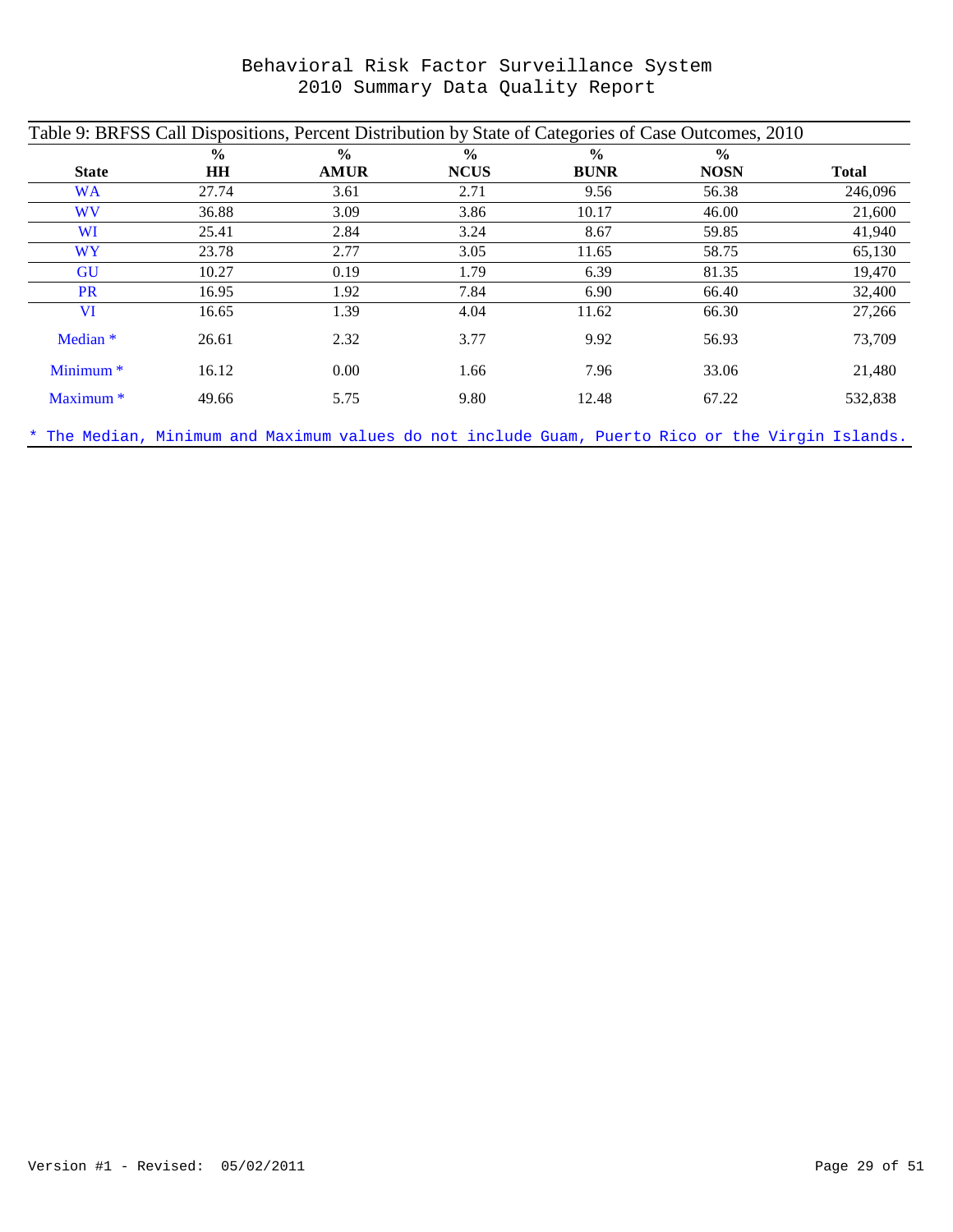| Table 10: BRFSS Call Dispositions, Percent Distribution by State of Categories of Case Outcomes, 2010 |                |                |                |                      |  |  |  |
|-------------------------------------------------------------------------------------------------------|----------------|----------------|----------------|----------------------|--|--|--|
|                                                                                                       | $\frac{0}{0}$  | % Total        | % Total        |                      |  |  |  |
|                                                                                                       | <b>Total</b>   | <b>Unknown</b> | Ineligible     |                      |  |  |  |
| <b>State</b>                                                                                          | Eligible       |                |                | <b>Total</b>         |  |  |  |
| AL                                                                                                    | 17.15          | 20.12          | 62.73          | 71,629               |  |  |  |
| AK                                                                                                    | 13.03          | 10.02          | 76.95          | 21,480               |  |  |  |
| $\mathbf{A}\mathbf{Z}$                                                                                | 11.15          | 22.31          | 66.54          | 105,210              |  |  |  |
| <b>AR</b>                                                                                             | 13.58          | 16.60          | 69.82          | 48,600               |  |  |  |
| CA                                                                                                    | 13.24          | 19.29          | 67.47          | 265,199              |  |  |  |
| CO                                                                                                    | 17.06          | 14.83          | 68.10          | 93,752               |  |  |  |
| <b>CT</b>                                                                                             | 12.31          | 22.93          | 64.76          | 93,300               |  |  |  |
| <b>DE</b>                                                                                             | 16.93          | 31.05          | 52.02          | 38,969               |  |  |  |
| <b>DC</b>                                                                                             | 7.05           | 22.80          | 70.15          | 98,670               |  |  |  |
| FL                                                                                                    | 12.36          | 22.41          | 65.23          | 532,838              |  |  |  |
| GA                                                                                                    | 11.31          | 22.43          | 66.27          | 72,810               |  |  |  |
| H1                                                                                                    | 13.95          | 16.56          | 69.49          | 82,350               |  |  |  |
| ID                                                                                                    | 14.65          | 15.45          | 69.89          | 74,220               |  |  |  |
| ${\rm I\!L}$                                                                                          | 12.81          | 19.85          | 67.34          | 65,130               |  |  |  |
| IN                                                                                                    | 13.56          | 17.26          | 69.18          | 131,863              |  |  |  |
| IA                                                                                                    | 16.96          | 12.25          | 70.79          | 51,360               |  |  |  |
| <b>KS</b>                                                                                             | 18.48          | 13.37          | 68.16          | 68,670               |  |  |  |
| KY                                                                                                    | 12.51          | 20.90          | 66.59          | 82,440               |  |  |  |
| LA                                                                                                    | 11.50          | 19.59          | 68.91          | 85,680               |  |  |  |
| <b>ME</b>                                                                                             | 17.52          | 17.73          | 64.76          | 67,468               |  |  |  |
| <b>MD</b>                                                                                             | 15.53          | 25.48          | 58.99          | 81,719               |  |  |  |
| <b>MA</b>                                                                                             | 11.84          | 29.24          | 58.92          | 210,180              |  |  |  |
| MI                                                                                                    | 11.45          | 17.12          | 71.43          | 114,606              |  |  |  |
| <b>MN</b>                                                                                             | 9.91           | 13.80          | 76.28          | 118,140              |  |  |  |
| <b>MS</b>                                                                                             | 17.69          | 20.69          | 61.62          | 74,102               |  |  |  |
| <b>MO</b>                                                                                             | 17.89          | 15.10          | 67.02          | 45,060               |  |  |  |
| <b>MT</b>                                                                                             | 17.69          | 11.54          | 70.77          | 57,210               |  |  |  |
| NE                                                                                                    | 17.96          | 9.35           | 72.68          | 123,330              |  |  |  |
| <b>NV</b>                                                                                             | 14.55          | 22.93          | 62.52          | 42,026               |  |  |  |
| <b>NH</b>                                                                                             | 14.88          | 23.74          | 61.38          | 62,580               |  |  |  |
| NJ                                                                                                    | 13.37          | 26.75          | 59.88          | 137,910              |  |  |  |
| <b>NM</b>                                                                                             | 17.29          | 12.57          | 70.14          | 60,480               |  |  |  |
| <b>NY</b>                                                                                             | 10.52          | 25.19          | 64.29          | $\overline{164,216}$ |  |  |  |
| <b>NC</b>                                                                                             | 20.51          | 14.60          | 64.88          | 84,135               |  |  |  |
| <b>ND</b>                                                                                             | 14.29          | 13.76          | 71.95          | 50,940               |  |  |  |
| <b>OH</b>                                                                                             | 14.30          | 20.09          | 65.61          | 105,510              |  |  |  |
| OK                                                                                                    | 21.41          | 14.34          | 64.25          | 55,440               |  |  |  |
| <b>OR</b>                                                                                             | 13.10          | 45.49          | 41.41<br>61.89 | 55,044               |  |  |  |
| PA                                                                                                    | 14.74          | 23.37          |                | 130,920              |  |  |  |
| RI<br><b>SC</b>                                                                                       | 17.61          | 23.30<br>14.50 | 59.09<br>67.59 | 64,890<br>73,709     |  |  |  |
| <b>SD</b>                                                                                             | 17.91<br>13.67 | 10.20          | 76.13          | 67,680               |  |  |  |
| <b>TN</b>                                                                                             | 10.43          | 23.45          | 66.12          | 78,062               |  |  |  |
| <b>TX</b>                                                                                             | 12.69          | 22.09          | 65.21          | 247,290              |  |  |  |
| <b>UT</b>                                                                                             | 20.42          | 11.93          | 67.66          | 69,480               |  |  |  |
| <b>VT</b>                                                                                             | 18.27          | 17.46          | 64.27          | 52,050               |  |  |  |
|                                                                                                       |                |                |                |                      |  |  |  |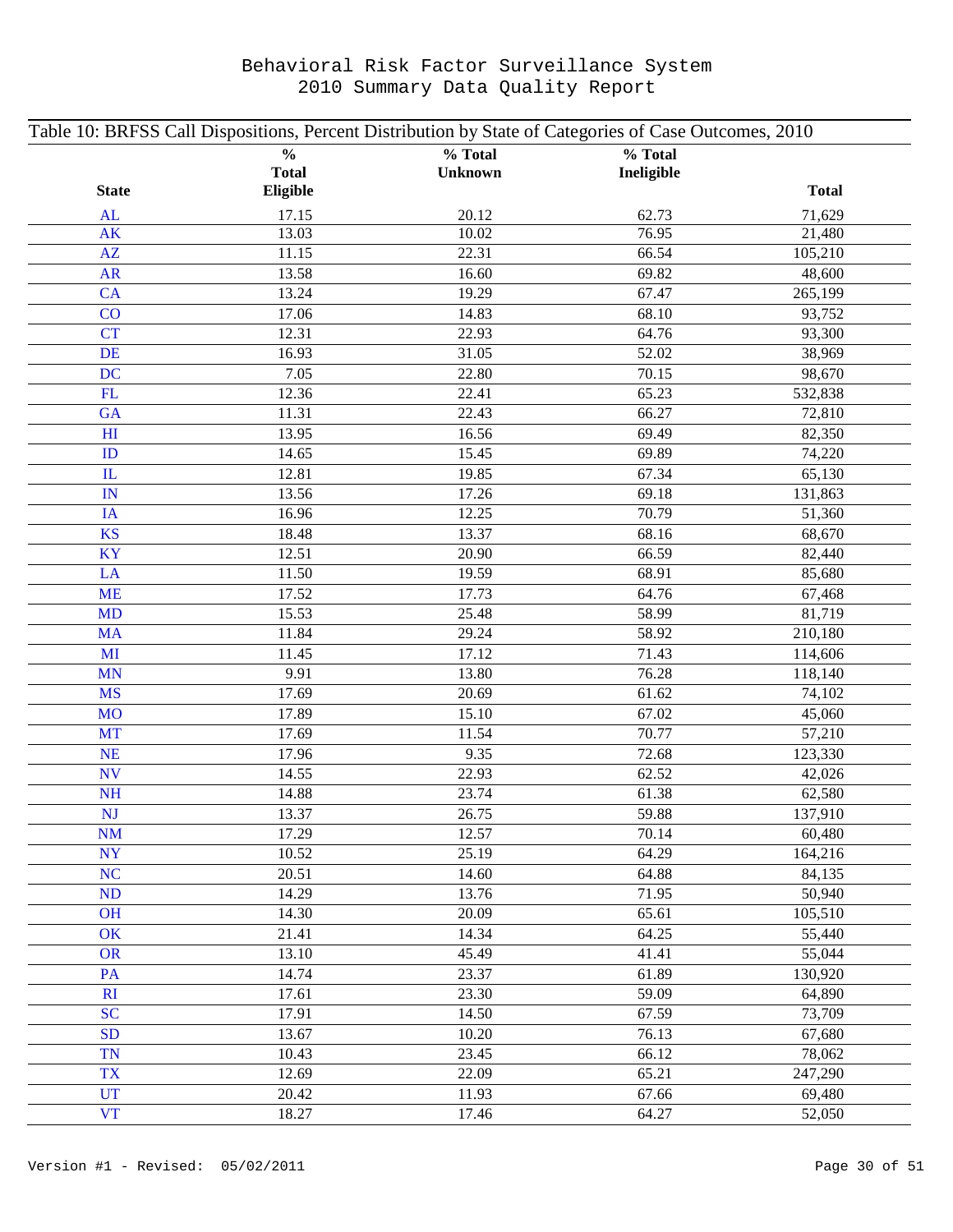| Table 10: BRFSS Call Dispositions, Percent Distribution by State of Categories of Case Outcomes, 2010 |                     |                           |                       |              |  |  |  |
|-------------------------------------------------------------------------------------------------------|---------------------|---------------------------|-----------------------|--------------|--|--|--|
|                                                                                                       | % Total<br>Eligible | % Total<br><b>Unknown</b> | % Total<br>Ineligible |              |  |  |  |
| <b>State</b>                                                                                          |                     |                           |                       | <b>Total</b> |  |  |  |
| <b>VA</b>                                                                                             | 12.35               | 26.27                     | 61.38                 | 62,100       |  |  |  |
| <b>WA</b>                                                                                             | 13.47               | 20.58                     | 65.95                 | 246,096      |  |  |  |
| WV                                                                                                    | 25.74               | 18.07                     | 56.19                 | 21,600       |  |  |  |
| <b>WI</b>                                                                                             | 17.40               | 14.02                     | 68.58                 | 41,940       |  |  |  |
| <b>WY</b>                                                                                             | 13.69               | 15.91                     | 70.40                 | 65,130       |  |  |  |
| <b>GU</b>                                                                                             | 6.02                | 6.21                      | 87.76                 | 19,470       |  |  |  |
| <b>PR</b>                                                                                             | 14.43               | 12.27                     | 73.31                 | 32,400       |  |  |  |
| <b>VI</b>                                                                                             | 10.91               | 11.12                     | 77.97                 | 27,266       |  |  |  |
| Median <sup>*</sup>                                                                                   | 14.29               | 19.29                     | 66.54                 | 73,709       |  |  |  |
| Minimum <sup>*</sup>                                                                                  | 7.05                | 9.35                      | 41.41                 | 21,480       |  |  |  |
| Maximum <sup>*</sup>                                                                                  | 25.74               | 45.49                     | 76.95                 | 532,838      |  |  |  |
|                                                                                                       |                     |                           |                       |              |  |  |  |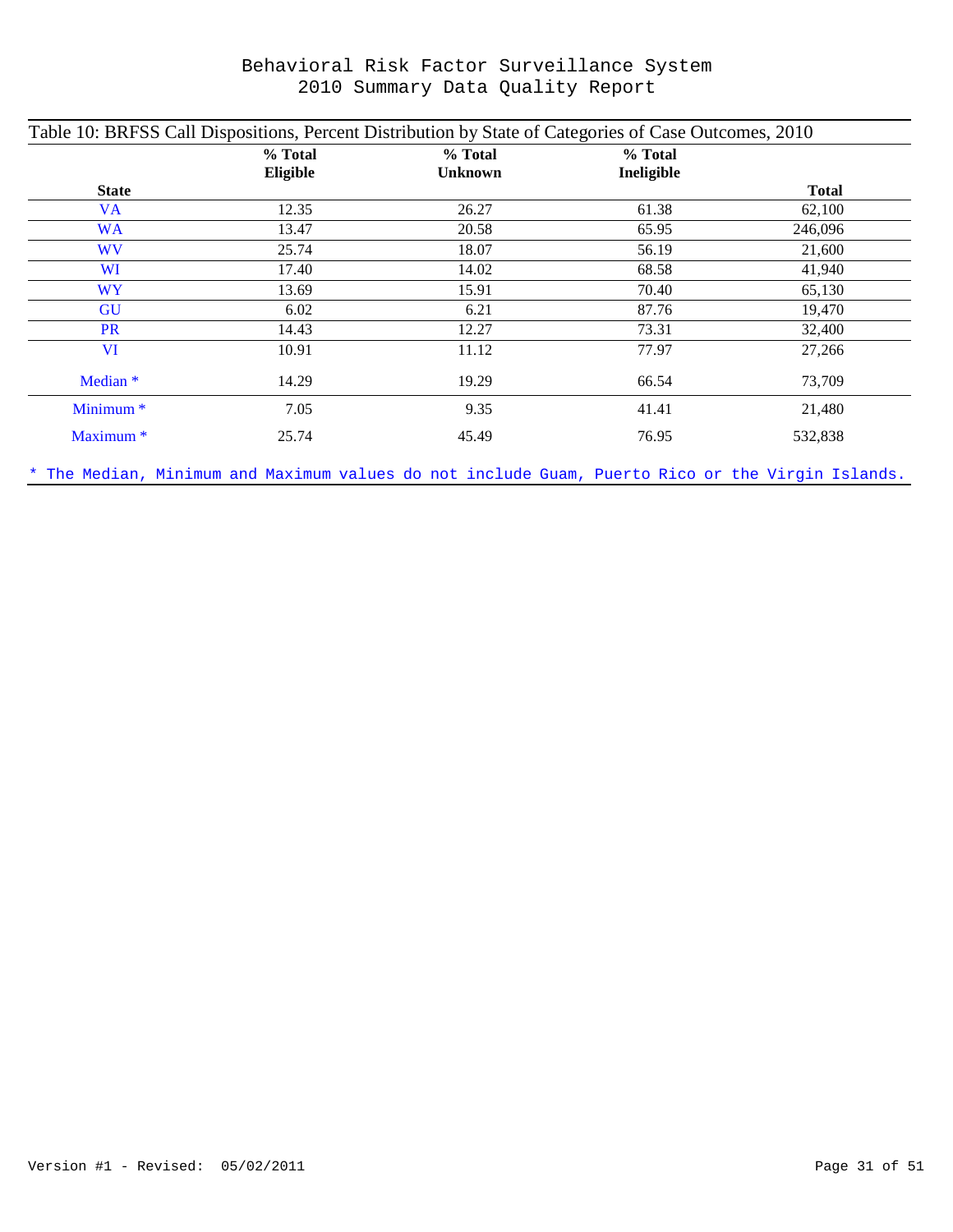| Table 11: BRFSS Outcome Rates by State, 2010 |                                   |                                                |                                                |                             |                                |                                                   |                                 |  |
|----------------------------------------------|-----------------------------------|------------------------------------------------|------------------------------------------------|-----------------------------|--------------------------------|---------------------------------------------------|---------------------------------|--|
| <b>State</b>                                 | <b>Resolution</b><br>Rate $(\% )$ | <b>Screening</b><br>Completion<br>Rate $(\% )$ | <b>Interview</b><br>Completion<br>Rate $(\% )$ | Cooperation<br>Rate $(\% )$ | <b>Refusal</b><br>Rate $(\% )$ | <b>Overall</b><br><b>Response</b><br>Rate $(\% )$ | <b>Response</b><br>Rate $(\% )$ |  |
| <b>AL</b>                                    | 90.78                             | 53.84                                          | 72.62                                          | 70.51                       | 19.24                          | 31.91                                             | 51.04                           |  |
| <b>AK</b>                                    | 92.29                             | 75.04                                          | 82.61                                          | 80.55                       | 13.82                          | 53.18                                             | 65.64                           |  |
| AZ                                           | 81.32                             | 63.79                                          | 62.64                                          | 60.59                       | 24.52                          | 25.63                                             | 41.10                           |  |
| <b>AR</b>                                    | 85.02                             | 77.67                                          | 73.31                                          | 69.86                       | 19.34                          | 36.65                                             | 53.14                           |  |
| CA                                           | 89.84                             | 53.35                                          | 58.76                                          | 56.83                       | 29.99                          | 28.80                                             | 42.74                           |  |
| CO                                           | 87.57                             | 75.78                                          | 85.89                                          | 83.06                       | 10.39                          | 53.63                                             | 63.24                           |  |
| <b>CT</b>                                    | 82.17                             | 57.71                                          | 75.62                                          | 73.24                       | 15.33                          | 29.42                                             | 47.54                           |  |
| <b>DE</b>                                    | 86.38                             | 41.22                                          | 77.45                                          | 75.36                       | 12.97                          | 26.08                                             | 44.54                           |  |
| <b>DC</b>                                    | 79.99                             | 59.49                                          | 74.09                                          | 72.74                       | 16.59                          | 27.42                                             | 47.44                           |  |
| FL                                           | 80.22                             | 68.24                                          | 68.67                                          | 65.11                       | 20.11                          | 26.93                                             | 44.07                           |  |
| GA                                           | 89.25                             | 41.45                                          | 84.57                                          | 81.54                       | 10.05                          | 29.45                                             | 55.12                           |  |
| H1                                           | 85.30                             | 65.16                                          | 79.77                                          | 72.22                       | 12.46                          | 37.04                                             | 49.14                           |  |
| ID                                           | 86.25                             | 79.84                                          | 75.14                                          | 72.76                       | 18.73                          | 39.82                                             | 56.62                           |  |
| IL                                           | 85.95                             | 57.01                                          | 78.40                                          | 76.03                       | 14.34                          | 35.10                                             | 52.05                           |  |
| IN                                           | 85.13                             | 72.64                                          | 70.19                                          | 67.24                       | 21.06                          | 32.57                                             | 49.59                           |  |
| IA                                           | 90.10                             | 77.74                                          | 80.49                                          | 77.92                       | 15.15                          | 51.67                                             | 62.50                           |  |
| <b>KS</b>                                    | 90.02                             | 74.85                                          | 77.19                                          | 75.09                       | 17.50                          | 47.24                                             | 59.22                           |  |
| KY                                           | 80.95                             | 80.70                                          | 85.78                                          | 85.10                       | 10.35                          | 42.54                                             | 62.46                           |  |
| LA                                           | 88.12                             | 55.24                                          | 78.83                                          | 77.00                       | 15.68                          | 29.87                                             | 58.39                           |  |
| <b>ME</b>                                    | 84.57                             | 78.58                                          | 79.70                                          | 76.92                       | 14.85                          | 42.85                                             | 58.29                           |  |
| <b>MD</b>                                    | 86.98                             | 47.34                                          | 86.16                                          | 83.10                       | 8.77                           | 35.01                                             | 54.60                           |  |
| <b>MA</b>                                    | 87.75                             | 34.33                                          | 80.68                                          | 77.79                       | 11.36                          | 22.78                                             | 47.47                           |  |
| MI                                           | 89.76                             | 53.18                                          | 80.78                                          | 77.79                       | 13.54                          | 36.89                                             | 56.91                           |  |
| <b>MN</b>                                    | 93.20                             | 50.97                                          | 89.00                                          | 86.12                       | 8.22                           | 38.27                                             | 66.57                           |  |
| <b>MS</b>                                    | 85.12                             | 62.08                                          | 76.97                                          | 72.43                       | 15.03                          | 35.83                                             | 50.23                           |  |
| <b>MO</b>                                    | 87.55                             | 75.18                                          | 81.31                                          | 78.42                       | 13.68                          | 49.15                                             | 59.54                           |  |
| <b>MT</b>                                    | 95.54                             | 63.93                                          | 82.59                                          | 80.64                       | 13.78                          | 50.58                                             | 65.36                           |  |
| <b>NE</b>                                    | 95.68                             | 70.28                                          | 84.35                                          | 82.43                       | 12.77                          | 56.30                                             | 68.78                           |  |
| <b>NV</b>                                    | 89.70                             | 45.71                                          | 77.33                                          | 74.10                       | 14.86                          | 30.20                                             | 50.71                           |  |
| <b>NH</b>                                    | 81.28                             | 66.13                                          | 76.90                                          | 75.84                       | 15.58                          | 32.98                                             | 51.84                           |  |
| <b>NJ</b>                                    | 86.44                             | 41.17                                          | 84.43                                          | 81.39                       | 9.26                           | 29.48                                             | 50.22                           |  |
| <b>NM</b>                                    | 89.58                             | 76.63                                          | 81.14                                          | 77.03                       | 14.20                          | 51.58                                             | 61.12                           |  |
| <b>NY</b>                                    | 77.66                             | 63.01                                          | 68.66                                          | 64.46                       | $\overline{18.76}$             | 21.94                                             | 41.09                           |  |
| <b>NC</b>                                    | 90.68                             | 69.87                                          | 81.87                                          | 78.93                       | 13.60                          | 49.68                                             | 61.41                           |  |
| ND                                           | 88.00                             | 78.51                                          | 77.21                                          | 74.90                       | 17.33                          | 41.05                                             | 58.71                           |  |
| <b>OH</b>                                    | 90.59                             | 47.28                                          | 80.30                                          | 77.21                       | 12.95                          | 31.98                                             | 52.80                           |  |
| OK                                           | 88.30                             | 73.35                                          | 81.25                                          | 78.11                       | 13.23                          | 52.07                                             | 57.33                           |  |
| <b>OR</b>                                    | 66.80                             | 45.09                                          | 82.02                                          | 80.74                       | 8.56                           | 19.29                                             | 39.05                           |  |
| PA                                           | 79.65                             | 70.39                                          | 72.23                                          | 68.99                       | 18.05                          | 30.90                                             | 46.95                           |  |
| RI                                           | 82.65                             | 64.71                                          | 71.78                                          | 69.93                       | 18.72                          | 32.67                                             | 47.63                           |  |
| <b>SC</b>                                    | 89.61                             | 69.90                                          | 85.36                                          | 81.23                       | 10.76                          | 50.73                                             | 62.73                           |  |
| <b>SD</b>                                    | 92.01                             | 76.05                                          | 83.80                                          | 81.57                       | 12.85                          | 50.88                                             | 66.46                           |  |
| <b>TN</b>                                    | 79.35                             | 74.42                                          | 75.62                                          | 73.88                       | 17.61                          | 26.38                                             | 54.60                           |  |
| <b>TX</b>                                    | 80.33                             | 69.15                                          | 73.26                                          | 69.55                       | 17.15                          | 29.80                                             | 46.99                           |  |
| <b>UT</b>                                    | 91.37                             | 75.85                                          | 83.28                                          | 81.10                       | 12.97                          | 57.35                                             | 64.61                           |  |
| <b>VT</b>                                    | 85.93                             | 74.32                                          | 83.18                                          | 80.56                       | 12.23                          | 47.23                                             | 60.48                           |  |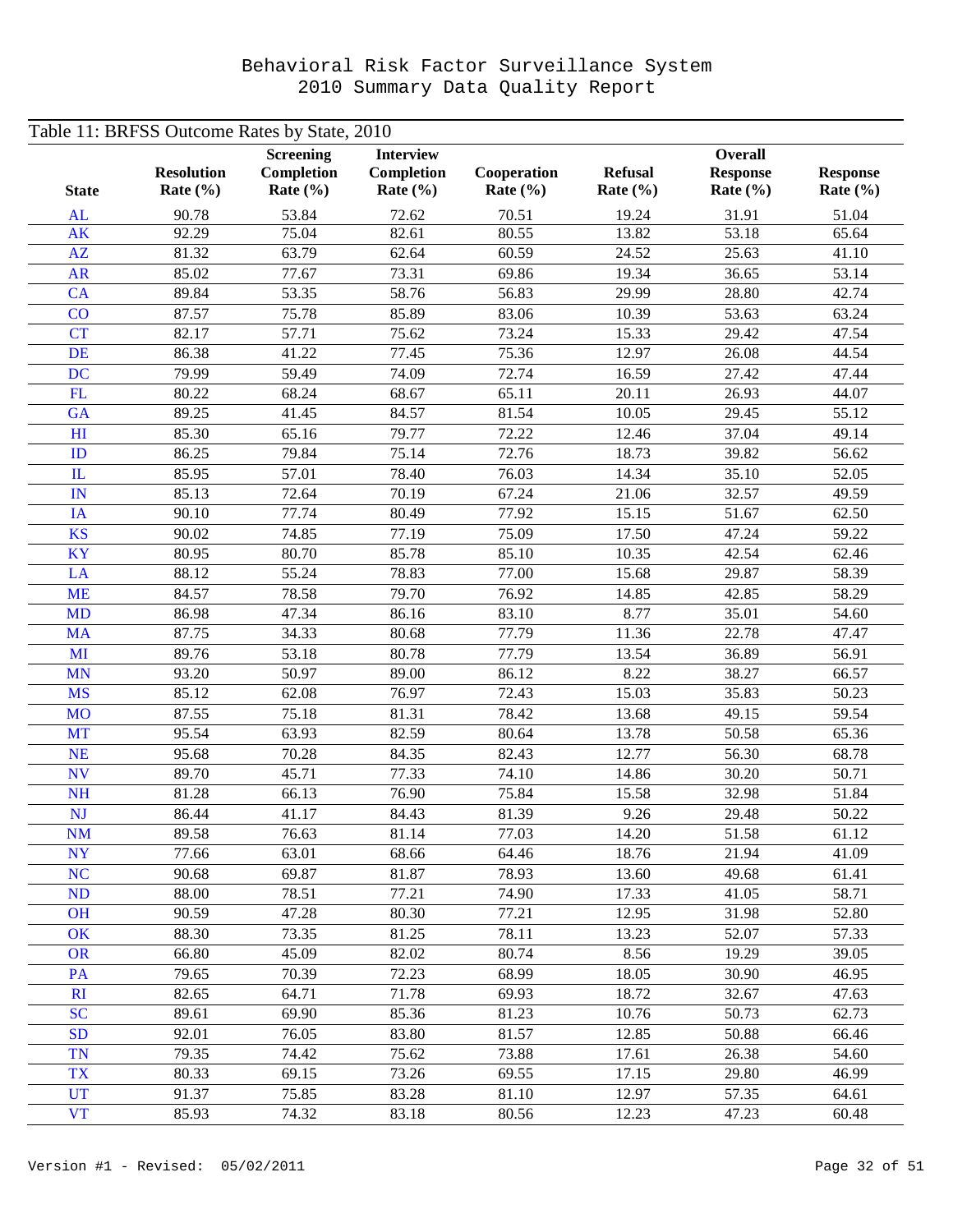| Table 11: BRFSS Outcome Rates by State, 2010 |                   |                  |                  |              |                |                 |                 |
|----------------------------------------------|-------------------|------------------|------------------|--------------|----------------|-----------------|-----------------|
|                                              |                   | <b>Screening</b> | <b>Interview</b> |              |                | <b>Overall</b>  |                 |
|                                              | <b>Resolution</b> | Completion       | Completion       | Cooperation  | <b>Refusal</b> | <b>Response</b> | <b>Response</b> |
| <b>State</b>                                 | Rate $(\% )$      | Rate $(\% )$     | Rate $(\% )$     | Rate $(\% )$ | Rate $(\% )$   | Rate $(\% )$    | Rate $(\% )$    |
| <b>VA</b>                                    | 87.93             | 39.67            | 84.13            | 81.82        | 9.92           | 28.17           | 52.60           |
| <b>WA</b>                                    | 86.29             | 54.91            | 72.18            | 68.89        | 18.31          | 29.63           | 47.51           |
| <b>WV</b>                                    | 85.89             | 79.00            | 87.43            | 84.87        | 9.39           | 56.76           | 65.29           |
| WI                                           | 88.85             | 77.30            | 74.76            | 73.68        | 19.52          | 46.98           | 57.82           |
| <b>WY</b>                                    | 86.20             | 75.81            | 77.28            | 75.05        | 16.71          | 39.70           | 56.83           |
| <b>GU</b>                                    | 95.53             | 64.49            | 83.78            | 81.11        | 12.63          | 41.63           | 65.24           |
| <b>PR</b>                                    | 88.75             | 74.90            | 95.22            | 90.26        | 3.36           | 66.29           | 66.96           |
| <b>VI</b>                                    | 89.68             | 78.53            | 76.73            | 73.36        | 17.42          | 43.21           | 57.44           |
| Median <sup>*</sup>                          | 86.98             | 68.24            | 79.70            | 76.92        | 14.34          | 35.83           | 54.60           |
| Minimum <sup>*</sup>                         | 66.80             | 34.33            | 58.76            | 56.83        | 8.22           | 19.29           | 39.05           |
| Maximum <sup>*</sup>                         | 95.68             | 80.70            | 89.00            | 86.12        | 29.99          | 57.35           | 68.78           |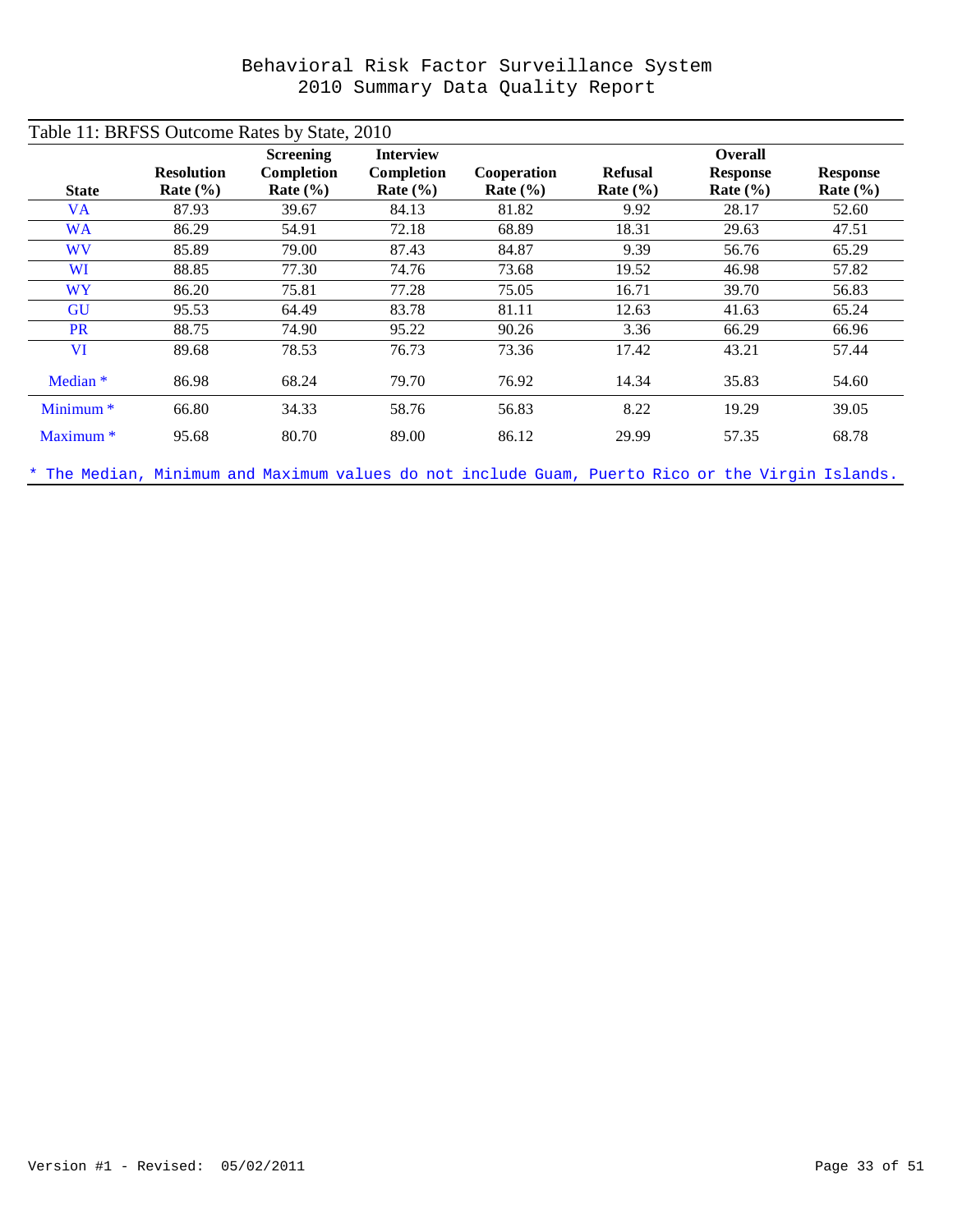| Table 12: Percentage of Females in BRFSS and Population Data by State, 2010 |                      |                    |            |  |  |  |  |
|-----------------------------------------------------------------------------|----------------------|--------------------|------------|--|--|--|--|
| State                                                                       | <b>BRFSS Percent</b> | Population Percent | Difference |  |  |  |  |
| Alabama                                                                     | 65.92                | 52.38              | 13.53      |  |  |  |  |
| Alaska                                                                      | 55.37                | 47.77              | 7.60       |  |  |  |  |
| Arizona                                                                     | 60.58                | 50.45              | 10.13      |  |  |  |  |
| Arkansas                                                                    | 58.35                | 51.67              | 6.68       |  |  |  |  |
| California                                                                  | 59.09                | 50.40              | 8.69       |  |  |  |  |
| Colorado                                                                    | 58.02                | 49.87              | 8.14       |  |  |  |  |
| Connecticut                                                                 | 60.44                | 51.95              | 8.49       |  |  |  |  |
| Delaware                                                                    | 62.12                | 52.38              | 9.74       |  |  |  |  |
| District of                                                                 | 58.77                | 53.55              | 5.22       |  |  |  |  |
| Columbia                                                                    |                      |                    |            |  |  |  |  |
| Florida                                                                     | 61.28                | 51.47              | 9.81       |  |  |  |  |
| Georgia                                                                     | 62.75                | 51.44              | 11.31      |  |  |  |  |
| Hawaii                                                                      | 57.19                | 50.10              | 7.09       |  |  |  |  |
| Idaho                                                                       | 59.17                | 50.04              | 9.12       |  |  |  |  |
| Illinois                                                                    | 59.69                | 51.31              | 8.39       |  |  |  |  |
| Indiana                                                                     | 60.50                | 51.31              | 9.19       |  |  |  |  |
| Iowa                                                                        | 60.05                | 51.14              | 8.91       |  |  |  |  |
| <b>Kansas</b>                                                               | 59.19                | 50.86              | 8.32       |  |  |  |  |
| Kentucky                                                                    | 66.82                | 51.78              | 15.04      |  |  |  |  |
| Louisiana                                                                   | 66.05                | 52.34              | 13.71      |  |  |  |  |
| Maine                                                                       | 59.73                | 51.84              | 7.89       |  |  |  |  |
| Maryland                                                                    | 61.11                | 52.40              | 8.71       |  |  |  |  |
| Massachusetts                                                               | 60.49                | 52.17              | 8.32       |  |  |  |  |
| Michigan                                                                    | 58.76                | 51.36              | 7.39       |  |  |  |  |
| Minnesota                                                                   | 60.72                | 50.63              | 10.09      |  |  |  |  |
| Mississippi                                                                 | 65.40                | 52.37              | 13.03      |  |  |  |  |
| Missouri                                                                    | 59.55                | 51.84              | 7.71       |  |  |  |  |
| Montana                                                                     | 56.83                | 50.32              | 6.51       |  |  |  |  |
| Nebraska                                                                    | 58.99                | 50.93              | 8.05       |  |  |  |  |
| Nevada                                                                      | 57.10                | 49.36              | 7.73       |  |  |  |  |
| New Hampshire                                                               | 60.34                | 51.21              | 9.13       |  |  |  |  |
| New Jersey                                                                  | 61.46                | 51.72              | 9.75       |  |  |  |  |
| New Mexico                                                                  | 59.25                | 51.23              | 8.02       |  |  |  |  |
| New York                                                                    | 61.12                | 52.20              | 8.92       |  |  |  |  |
| North Carolina                                                              | 60.98                | 51.63              | 9.35       |  |  |  |  |
| North Dakota                                                                | 59.19                | 50.03              | 9.16       |  |  |  |  |
| Ohio                                                                        | 61.30                | 51.92              | 9.37       |  |  |  |  |
| Oklahoma                                                                    | 61.87                | 51.23              | 10.64      |  |  |  |  |
| Oregon                                                                      | 59.60                | 50.78              | 8.81       |  |  |  |  |
| Pennsylvania                                                                | 60.33                | 51.99              | 8.33       |  |  |  |  |
| Rhode Island                                                                | 61.80                | 52.32              | 9.48       |  |  |  |  |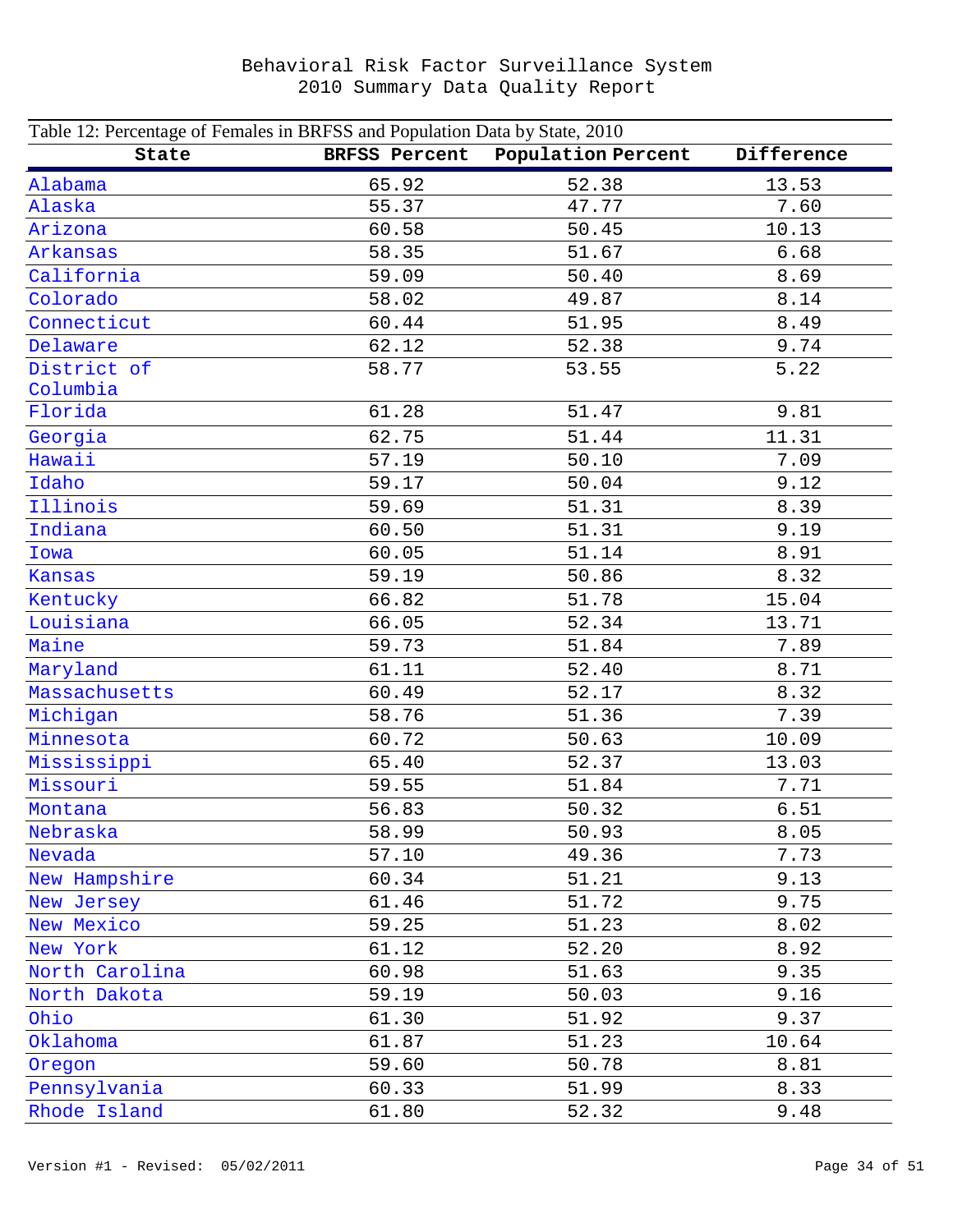| Table 12: Percentage of Females in BRFSS and Population Data by State, 2010 |                      |                    |            |  |  |  |  |  |
|-----------------------------------------------------------------------------|----------------------|--------------------|------------|--|--|--|--|--|
| State                                                                       | <b>BRFSS Percent</b> | Population Percent | Difference |  |  |  |  |  |
| South Carolina                                                              | 60.46                | 52.07              | 8.40       |  |  |  |  |  |
| South Dakota                                                                | 58.70                | 50.54              | 8.16       |  |  |  |  |  |
| Tennessee                                                                   | 67.60                | 51.91              | 15.68      |  |  |  |  |  |
| Texas                                                                       | 60.89                | 50.60              | 10.29      |  |  |  |  |  |
| Utah                                                                        | 56.07                | 50.00              | 6.07       |  |  |  |  |  |
| Vermont                                                                     | 58.15                | 51.35              | 6.80       |  |  |  |  |  |
| Virginia                                                                    | 60.50                | 51.36              | 9.14       |  |  |  |  |  |
| Washington                                                                  | 58.49                | 50.51              | 7.98       |  |  |  |  |  |
| West Virginia                                                               | 59.84                | 51.58              | 8.26       |  |  |  |  |  |
| Wisconsin                                                                   | 57.14                | 50.73              | 6.41       |  |  |  |  |  |
| Wyoming                                                                     | 59.33                | 49.60              | 9.73       |  |  |  |  |  |
| Guam                                                                        | 58.00                | 49.23              | 8.77       |  |  |  |  |  |
| Puerto Rico                                                                 | 61.45                | 53.06              | 8.39       |  |  |  |  |  |
| Virgin Islands                                                              | 65.90                | 53.26              | 12.64      |  |  |  |  |  |
| Median                                                                      | 60.19                | 51.35              | 8.74       |  |  |  |  |  |
| Mean                                                                        | 60.37                | 51.25              | 9.12       |  |  |  |  |  |
| Standard Deviation                                                          | 2.62                 | 1.08               | 2.10       |  |  |  |  |  |
| Range                                                                       | 12.23                | 5.78               | 10.46      |  |  |  |  |  |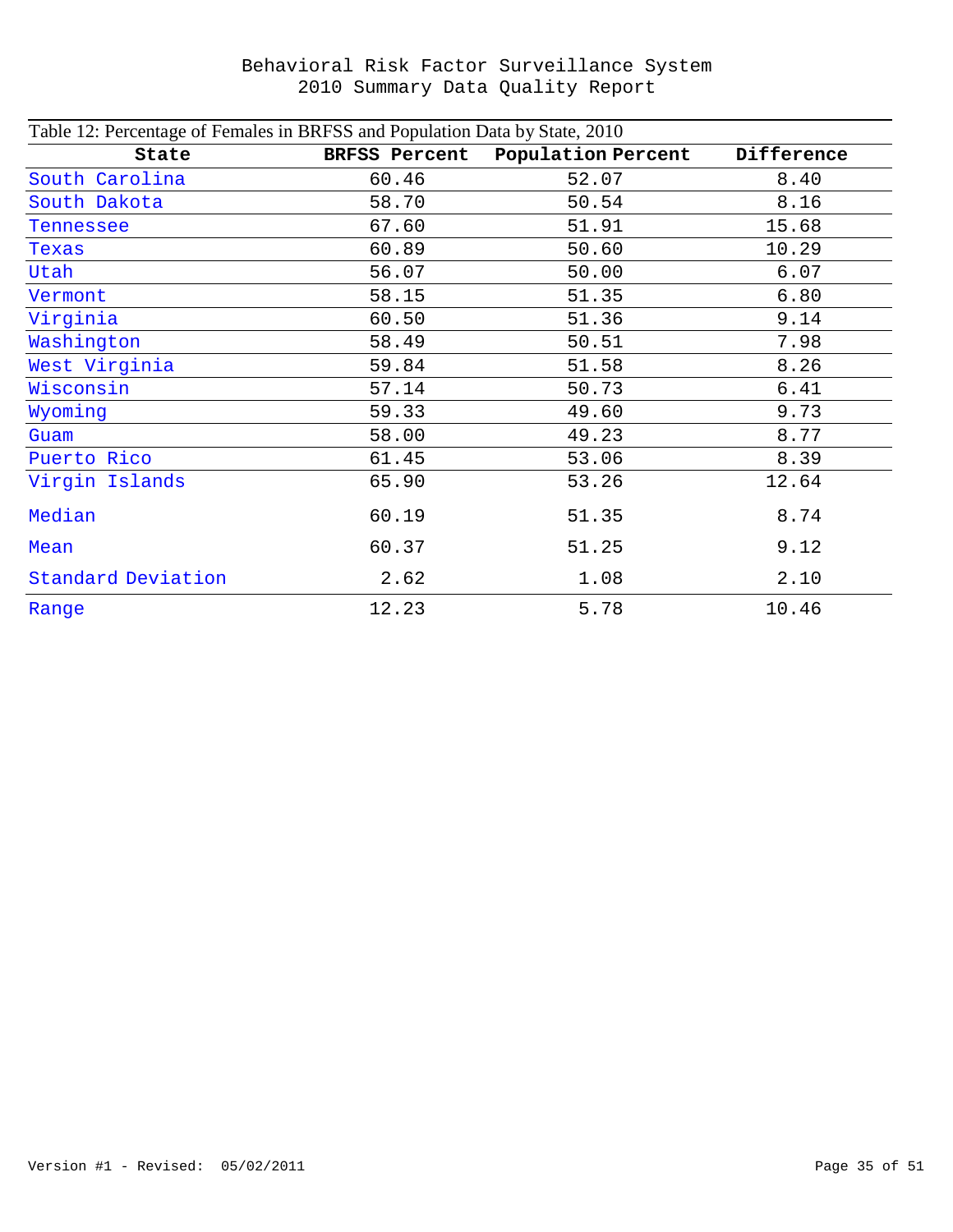| Table 13: Percentage of White Non-Hispanic People in BRFSS and Population Data by State, 2010 |               |                    |            |  |  |  |  |
|-----------------------------------------------------------------------------------------------|---------------|--------------------|------------|--|--|--|--|
| State                                                                                         | BRFSS Percent | Population Percent | Difference |  |  |  |  |
| Alabama                                                                                       | 73.11         | 70.46              | 2.65       |  |  |  |  |
| Alaska                                                                                        | 75.73         | 68.30              | 7.43       |  |  |  |  |
| Arizona                                                                                       | 76.83         | 62.25              | 14.59      |  |  |  |  |
| Arkansas                                                                                      | 85.13         | 77.99              | 7.14       |  |  |  |  |
| California                                                                                    | 55.72         | 44.84              | 10.88      |  |  |  |  |
| Colorado                                                                                      | 82.09         | 73.37              | 8.72       |  |  |  |  |
| Connecticut                                                                                   | 84.80         | 75.18              | 9.62       |  |  |  |  |
| Delaware                                                                                      | 78.93         | 70.61              | 8.32       |  |  |  |  |
| District of                                                                                   | 47.24         | 37.30              | 9.94       |  |  |  |  |
| Columbia                                                                                      |               |                    |            |  |  |  |  |
| Florida                                                                                       | 77.75         | 62.40              | 15.35      |  |  |  |  |
| Georgia                                                                                       | 71.80         | 60.44              | 11.36      |  |  |  |  |
| Hawaii                                                                                        | 26.28         | 27.18              | $-0.90$    |  |  |  |  |
| Idaho                                                                                         | 91.43         | 86.63              | 4.80       |  |  |  |  |
| Illinois                                                                                      | 80.87         | 67.03              | 13.83      |  |  |  |  |
| Indiana                                                                                       | 90.10         | 84.70              | 5.40       |  |  |  |  |
| Iowa                                                                                          | 94.72         | 91.76              | 2.96       |  |  |  |  |
| Kansas                                                                                        | 88.12         | 82.26              | 5.86       |  |  |  |  |
| Kentucky                                                                                      | 90.15         | 88.80              | 1.35       |  |  |  |  |
| Louisiana                                                                                     | 69.21         | 63.81              | 5.40       |  |  |  |  |
| Maine                                                                                         | 96.05         | 96.13              | $-0.08$    |  |  |  |  |
| Maryland                                                                                      | 68.12         | 59.32              | 8.80       |  |  |  |  |
| Massachusetts                                                                                 | 87.95         | 79.98              | 7.97       |  |  |  |  |
| Michigan                                                                                      | 86.32         | 79.20              | 7.12       |  |  |  |  |
| Minnesota                                                                                     | 92.30         | 87.44              | 4.87       |  |  |  |  |
| Mississippi                                                                                   | 65.45         | 61.50              | 3.96       |  |  |  |  |
| Missouri                                                                                      | 84.66         | 83.61              | 1.05       |  |  |  |  |
| Montana                                                                                       | 91.03         | 89.81              | 1.22       |  |  |  |  |
| Nebraska                                                                                      | 90.74         | 86.13              | 4.61       |  |  |  |  |
| Nevada                                                                                        | 74.39         | 59.80              | 14.59      |  |  |  |  |
| New Hampshire                                                                                 | 95.31         | 93.70              | 1.61       |  |  |  |  |
| New Jersey                                                                                    | 73.85         | 62.68              | 11.17      |  |  |  |  |
| New Mexico                                                                                    | 54.55         | 45.13              | 9.41       |  |  |  |  |
| New York                                                                                      | 78.49         | 61.42              | 17.07      |  |  |  |  |
| North Carolina                                                                                | 74.90         | 69.32              | 5.58       |  |  |  |  |
| North Dakota                                                                                  | 94.43         | 91.44              | 2.99       |  |  |  |  |
| Ohio                                                                                          | 86.70         | 84.01              | 2.69       |  |  |  |  |
| Oklahoma                                                                                      | 73.62         | 74.15              | $-0.53$    |  |  |  |  |
| Oregon                                                                                        | 84.43         | 82.08              | 2.36       |  |  |  |  |
| Pennsylvania                                                                                  | 90.43         | 82.91              | 7.52       |  |  |  |  |
| Rhode Island                                                                                  | 88.37         | 80.37              | 7.99       |  |  |  |  |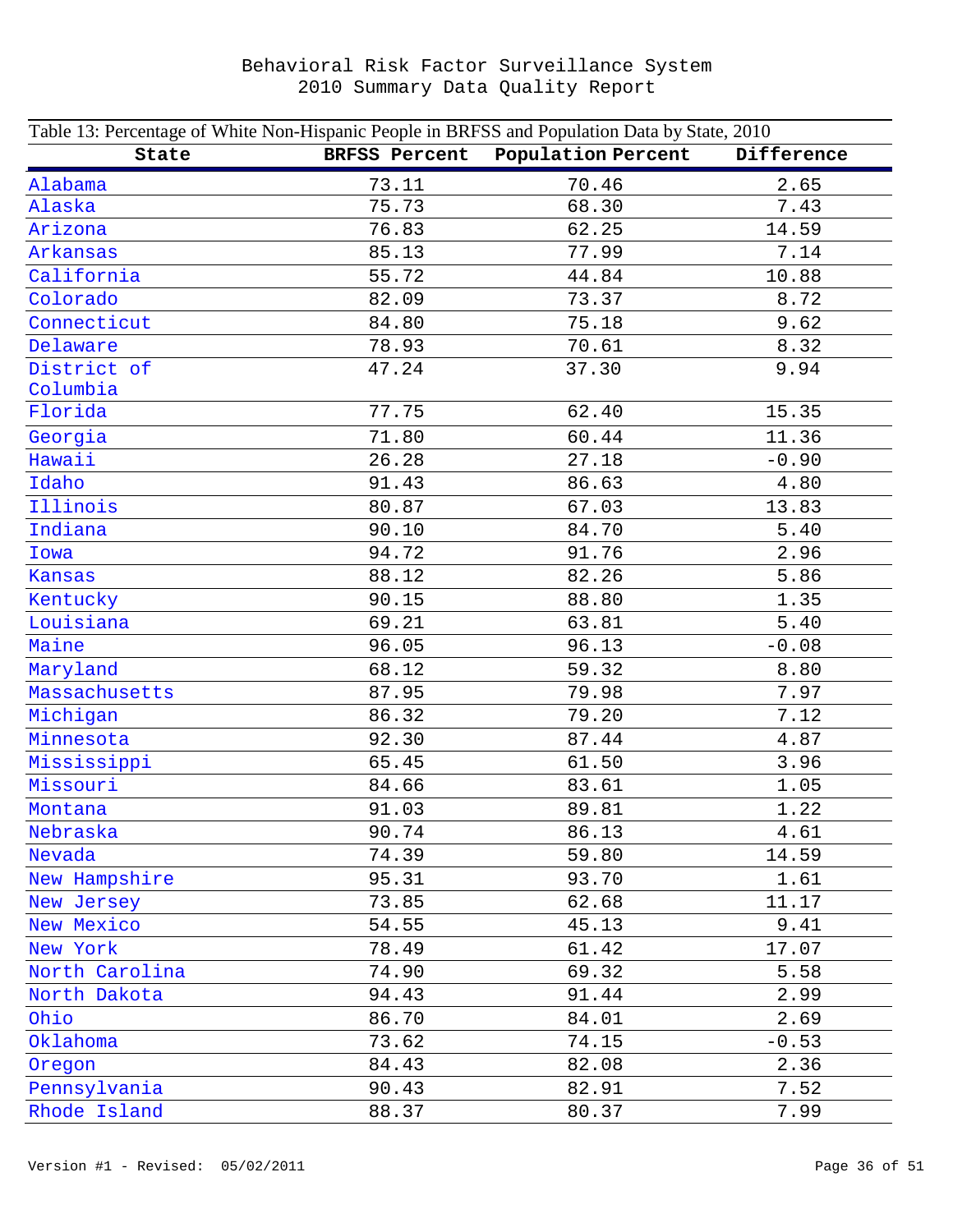| Table 13: Percentage of White Non-Hispanic People in BRFSS and Population Data by State, 2010 |                      |                           |            |  |  |  |  |
|-----------------------------------------------------------------------------------------------|----------------------|---------------------------|------------|--|--|--|--|
| State                                                                                         | <b>BRFSS Percent</b> | <b>Population Percent</b> | Difference |  |  |  |  |
| South Carolina                                                                                | 73.09                | 67.54                     | 5.55       |  |  |  |  |
| South Dakota                                                                                  | 93.33                | 88.73                     | 4.60       |  |  |  |  |
| Tennessee                                                                                     | 83.34                | 78.93                     | 4.41       |  |  |  |  |
| Texas                                                                                         | 66.15                | 50.29                     | 15.85      |  |  |  |  |
| Utah                                                                                          | 89.27                | 82.50                     | 6.78       |  |  |  |  |
| Vermont                                                                                       | 96.21                | 95.78                     | 0.42       |  |  |  |  |
| Virginia                                                                                      | 78.10                | 68.63                     | 9.48       |  |  |  |  |
| Washington                                                                                    | 85.10                | 77.35                     | 7.75       |  |  |  |  |
| West Virginia                                                                                 | 95.29                | 94.21                     | 1.08       |  |  |  |  |
| Wisconsin                                                                                     | 91.60                | 87.47                     | 4.13       |  |  |  |  |
| Wyoming                                                                                       | 92.01                | 88.17                     | 3.84       |  |  |  |  |
| Median                                                                                        | 84.66                | 77.99                     | 5.58       |  |  |  |  |
| Mean                                                                                          | 80.70                | 74.22                     | 6.48       |  |  |  |  |
| Standard Deviation                                                                            | 13.69                | 15.55                     | 4.52       |  |  |  |  |
| Range                                                                                         | 69.92                | 68.94                     | 17.97      |  |  |  |  |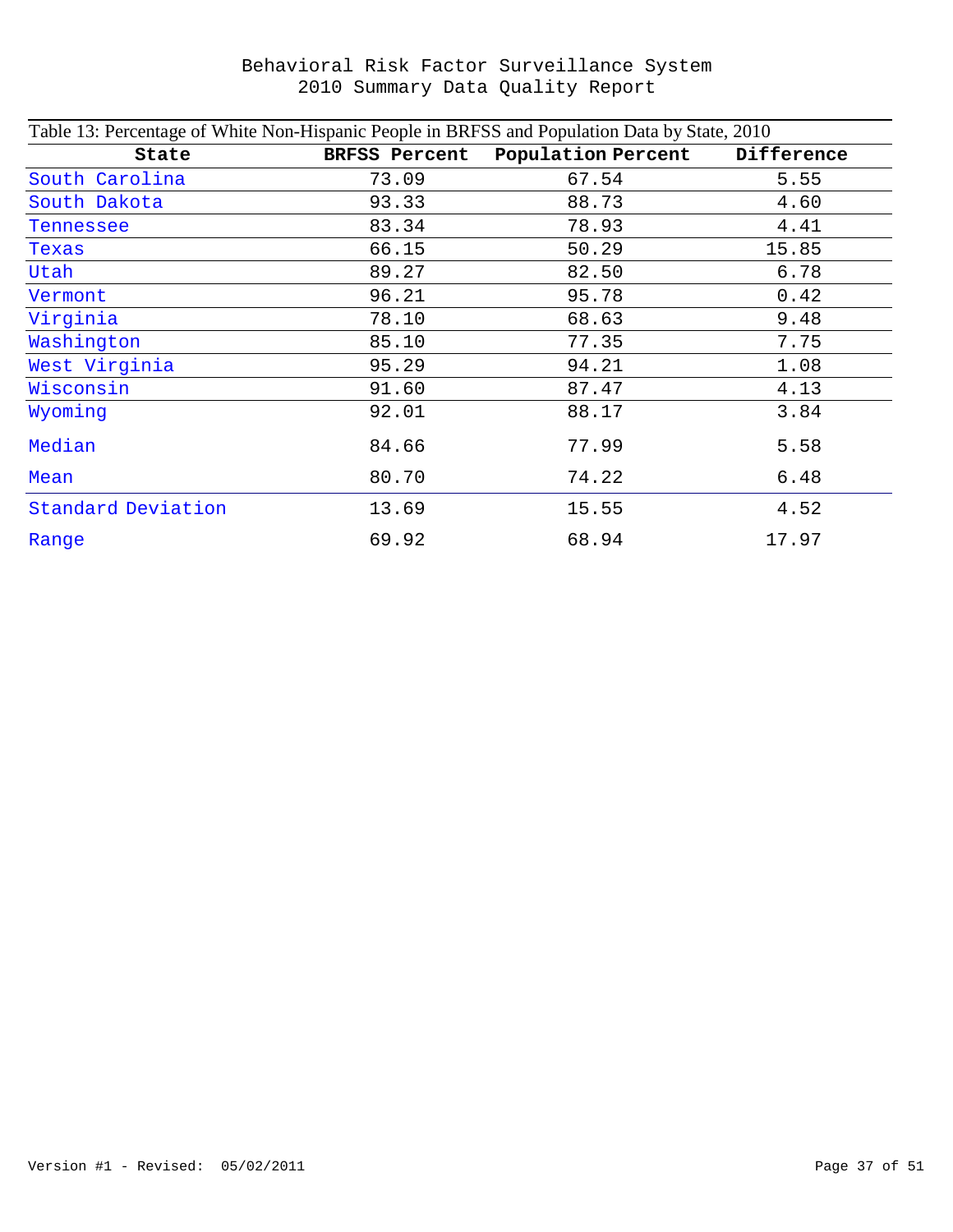| Table 14: Percentage of People Aged 18-24 in BRFSS and Population Data by State, 2010 |                      |                    |            |
|---------------------------------------------------------------------------------------|----------------------|--------------------|------------|
| State                                                                                 | <b>BRFSS Percent</b> | Population Percent | Difference |
| Alabama                                                                               | 4.23                 | 12.77              | $-8.54$    |
| Alaska                                                                                | 6.55                 | 14.08              | $-7.53$    |
| Arizona                                                                               | 3.71                 | 12.54              | $-8.82$    |
| Arkansas                                                                              | 3.74                 | 12.46              | $-8.72$    |
| California                                                                            | 6.64                 | 13.74              | $-7.09$    |
| Colorado                                                                              | 4.14                 | 12.15              | $-8.01$    |
| Connecticut                                                                           | 3.94                 | 12.07              | $-8.13$    |
| Delaware                                                                              | 4.77                 | 12.42              | $-7.66$    |
| District of<br>Columbia                                                               | 4.15                 | 14.67              | $-10.51$   |
| Florida                                                                               | 3.72                 | 11.09              | $-7.36$    |
| Georgia                                                                               | 2.62                 | 13.08              | $-10.46$   |
| Hawaii                                                                                | 6.95                 | 11.91              | $-4.96$    |
| Idaho                                                                                 | 4.12                 | 13.41              | $-9.29$    |
| Illinois                                                                              | 5.29                 | 13.29              | $-8.01$    |
| Indiana                                                                               | 4.45                 | 12.90              | $-8.46$    |
| Iowa                                                                                  | 4.32                 | 13.33              | $-9.01$    |
| <b>Kansas</b>                                                                         | 3.85                 | 13.75              | $-9.90$    |
| Kentucky                                                                              | 3.95                 | 11.90              | $-7.94$    |
| Louisiana                                                                             | 4.63                 | 13.97              | $-9.34$    |
| Maine                                                                                 | 4.18                 | 10.93              | $-6.75$    |
| Maryland                                                                              | 4.28                 | 12.41              | $-8.13$    |
| Massachusetts                                                                         | 2.53                 | 12.92              | $-10.39$   |
| Michigan                                                                              | 5.94                 | 12.89              | $-6.95$    |
| Minnesota                                                                             | 2.64                 | 12.61              | $-9.96$    |
| Mississippi                                                                           | 4.58                 | 14.23              | $-9.65$    |
| Missouri                                                                              | 4.35                 | 12.53              | $-8.18$    |
| Montana                                                                               | 3.74                 | 12.60              | $-8.85$    |
| Nebraska                                                                              | 4.55                 | 13.64              | $-9.08$    |
| Nevada                                                                                | 5.52                 | 11.26              | $-5.73$    |
| New Hampshire                                                                         | 3.64                 | 11.84              | $-8.21$    |
| New Jersey                                                                            | 3.37                 | 11.53              | $-8.16$    |
| New Mexico                                                                            | 4.59                 | 13.37              | $-8.78$    |

New York 4.82 12.88 -8.06 North Carolina 12.72 -8.26<br>North Dakota 139 16.02 -11.63 North Dakota 1.39 16.02 -11.63<br>
Ohio 2.92 12.42 -9.50 Ohio 2.92 12.42 -9.50 Oklahoma 4.35 13.42 -9.07 Oregon 3.40 11.53 -8.13 Pennsylvania 3.65 12.37 -8.72

Rhode Island 3.54 13.52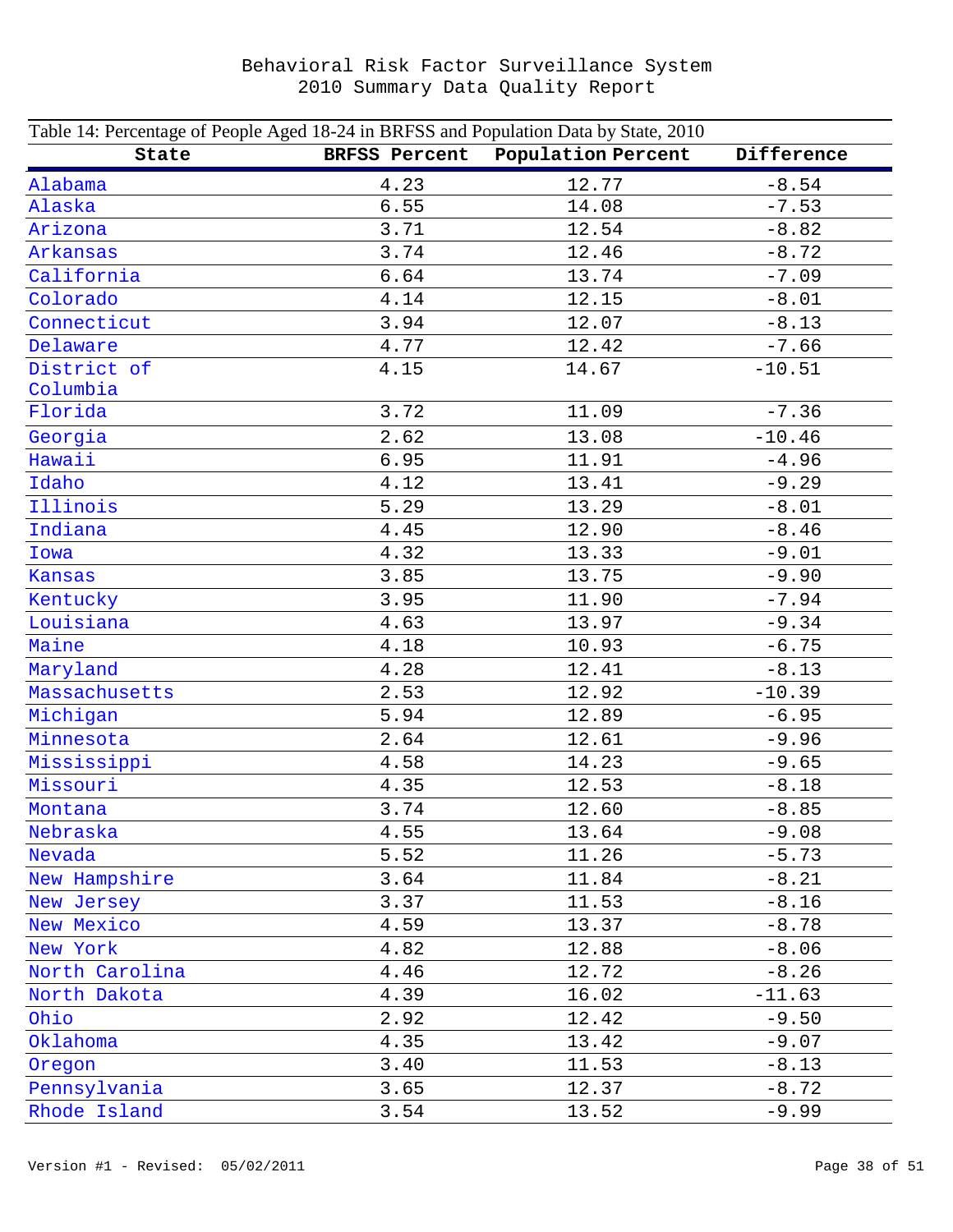| Table 14: Percentage of People Aged 18-24 in BRFSS and Population Data by State, 2010 |                      |                    |            |
|---------------------------------------------------------------------------------------|----------------------|--------------------|------------|
| State                                                                                 | <b>BRFSS Percent</b> | Population Percent | Difference |
| South Carolina                                                                        | 3.96                 | 12.77              | $-8.82$    |
| South Dakota                                                                          | 3.18                 | 13.57              | $-10.39$   |
| Tennessee                                                                             | 3.10                 | 11.81              | $-8.71$    |
| Texas                                                                                 | 4.00                 | 13.78              | $-9.78$    |
| Utah                                                                                  | 7.32                 | 17.93              | $-10.61$   |
| Vermont                                                                               | 3.89                 | 12.34              | $-8.45$    |
| Virginia                                                                              | 3.72                 | 12.68              | $-8.97$    |
| Washington                                                                            | 4.90                 | 12.11              | $-7.21$    |
| West Virginia                                                                         | 4.02                 | 11.28              | $-7.26$    |
| Wisconsin                                                                             | 3.55                 | 12.65              | $-9.10$    |
| Wyoming                                                                               | 4.04                 | 13.16              | $-9.12$    |
| Guam                                                                                  | 12.56                | 16.22              | $-3.66$    |
| Puerto Rico                                                                           | 8.16                 | 14.59              | $-6.44$    |
| Virgin Islands                                                                        | 7.82                 | 11.73              | $-3.91$    |
| Median                                                                                | 4.15                 | 12.75              | $-8.63$    |
| Mean                                                                                  | 4.54                 | 12.96              | $-8.41$    |
| Standard Deviation                                                                    | 1.65                 | 1.28               | 1.55       |
| Range                                                                                 | 10.03                | 7.00               | 7.97       |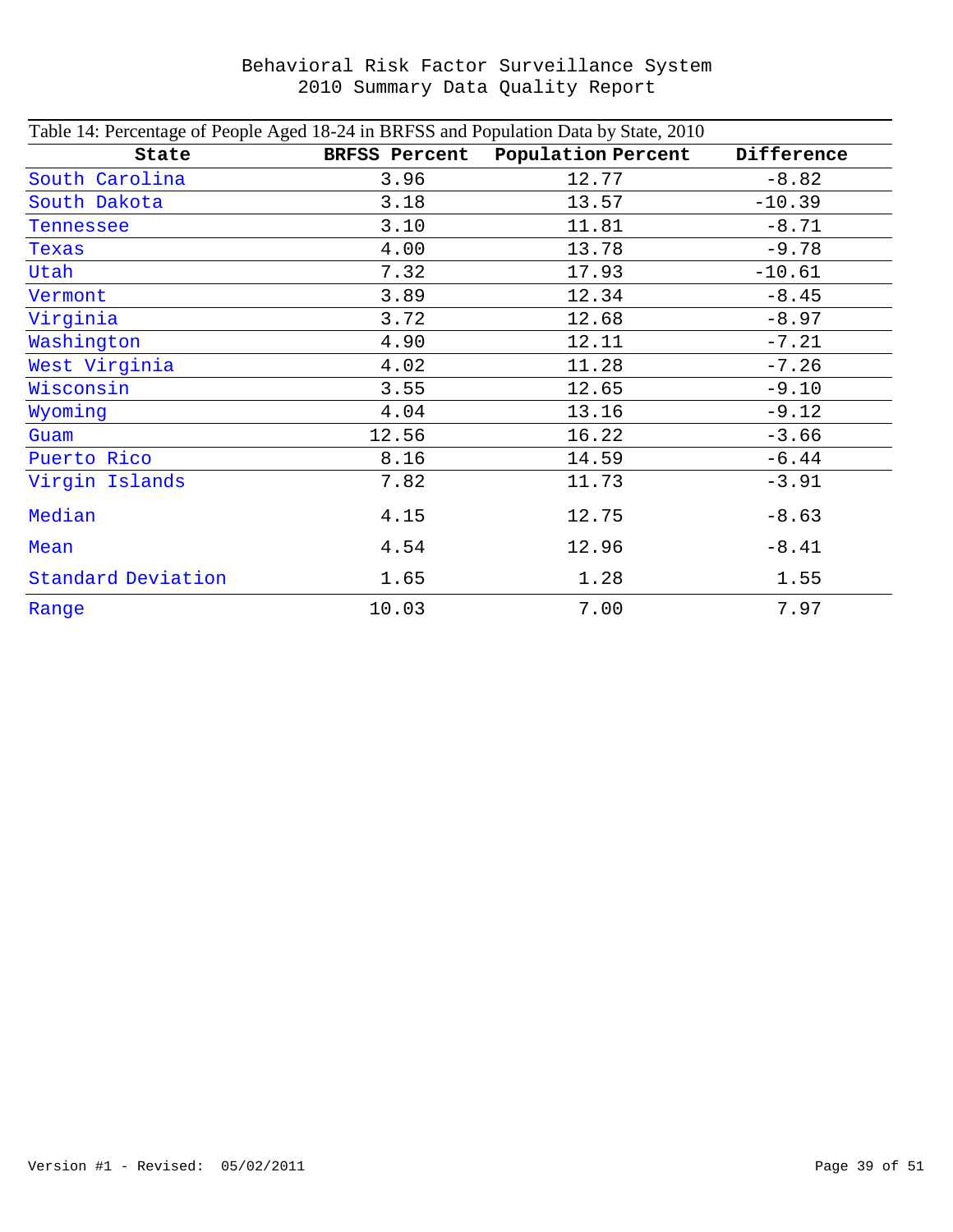| Table 15: Percentage of People Aged 25-34 in BRFSS and Population Data by State, 2010 |                      |                    |            |
|---------------------------------------------------------------------------------------|----------------------|--------------------|------------|
| State                                                                                 | <b>BRFSS Percent</b> | Population Percent | Difference |
| Alabama                                                                               | 8.72                 | 17.04              | $-8.32$    |
| Alaska                                                                                | 14.44                | 20.44              | $-6.00$    |
| Arizona                                                                               | 7.69                 | 19.06              | $-11.37$   |
| Arkansas                                                                              | 6.37                 | 17.49              | $-11.13$   |
| California                                                                            | 11.45                | 19.03              | $-7.58$    |
| Colorado                                                                              | 8.47                 | 19.59              | $-11.12$   |
| Connecticut                                                                           | 7.74                 | 14.97              | $-7.23$    |
| Delaware                                                                              | 8.57                 | 16.31              | $-7.74$    |
| District of                                                                           | 11.36                | 22.60              | $-11.24$   |
| Columbia                                                                              |                      |                    |            |
| Florida                                                                               | 6.38                 | 15.94              | $-9.56$    |
| Georgia                                                                               | 9.18                 | 18.86              | $-9.68$    |
| Hawaii                                                                                | 9.44                 | 18.01              | $-8.57$    |
| Idaho                                                                                 | 9.29                 | 18.98              | $-9.69$    |
| Illinois                                                                              | 7.86                 | 18.12              | $-10.26$   |
| Indiana                                                                               | 9.23                 | 17.42              | $-8.19$    |
| Iowa                                                                                  | 8.16                 | 16.03              | $-7.87$    |
| Kansas                                                                                | 8.93                 | 17.34              | $-8.41$    |
| Kentucky                                                                              | 7.53                 | 17.54              | $-10.01$   |
| Louisiana                                                                             | 9.57                 | 18.17              | $-8.60$    |
| Maine                                                                                 | 7.42                 | 14.19              | $-6.77$    |
| Maryland                                                                              | 8.76                 | 16.91              | $-8.15$    |
| Massachusetts                                                                         | 7.72                 | 16.33              | $-8.61$    |
| Michigan                                                                              | 6.30                 | 16.28              | $-9.98$    |
| Minnesota                                                                             | 9.02                 | 17.42              | $-8.40$    |
| Mississippi                                                                           | 8.41                 | 17.60              | $-9.20$    |
| Missouri                                                                              | 8.16                 | 17.30              | $-9.14$    |
| Montana                                                                               | 8.62                 | 15.97              | $-7.35$    |
| Nebraska                                                                              | 8.86                 | 17.50              | $-8.64$    |
| Nevada                                                                                | 10.10                | 19.31              | $-9.21$    |
| New Hampshire                                                                         | 6.44                 | 14.59              | $-8.14$    |
| New Jersey                                                                            | 8.61                 | 15.86              | $-7.25$    |
| New Mexico                                                                            | 7.96                 | 18.18              | $-10.22$   |
| New York                                                                              | 8.78                 | 17.03              | $-8.25$    |
| North Carolina                                                                        | 8.68                 | 17.29              | $-8.62$    |
| North Dakota                                                                          | 10.20                | 16.75              | $-6.56$    |
| Ohio                                                                                  | 8.13                 | 16.63              | $-8.50$    |
| Oklahoma                                                                              | 9.99                 | 18.22              | $-8.23$    |
| Oregon                                                                                | 6.53                 | 17.73              | $-11.20$   |
| Pennsylvania                                                                          | 7.61                 | 15.13              | $-7.52$    |
| Rhode Island                                                                          | 7.64                 | 15.91              | $-8.28$    |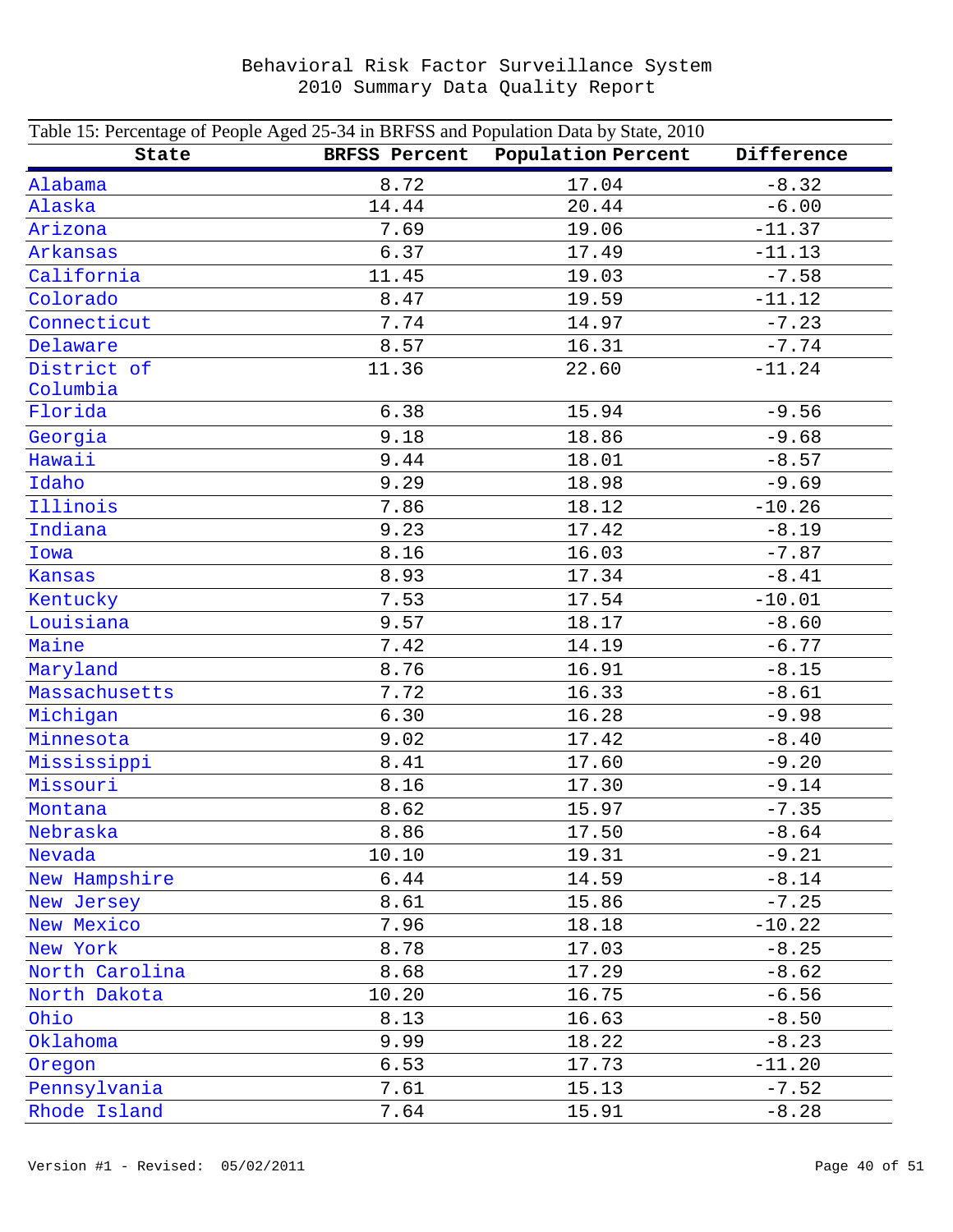| Table 15: Percentage of People Aged 25-34 in BRFSS and Population Data by State, 2010 |                      |                    |            |
|---------------------------------------------------------------------------------------|----------------------|--------------------|------------|
| State                                                                                 | <b>BRFSS Percent</b> | Population Percent | Difference |
| South Carolina                                                                        | 8.02                 | 16.87              | $-8.85$    |
| South Dakota                                                                          | 9.00                 | 16.76              | $-7.77$    |
| Tennessee                                                                             | 8.53                 | 17.47              | $-8.94$    |
| Texas                                                                                 | 9.25                 | 19.91              | $-10.66$   |
| Utah                                                                                  | 13.25                | 22.29              | $-9.04$    |
| Vermont                                                                               | 7.31                 | 14.39              | $-7.09$    |
| Virginia                                                                              | 8.06                 | 17.69              | $-9.63$    |
| Washington                                                                            | 7.95                 | 18.13              | $-10.18$   |
| West Virginia                                                                         | 9.05                 | 15.77              | $-6.72$    |
| Wisconsin                                                                             | 8.46                 | 16.63              | $-8.17$    |
| Wyoming                                                                               | 8.70                 | 17.79              | $-9.09$    |
| Guam                                                                                  | 14.16                | 23.65              | $-9.48$    |
| Puerto Rico                                                                           | 8.77                 | 19.23              | $-10.46$   |
| Virgin Islands                                                                        | 9.93                 | 18.44              | $-8.51$    |
| Median                                                                                | 8.62                 | 17.45              | $-8.60$    |
| Mean                                                                                  | 8.79                 | 17.59              | $-8.80$    |
| Standard Deviation                                                                    | 1.67                 | 1.88               | 1.30       |
| Range                                                                                 | 8.14                 | 9.45               | 5.37       |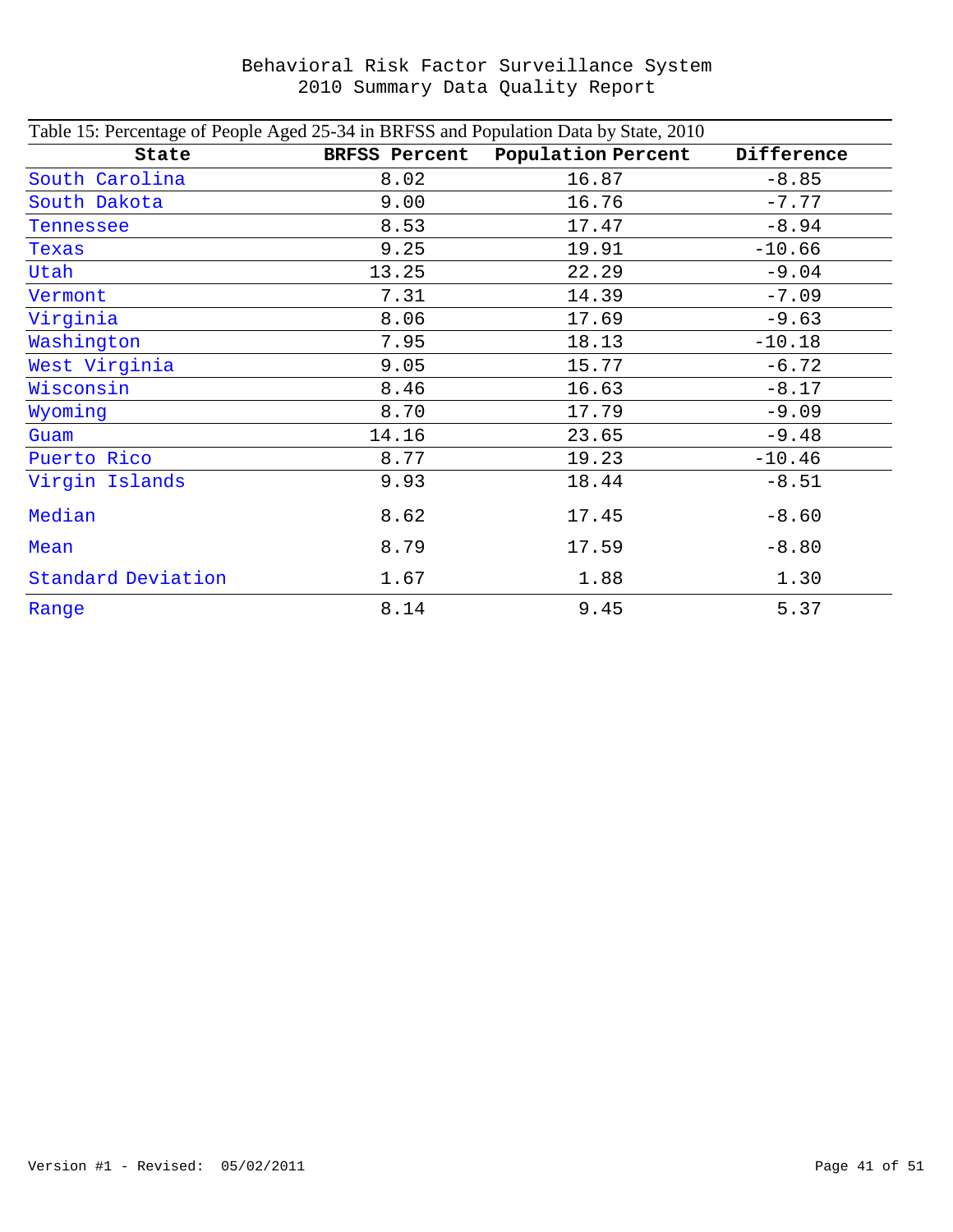| Table 16: Percentage of People Aged 35-44 in BRFSS and Population Data by State, 2010 |                      |                    |            |
|---------------------------------------------------------------------------------------|----------------------|--------------------|------------|
| State                                                                                 | <b>BRFSS Percent</b> | Population Percent | Difference |
| Alabama                                                                               | 13.13                | 17.20              | $-4.07$    |
| Alaska                                                                                | 17.93                | 18.33              | $-0.39$    |
| Arizona                                                                               | 12.38                | 18.02              | $-5.64$    |
| Arkansas                                                                              | 11.24                | 17.01              | $-5.76$    |
| California                                                                            | 16.87                | 19.15              | $-2.29$    |
| Colorado                                                                              | 16.36                | 18.85              | $-2.49$    |
| Connecticut                                                                           | 15.00                | 18.12              | $-3.12$    |
| Delaware                                                                              | 14.38                | 17.61              | $-3.23$    |
| District of                                                                           | 14.96                | 17.86              | $-2.90$    |
| Columbia                                                                              |                      |                    |            |
| Florida                                                                               | 11.86                | 16.87              | $-5.01$    |
| Georgia                                                                               | 15.48                | 19.94              | $-4.46$    |
| Hawaii                                                                                | 13.56                | 17.28              | $-3.72$    |
| Idaho                                                                                 | 14.49                | 17.20              | $-2.71$    |
| Illinois                                                                              | 14.56                | 18.28              | $-3.71$    |
| Indiana                                                                               | 14.37                | 17.76              | $-3.39$    |
| Iowa                                                                                  | 13.38                | 16.31              | $-2.93$    |
| Kansas                                                                                | 13.67                | 16.91              | $-3.23$    |
| Kentucky                                                                              | 13.30                | 17.78              | $-4.47$    |
| Louisiana                                                                             | 14.31                | 16.77              | $-2.45$    |
| Maine                                                                                 | 13.17                | 16.73              | $-3.56$    |
| Maryland                                                                              | 16.43                | 18.51              | $-2.08$    |
| Massachusetts                                                                         | 15.94                | 18.00              | $-2.06$    |
| Michigan                                                                              | 12.39                | 17.52              | $-5.13$    |
| Minnesota                                                                             | 16.48                | 17.66              | $-1.18$    |
| Mississippi                                                                           | 12.92                | 17.11              | $-4.19$    |
| Missouri                                                                              | 13.19                | 17.09              | $-3.90$    |
| Montana                                                                               | 12.88                | 15.24              | $-2.36$    |
| Nebraska                                                                              | 13.82                | 16.57              | $-2.74$    |
| Nevada                                                                                | 15.49                | 19.47              | $-3.99$    |
| New Hampshire                                                                         | 14.41                | 17.98              | $-3.57$    |
| New Jersey                                                                            | 17.16                | 18.98              | $-1.82$    |
| New Mexico                                                                            | 13.54                | 16.62              | $-3.08$    |
| New York                                                                              | 14.50                | 17.96              | $-3.47$    |
| North Carolina                                                                        | 15.37                | 18.82              | $-3.45$    |
| North Dakota                                                                          | 13.86                | 14.57              | $-0.71$    |
| Ohio                                                                                  | 14.89                | 17.23              | $-2.34$    |
| Oklahoma                                                                              | 13.00                | 16.52              | $-3.52$    |
| Oregon                                                                                | 12.64                | 17.27              | $-4.62$    |
| Pennsylvania                                                                          | 14.63                | 16.85              | $-2.22$    |
| Rhode Island                                                                          | 15.75                | 17.37              | $-1.61$    |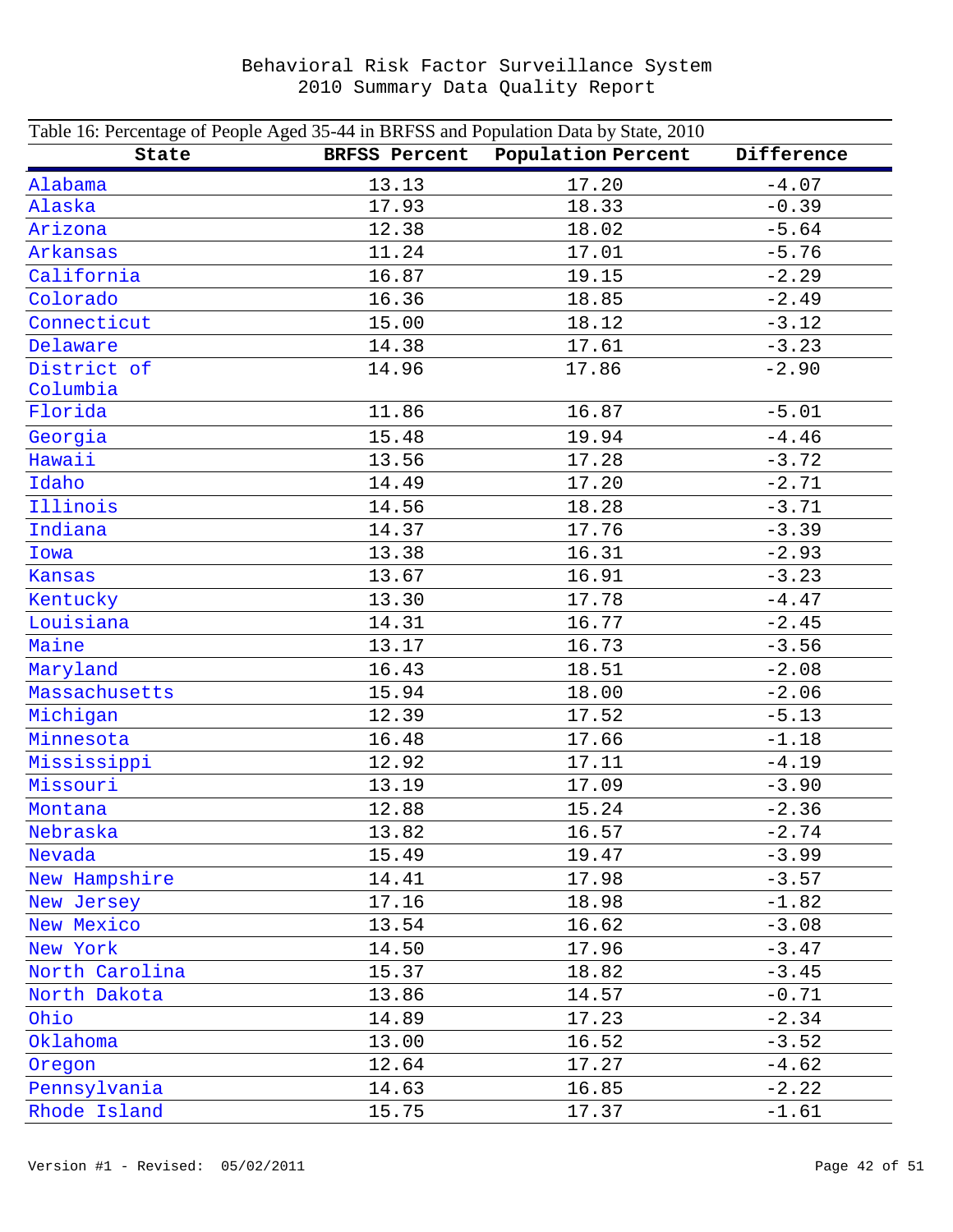| Table 16: Percentage of People Aged 35-44 in BRFSS and Population Data by State, 2010 |                      |                    |            |
|---------------------------------------------------------------------------------------|----------------------|--------------------|------------|
| State                                                                                 | <b>BRFSS Percent</b> | Population Percent | Difference |
| South Carolina                                                                        | 14.67                | 17.50              | $-2.83$    |
| South Dakota                                                                          | 12.47                | 15.54              | $-3.08$    |
| Tennessee                                                                             | 13.74                | 18.03              | $-4.29$    |
| Texas                                                                                 | 15.13                | 19.19              | $-4.06$    |
| Utah                                                                                  | 17.52                | 17.90              | $-0.38$    |
| Vermont                                                                               | 13.12                | 16.45              | $-3.33$    |
| Virginia                                                                              | 15.89                | 18.47              | $-2.58$    |
| Washington                                                                            | 13.94                | 18.14              | $-4.20$    |
| West Virginia                                                                         | 14.19                | 16.46              | $-2.27$    |
| Wisconsin                                                                             | 15.26                | 17.20              | $-1.94$    |
| Wyoming                                                                               | 12.96                | 15.92              | $-2.96$    |
| Guam                                                                                  | 23.21                | 23.35              | $-0.14$    |
| Puerto Rico                                                                           | 11.99                | 18.47              | $-6.47$    |
| Virgin Islands                                                                        | 15.52                | 21.19              | $-5.66$    |
| Median                                                                                | 14.37                | 17.57              | $-3.17$    |
| Mean                                                                                  | 14.51                | 17.69              | $-3.18$    |
| Standard Deviation                                                                    | 1.92                 | 1.40               | 1.37       |
| Range                                                                                 | 11.97                | 8.78               | 6.34       |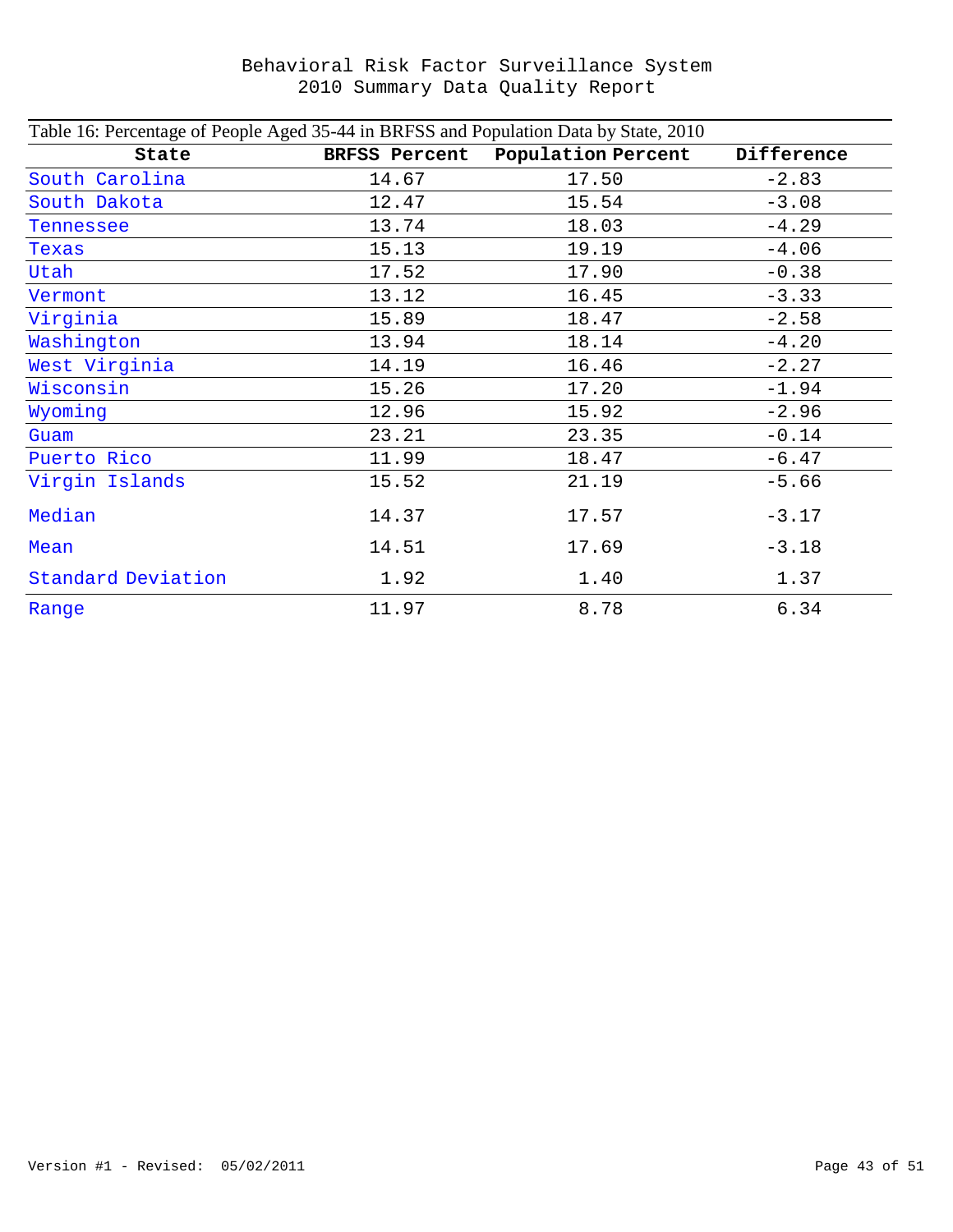| Table 17: Percentage of People Aged 45-54 in BRFSS and Population Data by State, 2010 |                      |                    |            |
|---------------------------------------------------------------------------------------|----------------------|--------------------|------------|
| State                                                                                 | <b>BRFSS Percent</b> | Population Percent | Difference |
| Alabama                                                                               | 20.35                | 18.65              | 1.70       |
| Alaska                                                                                | 24.94                | 20.73              | 4.21       |
| Arizona                                                                               | 19.21                | 17.52              | 1.69       |
| Arkansas                                                                              | 17.79                | 18.02              | $-0.24$    |
| California                                                                            | 20.99                | 18.74              | 2.25       |
| Colorado                                                                              | 22.50                | 19.66              | 2.84       |
| Connecticut                                                                           | 22.48                | 20.70              | 1.78       |
| Delaware                                                                              | 21.35                | 19.04              | 2.31       |
| District of                                                                           | 19.06                | 16.11              | 2.95       |
| Columbia                                                                              |                      |                    |            |
| Florida                                                                               | 18.75                | 18.10              | 0.65       |
| Georgia                                                                               | 22.98                | 19.21              | 3.78       |
| Hawaii                                                                                | 18.48                | 17.75              | 0.73       |
| Idaho                                                                                 | 19.16                | 18.24              | 0.93       |
| Illinois                                                                              | 22.67                | 19.02              | 3.65       |
| Indiana                                                                               | 20.88                | 19.17              | 1.71       |
| Iowa                                                                                  | 21.29                | 18.93              | 2.36       |
| Kansas                                                                                | 22.19                | 18.97              | 3.22       |
| Kentucky                                                                              | 21.94                | 19.04              | 2.90       |
| Louisiana                                                                             | 22.10                | 18.91              | 3.18       |
| Maine                                                                                 | 22.83                | 20.57              | 2.26       |
| Maryland                                                                              | 24.97                | 20.23              | 4.74       |
| Massachusetts                                                                         | 24.60                | 19.68              | 4.93       |
| Michigan                                                                              | 20.66                | 19.73              | 0.93       |
| Minnesota                                                                             | 23.18                | 20.12              | 3.07       |
| Mississippi                                                                           | 18.87                | 18.39              | 0.49       |
| Missouri                                                                              | 20.90                | 19.21              | 1.70       |
| Montana                                                                               | 20.08                | 19.63              | 0.45       |
| Nebraska                                                                              | 21.25                | 18.72              | 2.52       |
| Nevada                                                                                | 19.47                | 18.61              | 0.86       |
| New Hampshire                                                                         | 23.64                | 21.45              | 2.20       |
| New Jersey                                                                            | 25.49                | 20.44              | 5.05       |
| New Mexico                                                                            | 20.23                | 18.32              | 1.91       |
| New York                                                                              | 21.81                | 19.18              | 2.63       |
| North Carolina                                                                        | 20.33                | 18.83              | 1.49       |
| North Dakota                                                                          | 21.26                | 18.18              | 3.08       |
| Ohio                                                                                  | 23.42                | 19.51              | 3.91       |
| Oklahoma                                                                              | 19.08                | 18.21              | 0.87       |
| Oregon                                                                                | 18.78                | 18.62              | 0.17       |
| Pennsylvania                                                                          | 21.22                | 19.48              | 1.73       |
| Rhode Island                                                                          | 22.43                | 19.45              | 2.99       |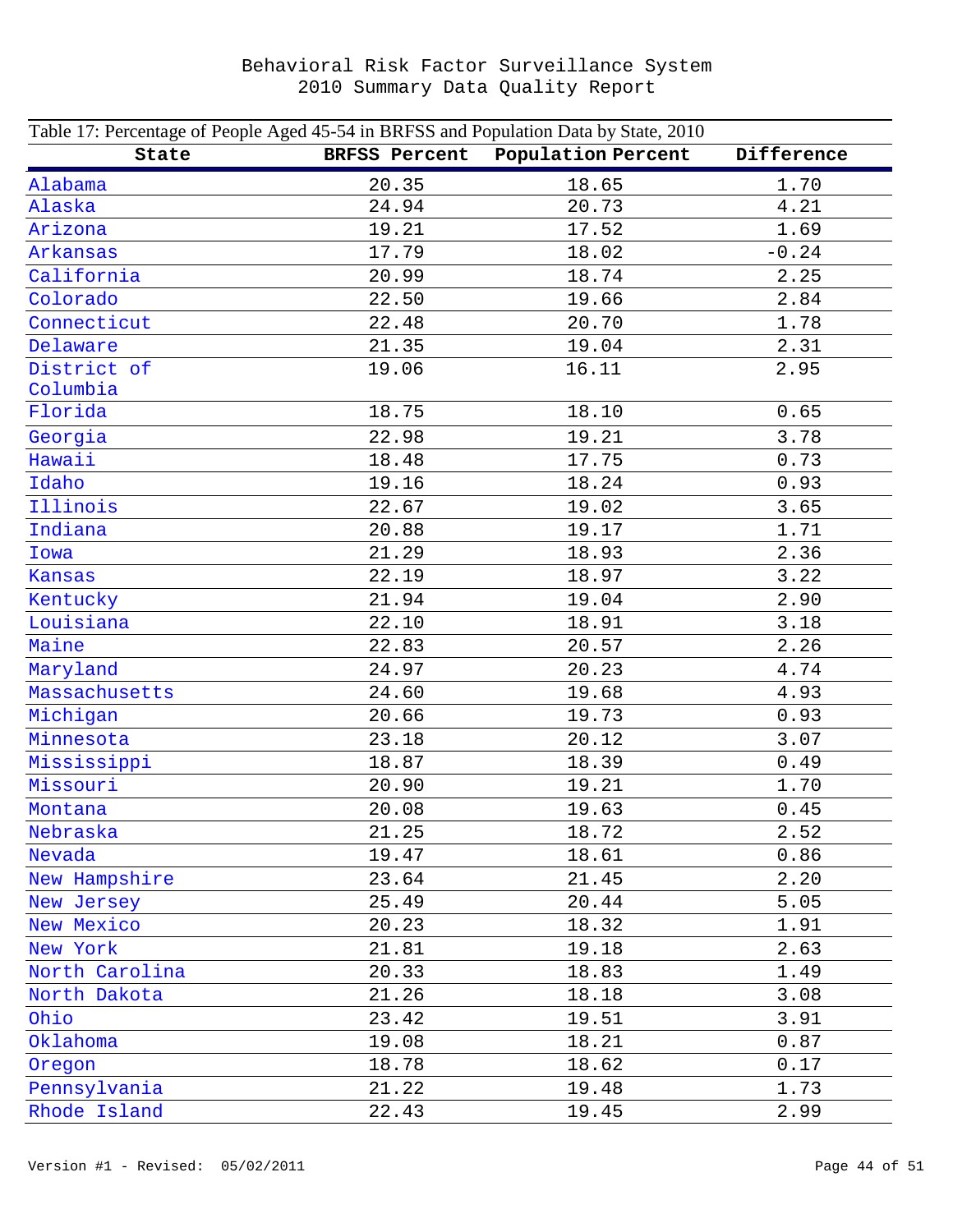| Table 17: Percentage of People Aged 45-54 in BRFSS and Population Data by State, 2010 |                      |                    |            |
|---------------------------------------------------------------------------------------|----------------------|--------------------|------------|
| State                                                                                 | <b>BRFSS Percent</b> | Population Percent | Difference |
| South Carolina                                                                        | 19.21                | 18.50              | 0.71       |
| South Dakota                                                                          | 21.57                | 18.75              | 2.83       |
| Tennessee                                                                             | 20.36                | 18.96              | 1.40       |
| Texas                                                                                 | 20.50                | 18.64              | 1.86       |
| Utah                                                                                  | 20.77                | 16.30              | 4.47       |
| Vermont                                                                               | 23.19                | 20.63              | 2.56       |
| Virginia                                                                              | 23.64                | 19.39              | 4.26       |
| Washington                                                                            | 20.49                | 19.37              | 1.12       |
| West Virginia                                                                         | 20.89                | 18.58              | 2.31       |
| Wisconsin                                                                             | 24.27                | 19.92              | 4.35       |
| Wyoming                                                                               | 20.62                | 19.54              | 1.09       |
| Guam                                                                                  | 18.42                | 17.12              | 1.30       |
| Puerto Rico                                                                           | 16.73                | 16.86              | $-0.13$    |
| Virgin Islands                                                                        | 20.21                | 20.88              | $-0.68$    |
| Median                                                                                | 20.95                | 18.99              | 2.22       |
| Mean                                                                                  | 21.19                | 19.01              | 2.19       |
| Standard Deviation                                                                    | 1.96                 | 1.09               | 1.40       |
| Range                                                                                 | 8.76                 | 5.34               | 5.73       |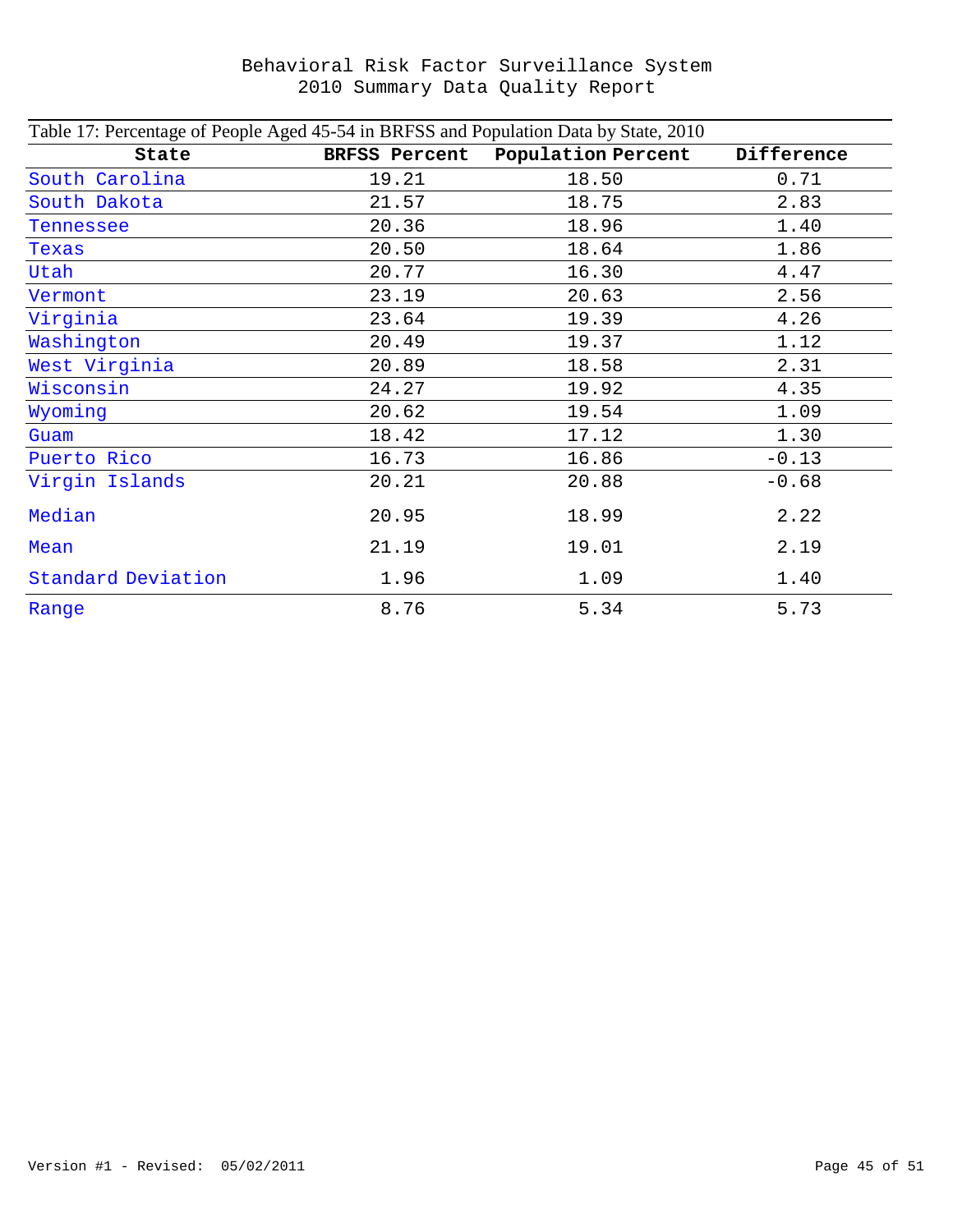| Table 18: Percentage of People Aged 55-64 in BRFSS and Population Data by State, 2010 |                      |                    |            |  |
|---------------------------------------------------------------------------------------|----------------------|--------------------|------------|--|
| State                                                                                 | <b>BRFSS Percent</b> | Population Percent | Difference |  |
| Alabama                                                                               | 22.25                | 15.69              | 6.56       |  |
| Alaska                                                                                | 21.21                | 15.67              | 5.54       |  |
| Arizona                                                                               | 21.00                | 14.44              | 6.55       |  |
| Arkansas                                                                              | 24.21                | 15.58              | 8.63       |  |
| California                                                                            | 20.07                | 13.97              | 6.10       |  |
| Colorado                                                                              | 23.11                | 15.35              | 7.76       |  |
| Connecticut                                                                           | 21.66                | 15.85              | 5.81       |  |
| Delaware                                                                              | 22.71                | 15.75              | 6.97       |  |
| District of                                                                           | 21.53                | 13.53              | 8.01       |  |
| Columbia                                                                              |                      |                    |            |  |
| Florida                                                                               | 21.46                | 15.24              | 6.22       |  |
| Georgia                                                                               | 22.18                | 14.56              | 7.62       |  |
| Hawaii                                                                                | 23.03                | 15.59              | 7.44       |  |
| Idaho                                                                                 | 22.99                | 15.37              | 7.62       |  |
| Illinois                                                                              | 23.04                | 14.64              | 8.39       |  |
| Indiana                                                                               | 22.88                | 15.33              | 7.55       |  |
| Iowa                                                                                  | 21.38                | 15.66              | 5.72       |  |
| Kansas                                                                                | 22.25                | 15.22              | 7.03       |  |
| Kentucky                                                                              | 23.81                | 15.86              | 7.95       |  |
| Louisiana                                                                             | 22.62                | 15.40              | 7.23       |  |
| Maine                                                                                 | 24.43                | 17.74              | 6.69       |  |
| Maryland                                                                              | 21.87                | 15.50              | 6.36       |  |
| Massachusetts                                                                         | 22.79                | 15.33              | 7.46       |  |
| Michigan                                                                              | 23.89                | 15.93              | 7.96       |  |
| Minnesota                                                                             | 22.84                | 15.31              | 7.53       |  |
| Mississippi                                                                           | 23.61                | 15.13              | 8.48       |  |
| Missouri                                                                              | 21.88                | 15.47              | 6.41       |  |
| Montana                                                                               | 24.40                | 17.54              | 6.86       |  |
| Nebraska                                                                              | 22.09                | 15.16              | 6.92       |  |
| Nevada                                                                                | 20.79                | 15.35              | 5.44       |  |
| New Hampshire                                                                         | 24.03                | 16.80              | 7.23       |  |
| New Jersey                                                                            | 20.88                | 15.35              | 5.53       |  |
| New Mexico                                                                            | 23.82                | 15.53              | 8.29       |  |
| New York                                                                              | 20.48                | 15.18              | 5.30       |  |
| North Carolina                                                                        | 22.05                | 15.42              | 6.63       |  |
| North Dakota                                                                          | 22.66                | 15.16              | 7.50       |  |
| Ohio                                                                                  | 23.30                | 15.82              | 7.48       |  |
| Oklahoma                                                                              | 21.90                | 15.24              | 6.66       |  |
| Oregon                                                                                | 25.13                | 16.73              | 8.40       |  |
| Pennsylvania                                                                          | 22.49                | 15.95              | 6.55       |  |
| Rhode Island                                                                          | 22.13                | 15.37              | 6.76       |  |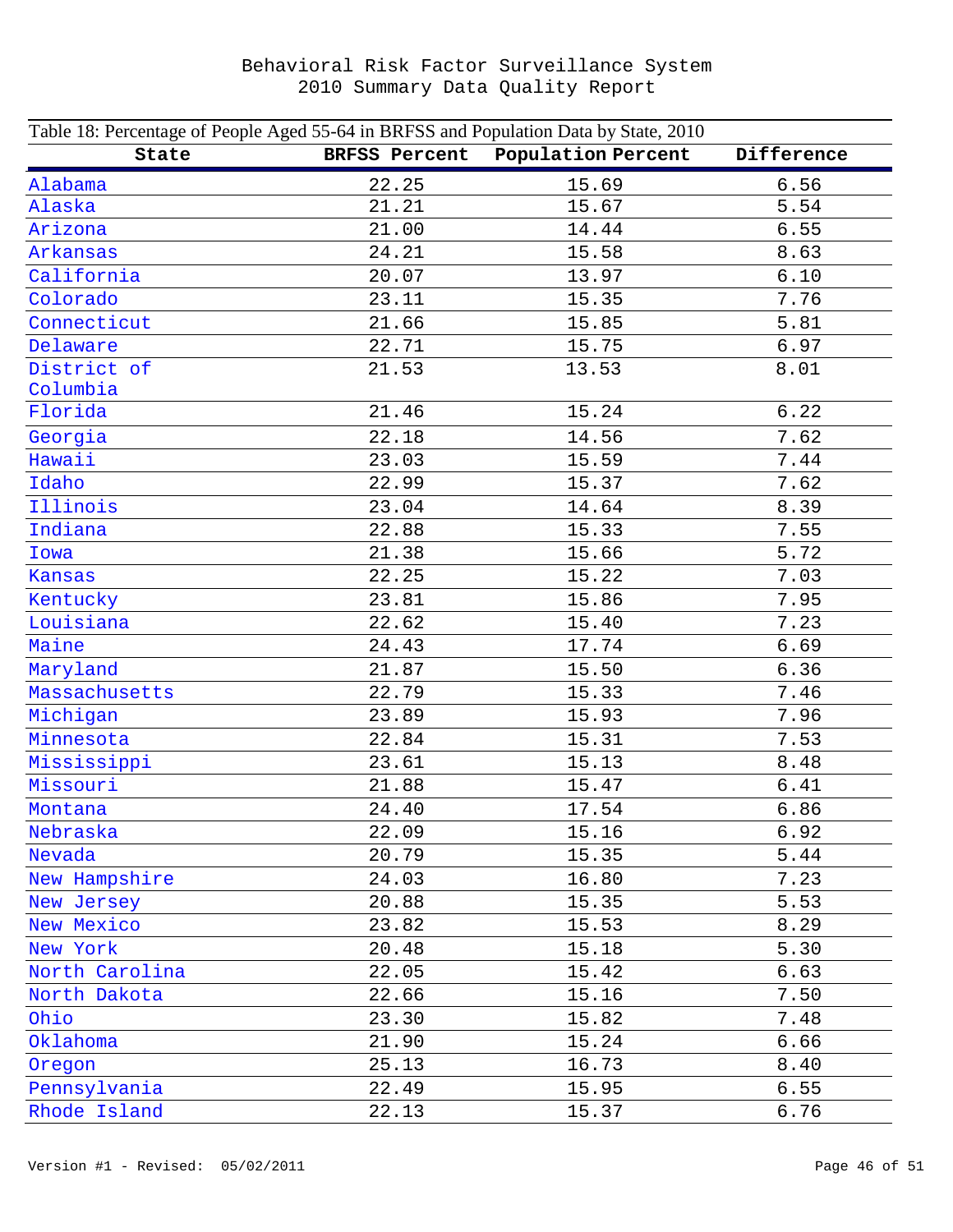| Table 18: Percentage of People Aged 55-64 in BRFSS and Population Data by State, 2010 |                      |                    |            |
|---------------------------------------------------------------------------------------|----------------------|--------------------|------------|
| State                                                                                 | <b>BRFSS Percent</b> | Population Percent | Difference |
| South Carolina                                                                        | 22.25                | 16.19              | 6.06       |
| South Dakota                                                                          | 22.26                | 15.81              | 6.45       |
| Tennessee                                                                             | 23.54                | 15.86              | 7.68       |
| Texas                                                                                 | 21.45                | 13.96              | 7.49       |
| Utah                                                                                  | 18.98                | 12.38              | 6.60       |
| Vermont                                                                               | 24.78                | 17.87              | 6.91       |
| Virginia                                                                              | 23.12                | 15.33              | 7.80       |
| Washington                                                                            | 24.07                | 15.96              | 8.11       |
| West Virginia                                                                         | 22.79                | 17.26              | 5.53       |
| Wisconsin                                                                             | 22.42                | 15.68              | 6.75       |
| Wyoming                                                                               | 24.20                | 16.72              | 7.48       |
| Guam                                                                                  | 17.48                | 10.35              | 7.13       |
| Puerto Rico                                                                           | 19.72                | 14.13              | 5.59       |
| Virgin Islands                                                                        | 22.71                | 15.49              | 7.22       |
| Median                                                                                | 22.56                | 15.45              | 7.00       |
| Mean                                                                                  | 22.42                | 15.42              | 7.00       |
| Standard Deviation                                                                    | 1.45                 | 1.18               | 0.87       |
| Range                                                                                 | 7.65                 | 7.52               | 3.33       |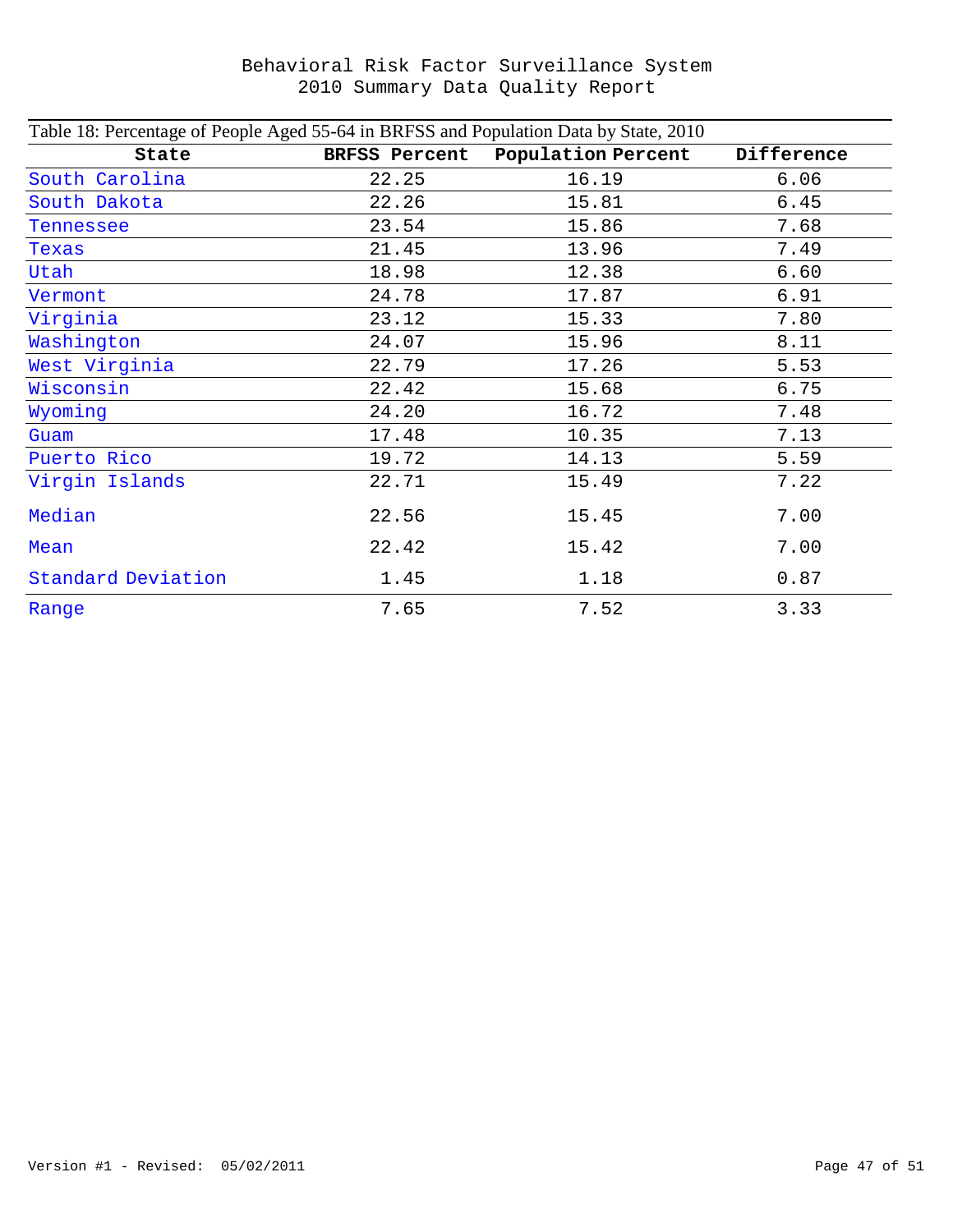| Table 19: Percentage of People Aged 65+ in BRFSS and Population Data by State, 2010 |                      |                    |            |
|-------------------------------------------------------------------------------------|----------------------|--------------------|------------|
| State                                                                               | <b>BRFSS Percent</b> | Population Percent | Difference |
| Alabama                                                                             | 30.33                | 18.65              | 11.68      |
| Alaska                                                                              | 13.70                | 10.75              | 2.94       |
| Arizona                                                                             | 35.26                | 18.42              | 16.85      |
| Arkansas                                                                            | 36.02                | 19.44              | 16.58      |
| California                                                                          | 23.97                | 15.36              | 8.61       |
| Colorado                                                                            | 24.18                | 14.40              | 9.77       |
| Connecticut                                                                         | 27.56                | 18.29              | 9.27       |
| Delaware                                                                            | 27.14                | 18.88              | 8.27       |
| District of                                                                         | 27.40                | 15.24              | 12.16      |
| Columbia                                                                            |                      |                    |            |
| Florida                                                                             | 36.66                | 22.76              | 13.90      |
| Georgia                                                                             | 26.32                | 14.35              | 11.97      |
| Hawaii                                                                              | 27.83                | 19.45              | 8.38       |
| Idaho                                                                               | 29.08                | 16.81              | 12.27      |
| Illinois                                                                            | 26.15                | 16.65              | 9.50       |
| Indiana                                                                             | 27.33                | 17.41              | 9.92       |
| Iowa                                                                                | 30.79                | 19.75              | 11.04      |
| Kansas                                                                              | 28.63                | 17.81              | 10.82      |
| Kentucky                                                                            | 28.59                | 17.88              | 10.71      |
| Louisiana                                                                           | 26.02                | 16.79              | 9.23       |
| Maine                                                                               | 27.39                | 19.84              | 7.55       |
| Maryland                                                                            | 22.29                | 16.44              | 5.85       |
| Massachusetts                                                                       | 24.81                | 17.74              | 7.07       |
| Michigan                                                                            | 29.88                | 17.65              | 12.23      |
| Minnesota                                                                           | 24.76                | 16.89              | 7.88       |
| Mississippi                                                                         | 31.13                | 17.54              | 13.60      |
| Missouri                                                                            | 30.82                | 18.39              | 12.42      |
| Montana                                                                             | 29.75                | 19.02              | 10.73      |
| Nebraska                                                                            | 28.98                | 18.41              | 10.57      |
| Nevada                                                                              | 27.38                | 16.01              | 11.38      |
| New Hampshire                                                                       | 26.43                | 17.34              | 9.09       |
| New Jersey                                                                          | 22.85                | 17.84              | 5.01       |
| New Mexico                                                                          | 29.03                | 17.99              | 11.04      |
| New York                                                                            | 27.86                | 17.77              | 10.09      |
| North Carolina                                                                      | 28.01                | 16.91              | 11.10      |
| North Dakota                                                                        | 26.73                | 19.32              | 7.41       |
| Ohio                                                                                | 26.43                | 18.40              | 8.03       |
| Oklahoma                                                                            | 31.45                | 18.39              | 13.06      |
| Oregon                                                                              | 32.55                | 18.13              | 14.42      |
| Pennsylvania                                                                        | 29.45                | 20.21              | 9.24       |
| Rhode Island                                                                        | 27.37                | 18.38              | 8.99       |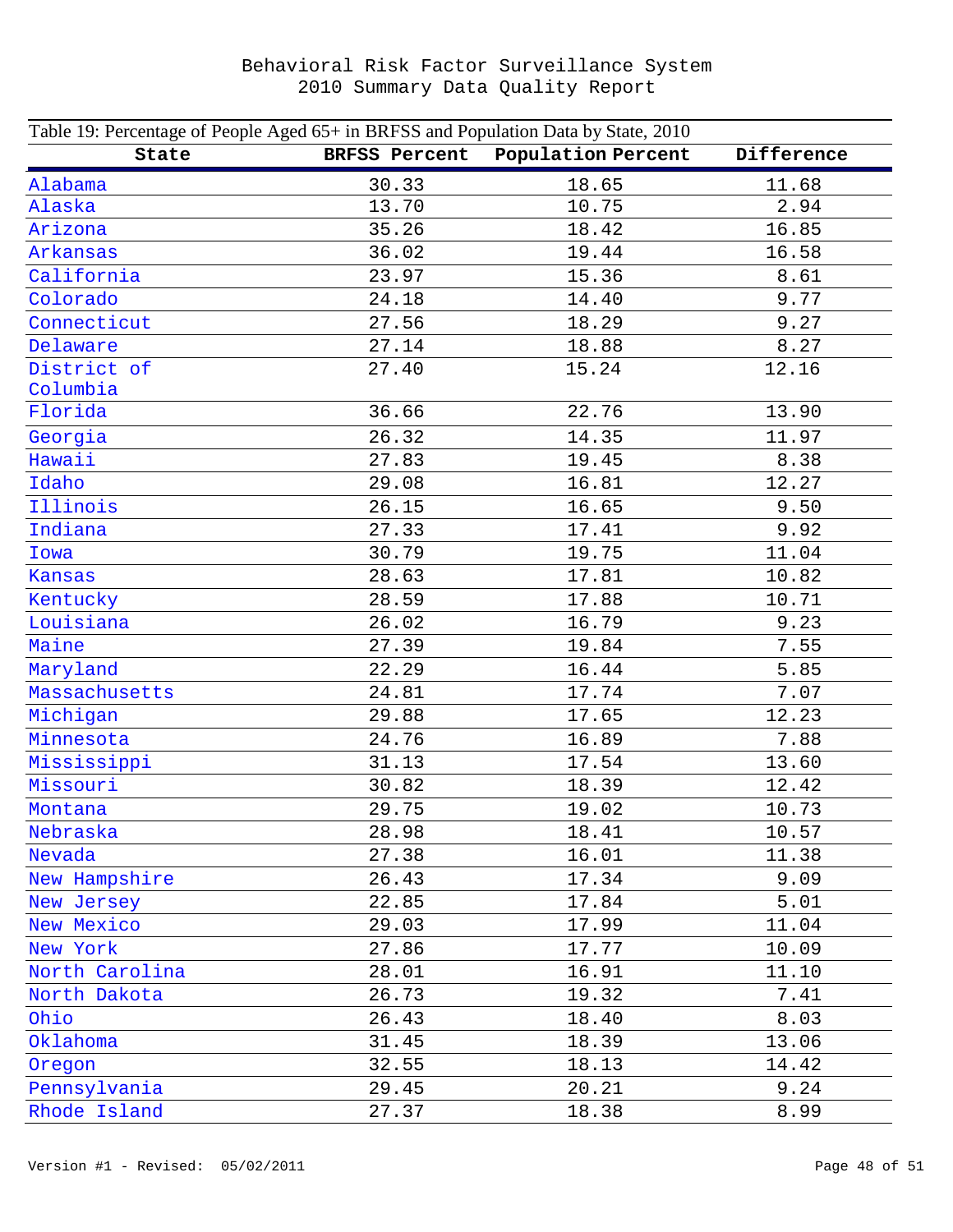| Table 19: Percentage of People Aged 65+ in BRFSS and Population Data by State, 2010 |                      |                    |            |
|-------------------------------------------------------------------------------------|----------------------|--------------------|------------|
| State                                                                               | <b>BRFSS Percent</b> | Population Percent | Difference |
| South Carolina                                                                      | 31.25                | 18.17              | 13.08      |
| South Dakota                                                                        | 30.98                | 19.57              | 11.41      |
| Tennessee                                                                           | 30.15                | 17.87              | 12.28      |
| Texas                                                                               | 28.51                | 14.52              | 13.99      |
| Utah                                                                                | 21.21                | 13.20              | 8.00       |
| Vermont                                                                             | 27.03                | 18.32              | 8.71       |
| Virginia                                                                            | 24.31                | 16.44              | 7.86       |
| Washington                                                                          | 27.74                | 16.29              | 11.46      |
| West Virginia                                                                       | 28.37                | 20.65              | 7.72       |
| Wisconsin                                                                           | 25.18                | 17.93              | 7.25       |
| Wyoming                                                                             | 28.67                | 16.87              | 11.80      |
| Guam                                                                                | 13.28                | 9.30               | 3.97       |
| Puerto Rico                                                                         | 33.94                | 16.71              | 17.23      |
| Virgin Islands                                                                      | 21.58                | 12.27              | 9.32       |
| Median                                                                              | 27.79                | 17.83              | 10.33      |
| Mean                                                                                | 27.60                | 17.33              | 10.27      |
| Standard Deviation                                                                  | 4.30                 | 2.33               | 2.95       |
| Range                                                                               | 23.38                | 13.46              | 14.29      |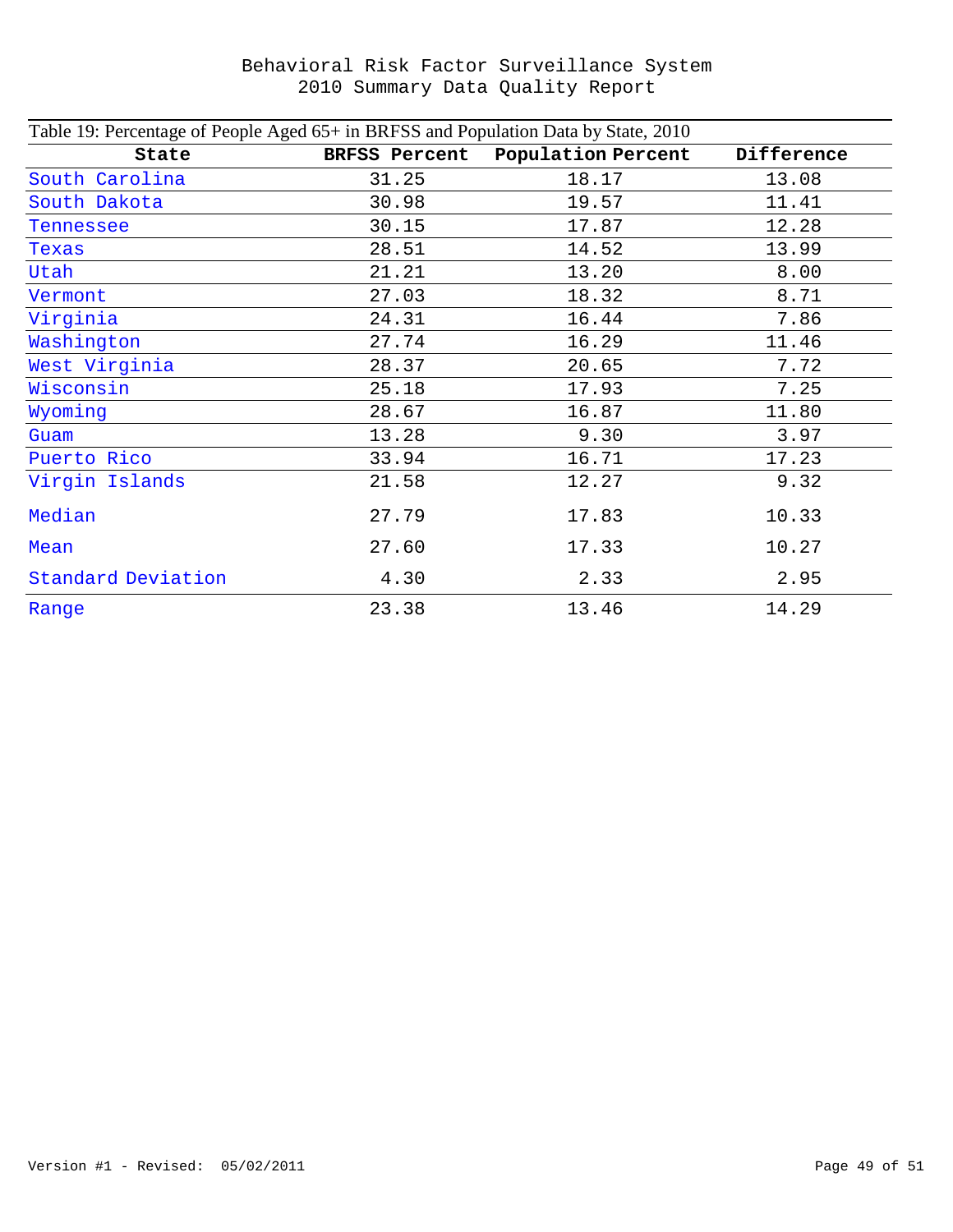#### Table 20: Percentage of Respondents with Income Responses ―Unknown (77), ―Refused‖ (99), and Combined, by State, 2010

|                | Percent Don't<br>Know/ |       |                                  |
|----------------|------------------------|-------|----------------------------------|
| State          | Not Sure               |       | Percent Refused Percent Combined |
| Alabama        | 11.29                  | 10.14 | 21.42                            |
| Alaska         | 8.25                   | 6.40  | 14.65                            |
| Arizona        | 6.16                   | 7.92  | 14.08                            |
| Arkansas       | 7.81                   | 8.18  | 15.98                            |
| California     | 1.77                   | 6.67  | 8.44                             |
| Colorado       | 6.16                   | 7.00  | 13.16                            |
| Connecticut    | 6.47                   | 8.78  | 15.26                            |
| Delaware       | 5.21                   | 11.43 | 16.64                            |
| District of    | 5.86                   | 6.42  | 12.28                            |
| Columbia       |                        |       |                                  |
| Florida        | 6.43                   | 9.25  | 15.68                            |
| Georgia        | 6.20                   | 7.28  | 13.48                            |
| Hawaii         | 5.92                   | 3.13  | 9.05                             |
| Idaho          | 7.01                   | 6.95  | 13.96                            |
| Illinois       | 2.33                   | 4.23  | 6.56                             |
| Indiana        | 7.37                   | 7.99  | 15.36                            |
| Iowa           | 7.60                   | 7.41  | 15.01                            |
| Kansas         | 7.10                   | 5.34  | 12.44                            |
| Kentucky       | 4.40                   | 8.38  | 12.78                            |
| Louisiana      | 8.64                   | 10.36 | 19.00                            |
| Maine          | 6.42                   | 5.66  | 12.08                            |
| Maryland       | 5.54                   | 9.79  | 15.33                            |
| Massachusetts  | 6.01                   | 8.76  | 14.77                            |
| Michigan       | 6.36                   | 7.26  | 13.62                            |
| Minnesota      | 5.11                   | 6.67  | 11.77                            |
| Mississippi    | 9.69                   | 5.55  | 15.23                            |
| Missouri       | 6.76                   | 8.99  | 15.75                            |
| Montana        | 4.48                   | 4.29  | 8.77                             |
| Nebraska       | 5.37                   | 5.17  | 10.54                            |
| Nevada         | 6.54                   | 7.76  | 14.30                            |
| New Hampshire  | 5.81                   | 8.08  | 13.89                            |
| New Jersey     | 5.91                   | 10.26 | 16.17                            |
| New Mexico     | 5.83                   | 6.69  | 12.53                            |
| New York       | 6.32                   | 8.04  | 14.35                            |
| North Carolina | 9.51                   | 7.29  | 16.80                            |
| North Dakota   | 5.54                   | 8.33  | 13.88                            |
| Ohio           | 6.30                   | 7.56  | 13.85                            |
| Oklahoma       | 7.24                   | 4.93  | 12.16                            |